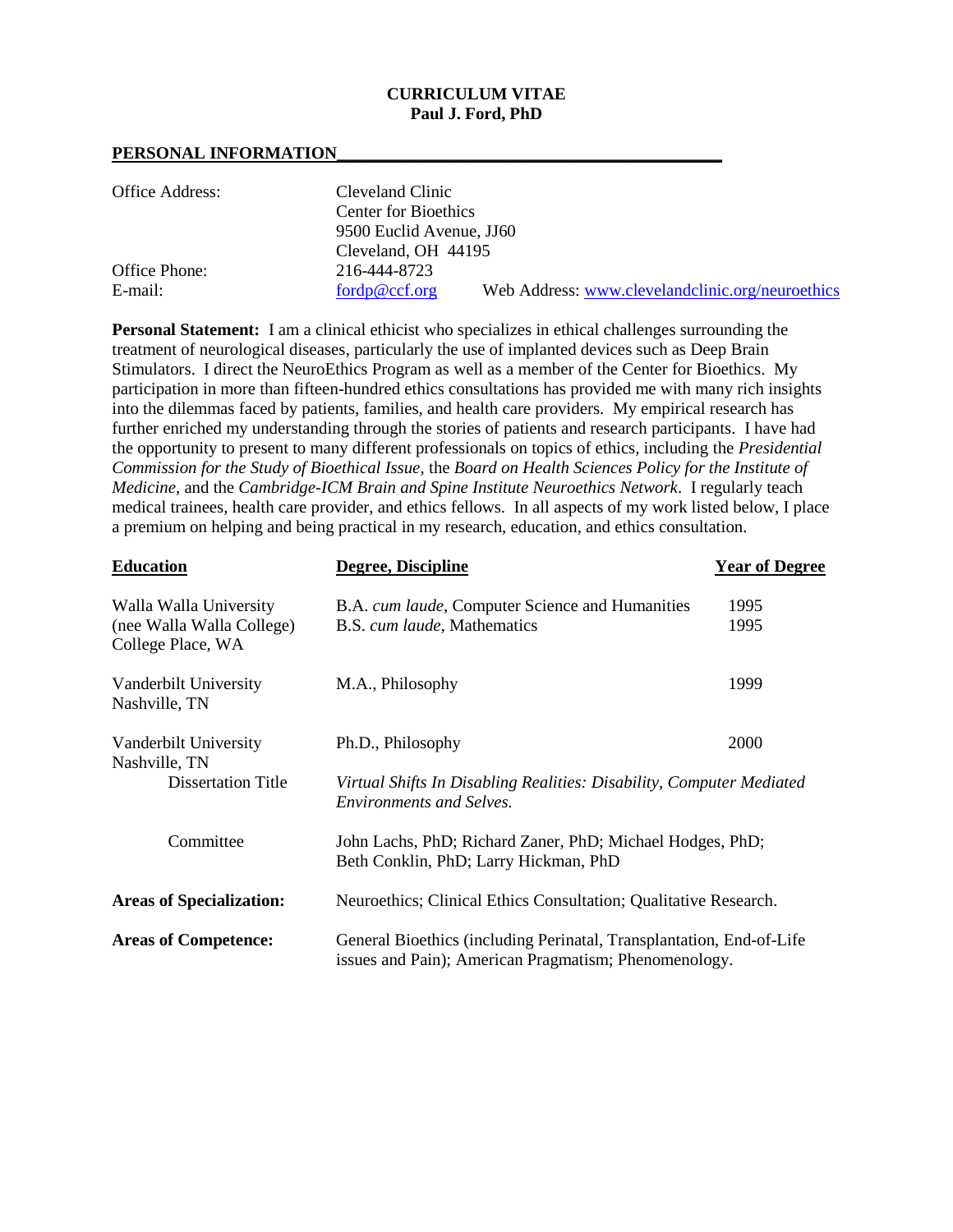# **Professional Appointments**

| <b>Current Appointments</b>      |                                                    |                                                                                                                                                                                                                      |                                 |
|----------------------------------|----------------------------------------------------|----------------------------------------------------------------------------------------------------------------------------------------------------------------------------------------------------------------------|---------------------------------|
| Program Director                 | Cleveland Clinic                                   | NeuroEthics Program                                                                                                                                                                                                  | $2009 -$ Present                |
| <b>Clinical Ethicist</b>         | Cleveland Clinic                                   | Dept. of Bioethics (Primary)<br>Dept. of Neurology (Secondary 2007-)<br><b>Center for Neurological Restoration</b><br>(Secondary $2010 -$ )<br>[Promoted from rank of Associate to<br>Full Professional Staff, 2008] | $2001$ – Present                |
| Associate/Assistant<br>Professor | [Promoted to Associate Professor, 2010]            | Cleveland Clinic Lerner College of Medicine of Case<br>Western Reserve University, Division of Medicine                                                                                                              | $2004 -$ Present                |
|                                  | <b>Past Professional Appointments and Teaching</b> |                                                                                                                                                                                                                      |                                 |
| Director                         | Cleveland Clinic                                   | <b>Center for Bioethics</b>                                                                                                                                                                                          | $2018 - 2020$                   |
| FJ O'Neill Chair                 | Cleveland Clinic                                   | <b>Center for Bioethics</b>                                                                                                                                                                                          | $2017 - 2020$                   |
| <b>Interim Chair</b>             | Cleveland Clinic                                   | Dept. of Bioethics                                                                                                                                                                                                   | January 2017-<br>November 2017  |
| <b>Interim Director</b>          | Cleveland Clinic                                   | Center for Ethics, Humanities and<br>Spiritual Care                                                                                                                                                                  | January 2017 -<br>November 2017 |
|                                  |                                                    | Education Director, Department of Bioethics, Cleveland Clinic, 2013-2017                                                                                                                                             |                                 |

Associate, Bioethics Center, Cleveland State University, 2002-2006

Fellow, Transplantation Ethics, Center for Clinical and Research Ethics, Vanderbilt University Medical Center, 1999-2001

Instructor, Computer Ethics Course, School of Engineering, Vanderbilt University, Fall 2000

Instructor/Graduate Assistant, Department of Philosophy, Vanderbilt University, Fall 1996 (Introduction to Ethics), Fall 1997 (General Logic), Spring 1998 (Introduction to Philosophy), Spring 2000 (Introduction to Philosophy, Writing Intensive)

Instructor, Introduction to Computing Course, Department of Computer Science, Walla Walla College, Winter, 1995

Teacher, Math/Science/Physics, Grianich House Secondary School, Galway, Ireland, 1990-1991

#### **Clinical Experience**

Member, Clinical Ethics Consultation Service, Cleveland Clinic, 2001-present. (Conducted more than 1,500 consultations on an individual consultant model)

Member, Deep Brain Stimulation Patient Management Committee, Cleveland Clinic, 2002-present.

Member, Epilepsy Surgery Patient Management Committee, Cleveland Clinic, 2006-present.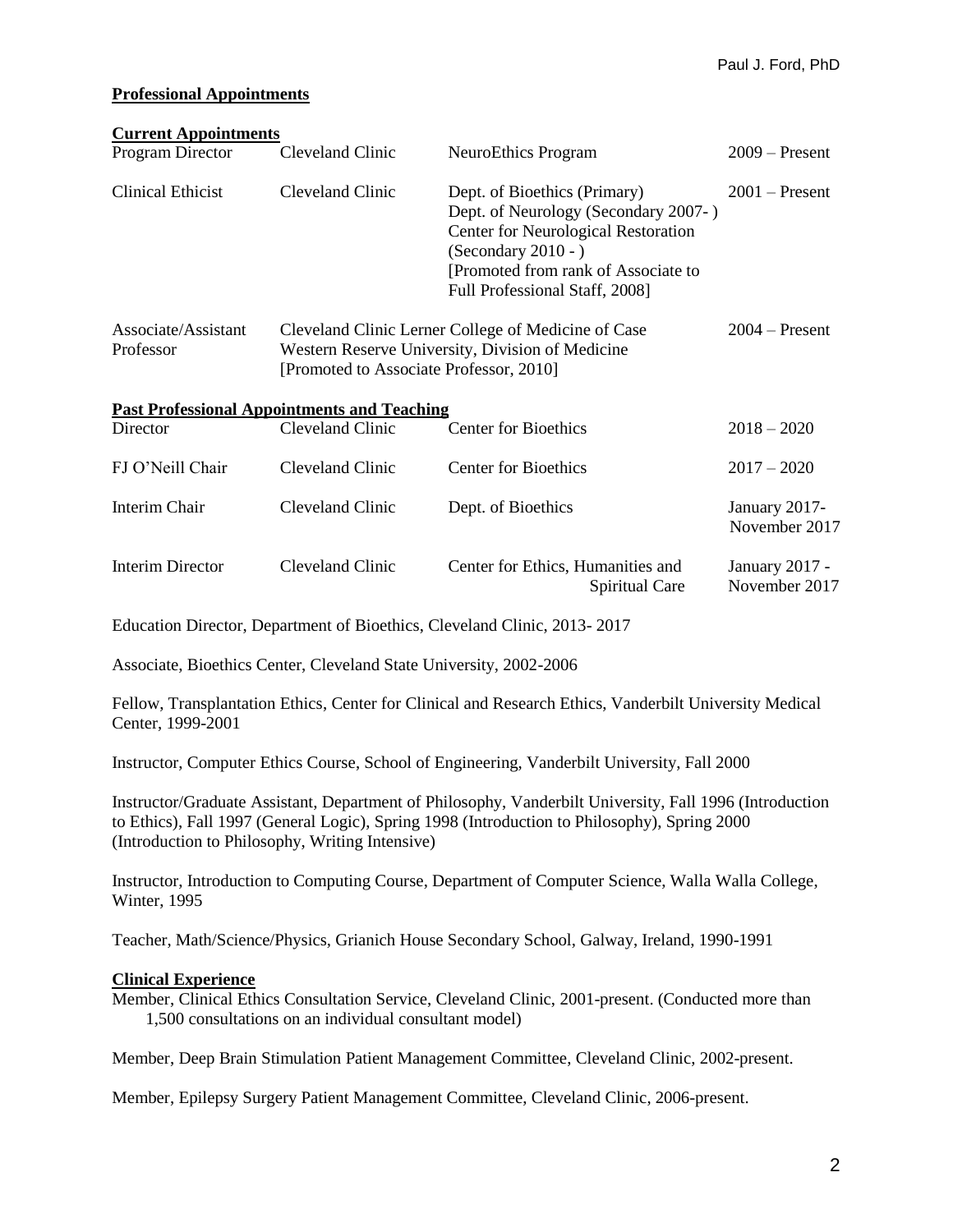Member, Research Ethics Consultation Service, Cleveland Clinic, 2009-present.

- Member, Liver Transplantation Patient Selection Committee, Cleveland Clinic, 2017- present.
- Member, Lung Transplantation Patient Selection Committee, Cleveland Clinic, 2008-2009.
- Member, Heart Transplant interdisciplinary clinical rounds, Vanderbilt University Medical Center, 1999- 2001.
- Participant, Clinical Ethics Work-group, Center For Clinical and Research Ethics, Vanderbilt University, Fall 1997-Spring 2001.

#### **Honors/Awards**

- WPSA Champion Award (presented to individuals who promote and support the careers of professional staff who are women), Women's Professional Staff Association, Cleveland Clinic, Cleveland, OH, 2020.
- Mentor of the Year Award, Cleveland Fellowship in Advanced Bioethics, Cleveland Clinic/Metro Health Medical Center/University Hospitals/CWRU/Cleveland Veteran's Administration Medical Center, Cleveland, OH, 2013.

Scholarship in Teaching Award, CWRU School of Medicine, 2011.

Medical Education Fellow, Cleveland Clinic Division of Education, 2009-2010.

Distinguished Educator Level I Certificate, Cleveland Clinic Division of Education, 2009.

Senator C. Hieronymous Award In the Medical Humanities, for "Adam's Rib, and Eve's Kidney: Transgressing Borders through Shared Body Parts," April 2000.

Vanderbilt Philosophy Departmental Fellowship, 1997-98.

Walla Walla College Mathematics Departmental Award, 1994.

Lilah Risinger Mathematics Award, 1993.

Walla Walla College Dean's Scholarship, 1992.

#### **Research Studies**

- 1. "Ethics of Patients' and Care Partners' Perspectives on Personality Change in Parkinson's Disease and Deep Brain Stimulation," NIMH/Brain Initiative (R01MH114853-01) **Role: Co-investigator** PI: Cynthia Kubu, PhD. September 2017 – Present.
- 2. "Deep cerebellar electrical stimulation for post-stroke motor recovery" NINDS. (UH3NS100543-01) **Role: Co-investigator** PI: Andre Machado. June 2017- Present.
- 3. "Innovative approaches to overcoming unanticipated barriers to informed consent in brain research" NINDS. (UH3NS100543-03S1) **Role: Co-investigator** PI: Lauren Sankary, JD. July 2019 - Present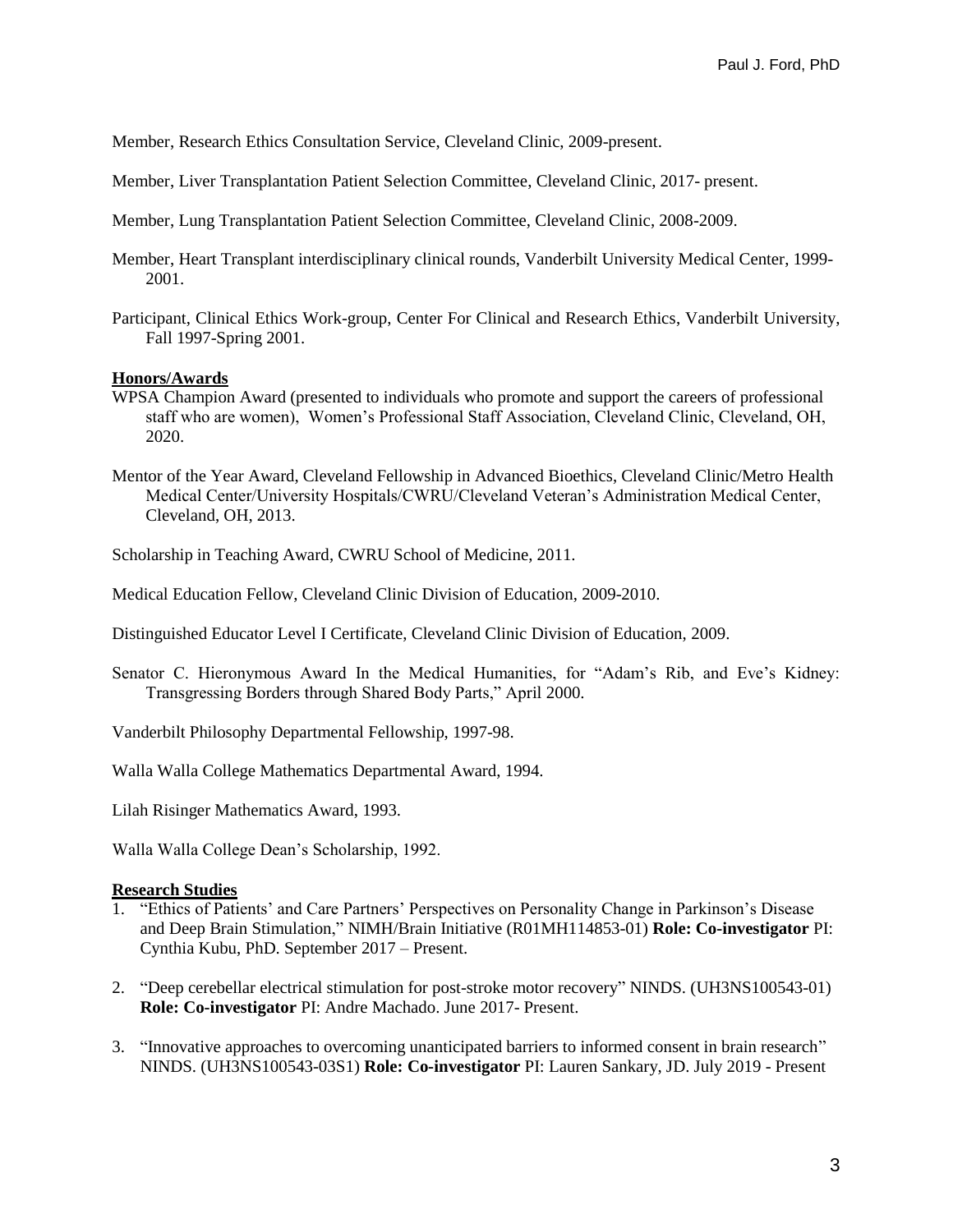- 4. The primary goal of this project is to characterize innovative approaches to overcoming unanticipated barriers to obtaining ongoing informed consent in clinical research in neurological disorders.
- 5. "Ethical Safeguards for Exit and Withdrawal from Implanted Neurotechnology Research," NIMH/Brain Initiative (1F32MH115419-01**) Role: Co-Mentor**. PI: Lauren Sankary, JD. September 2017 – December 2019.
- 6. "A Study of Benefit and Risk in People with MS," National Multiple Sclerosis Society Grant. **Role: Co-investigator (directing qualitative portion),** PI: Robert Fox, MD. August 2015 – 2017.
- 7. "Assessing Access, Change, Concerns, and Consequences of People with MS Regarding Four Types of Personal Insurances," National Multiple Sclerosis Society Grant. **Role: Co-investigator (directing qualitative portion),** PI: Deborah Miller, PhD, August 2015 – 2017.
- 8. "Understanding the worlds and spiritual laws that guide prenatal genetic technologies as a pathway to enhance life," Enhancing Life Project – funded by John Templeton Foundation through University of Chicago and Ruhr-University Bochum (Germany). **Role: Co-investigator**, PI: Ruth Farrell, MD. July 2015- 2017.
- 9. "Professional Fighter's Perspective on Health, Injury, and Disability," Cleveland Clinic Bioethics Grant (internal), **Role: Co-investigator** (PI: Jalayne Arias, JD), August 2015 – Present.
- 10. "From the Patient's Perspective: Experiences of Adult Patients on the Epilepsy Monitoring Unit," Cleveland Clinic Nursing Institute (internal), **Role: Co-investigator,** PI: Erica Yates. July 2013 – Present.
- 11. "Epilepsy Surgery Patients' Attitudes and Values about Entering Randomized Controlled Trials," Cleveland Clinic NeuroEthics Program (Internal), Role: **Role: Principle Investigator,** February 2012 – Present.
- 12. "Ethics Program Evaluation in Canada: Synthesizing Research Evidence and Expert Practice to Improve Ethics Quality in Healthcare," Canadian Institutes of Health Research. **Role: International Content Expert/Participant.** PI: Jennifer Gibson, MD and Barbara Secker, PhD (University of Toronto). December 2013 – 2015.
- 13. "Re-considering vulnerability in mental health research ethics," Canadian Institutes of Health Research. **Role: Collaborator/Expert.** PI: Eric Racine, PhD (Institut de recherches cliniques de Montréal), April 2010 – Present
- 14. "Brain Matters 3: Values at the Crossroads of Neurology, Psychiatry, and Psychology," National Institute of Neurological Disorders and Stroke (NIH) and Office of Behavioral and Social Sciences Research (OBSSR), **Role: Principle Investigator,** Mechanism: R13 (#1R13NS080513-01), July 2012 – June 2013. (\$24,960)
- 15. "Stakeholders' Perspectives on Preclinical Alzheimer's Diagnosis: Patients, Families and Care Givers". Cleveland Clinic Bioethics Department Fellows Support Grant. **Role: Co-investigator/ Mentor** for PI: Jalayne Arias, JD, February 2012 – May 2013 (\$5,000)
- 16. "Ethics of Control and Consent in Patients Undergoing Epilepsy Surgery," The Greenwall Foundation, **Role: Principle Investigator (Co-PI with Cynthia Kubu),** January 2010 – June, 2012. (\$94,331)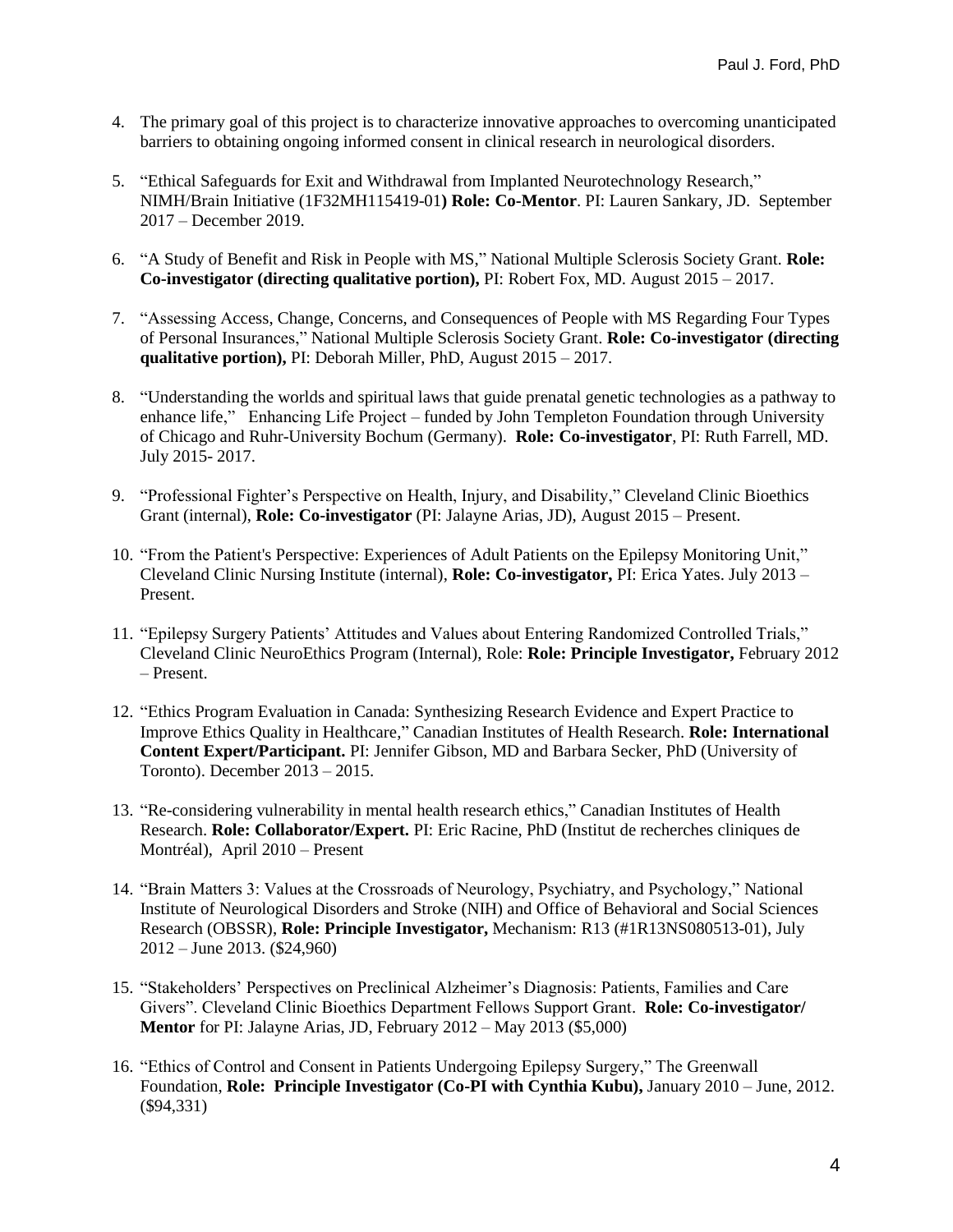- 17. "Ethics of Control and Consent in Brain Stimulation for Parkinson Disease," National Institute of Neurological Disorders and Stroke (NIH), Mechanism: RC1 (Challenge Grant), **Role: Principle Investigator (Co-PI with Cynthia Kubu)**, October 2009 - September 2012. (\$834,860)
- 18. "Educational Interactivity for Ethics Cases: A computer mediated approach to a tailored residency ethics interface," CCF Medical Education Fellowship, **Role: Principle Investigator**, September 2009- August 2010. (\$20,000)
- 19. "Themes and Issues Raised by Neurosurgery Residents in Ethics Case Write-ups," BioEthics Network of Ohio, **Role: Co-Principal Investigator**, February 2006-Present. (\$750)
- 20. "Retrospective Review of Preoperative Ethics Consultations for Epilepsy Surgery Candidates," Cleveland Clinic Research Institute Internal Funding Program, **Role: Principal Investigator**, November 2003-2009. (\$6,600)

## **Research Service/Consultation**

- 1. "Network Physiology Characterization during DBS" Site PI: Andre Machado, MD. **Role: Consent Monitor** (no funding accepted from project), Funding NIH, 2018- present.
- 2. "Neurocircuitry of OCD: Effects of Modulation," Funding: NIMH, Ben Greenberg MD PhD, Role: **DSMB Member**, 2016-2018.
- 3. "Targeted transcranial electrotherapy to accelerate stroke rehabilitation Exploratory trial on aphasia" Funding: NINDS. PI: Abhishek Datta, Ph.D. (Soterix Medical, Inc.) & Lucas C. Parra, Ph.D. (City University of New York). **Role: DSMB Chair,** 2015- 2018.
- 4. "tDCS for Inhibitory Control Deficits: A Test in OCD. Alternate title (Consent Form): Transcranial Direct Current Stimulation Augmented Exposure and Response Prevention for Obsessive-Compulsive Disorder" Funding: NIMH. PI: Benjamin Greenberg, MD PhD & Sarah Garnaat, PhD (Brown University). **Role: DSMB Member**, 2014- 2017.
- 5. "Deep Brain Stimulation (DBS) for Thalamic Pain Syndrome," Funding: NINDS. PI: Machado, A. (Cleveland Clinic) **Role: Consent Monitor** (no funding accepted from project), 2010- 2016.
- 6. "Controlled Trial of DBS for OCD," Funding: NIMH. PI: Greenberg, B. (Brown University) **Role: Consent Monitor** (no funding accepted from project), 2008-2017.
- 7. "A Multi-Center, Placebo-Controlled, Double-Blind Trial to Examine the Safety and Efficacy of Primavanserin in the Treatment of Psychosis in Parkinson's Disease," Project Funding: ACADIA Pharmaceuticals, PI: Fernandez, H. (Cleveland Clinic) **Role: Consent Monitor** (no funding accepted from project) 2011- 2013.
- 8. "RECLAIM: Deep Brain Stimulation (DBS) Clinical Study for Treatment-Resistant Depression," Funding: Medtronic. PI: Malone, D (Cleveland Clinic) **Role: Consent Monitor/Consultant** (small salary support <5% for first 2 years dispersed directly to Cleveland Clinic Bioethics Department), 2009-2012.
- 9. "Electrical Stimulation of the Thalamic Intralaminar Nuclei (Iln) for Moderate to Severe Traumatic Brain Injury," Funding: US Department of Defense. PI: Rezai, A. (Cleveland Clinic) **Role: Consultant** (no funding accepted from project), 2009.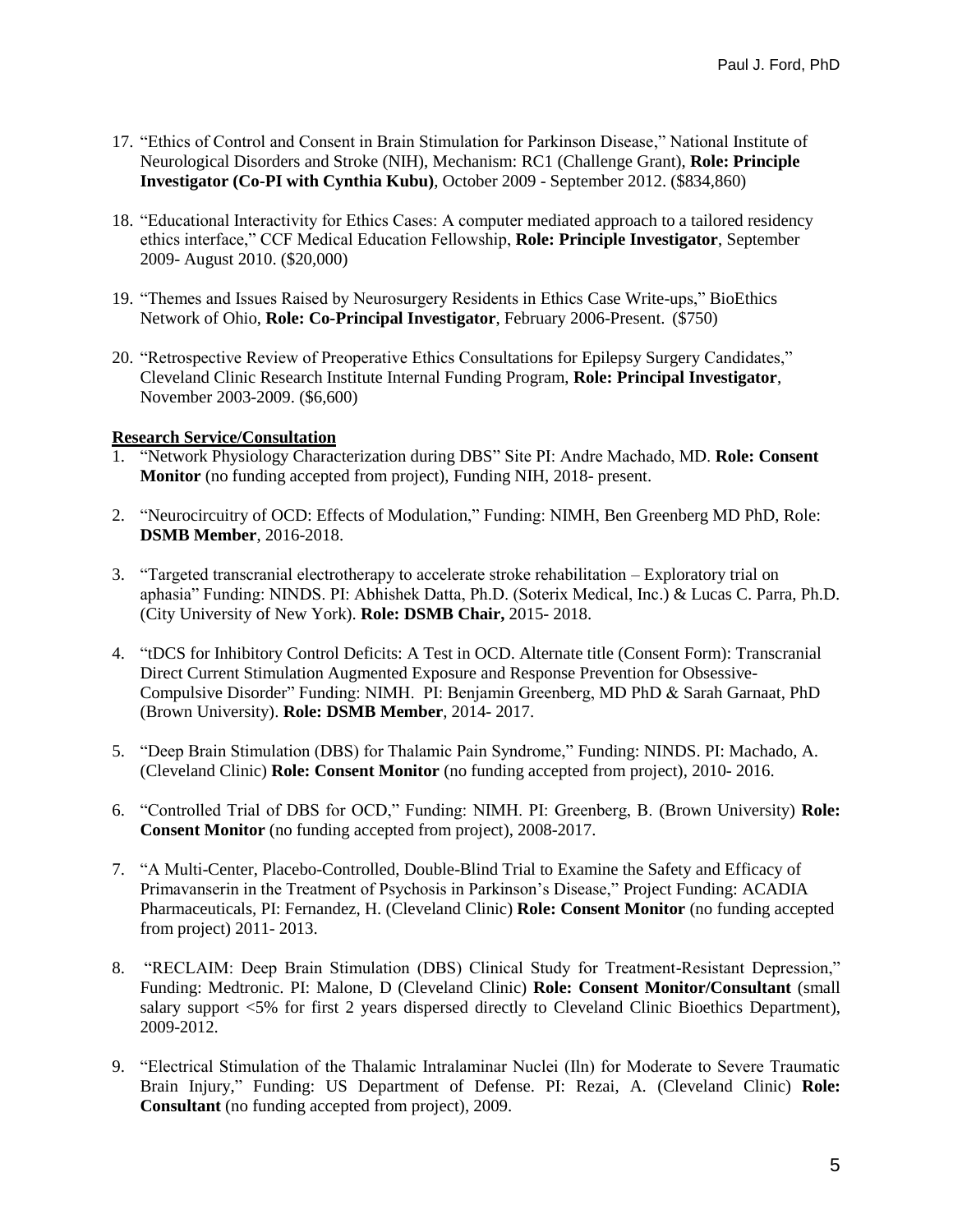- 10. "DBS in Patients with Intractable Major Depression," Cleveland Clinic, PI: Malone D (Cleveland Clinic), **Role: Member of Research Subject Review Committee** (no funding accepted from project), 2005-2008.
- 11. "A Qualitative Test of On-Orbit Exercise Countermeasures for Bone Demineralization Using Bedrest Analog," Cleveland Clinic, Funding: NASA, **Role: Chair of the Data and Safety Monitoring Board** (no funding accepted from project), October 2004-2008.
- 12. "The Cleveland State University Health Initiative: A Multidisciplinary Approach to Urban Based Health Problems," Cleveland State University Presidential Initiative Funds, **Role**: **Associate/Consultant,** 2005-06.
- 13. "Electrical Stimulation of the Thalamic Intralaminar Nuclei (ILN) for Treatment of the Minimally Conscious State," Funding: Cornell University, **Role: Member of the Data and Safety Monitoring Board** (no funding accepted from project), September 2004-2006.
- 14. "Biomedical, Bioethics and Health Program Development Project," Cleveland State University Presidential Initiative Funds, **Role**: **Associate/Consultant,** 2004-05.
- 15. "Bioethics Center Program Development Project," Cleveland State University Presidential Initiative Funds, **Role**: **Associate/Consultant**, 2003-04. (\$45,000 – no salary support)

## **Membership in Professional Societies**

## **Present Membership**

| American Association of Neurological Surgeons                | 2007-Present |
|--------------------------------------------------------------|--------------|
| Member, Ethics Committee $(2008 – 2011)$                     |              |
| <b>American Epilepsy Society</b>                             | 2007-Present |
| <b>International NeuroEthics Society</b>                     | 2006-Present |
| <b>Congress of Neurological Surgeons</b>                     | 2005-Present |
| American Society for Bioethics and Humanities                | 2001-Present |
| Chair, Neuroethics Affinity Group (2007-2009)                |              |
| Clinical Ethics Abstract Review Committee for Annual Meeting |              |
| (Chair 2004; Chair 2005; Reviewer 2006; Reviewer 2007)       |              |
| Nominated for nominating committee 2005 & 2007               |              |
|                                                              |              |

#### **Professional Service**

#### **Editorial Board**

Member, Editorial Board, *Advances in Neuroethics* (book series), Springer Books, 2015-Present.

Member, Editorial Board, *Ethics & Human Research*, 2018 – Present.

Associate Editor, *Journal of Clinical Ethics*, 2014-Present.

Member, Editorial Board, *American Journal of Bioethics: Neuroscience,* 2012-Present.

Member, Editorial Board, *Cambridge Quarterly of Healthcare Ethics,* 2012-2018. - Clinical Neuroethics Advisory Board, 2015-Present.

Member, Editorial Board, *Healthcare Ethics Committee Forum (HEC Forum).* 2008-2018.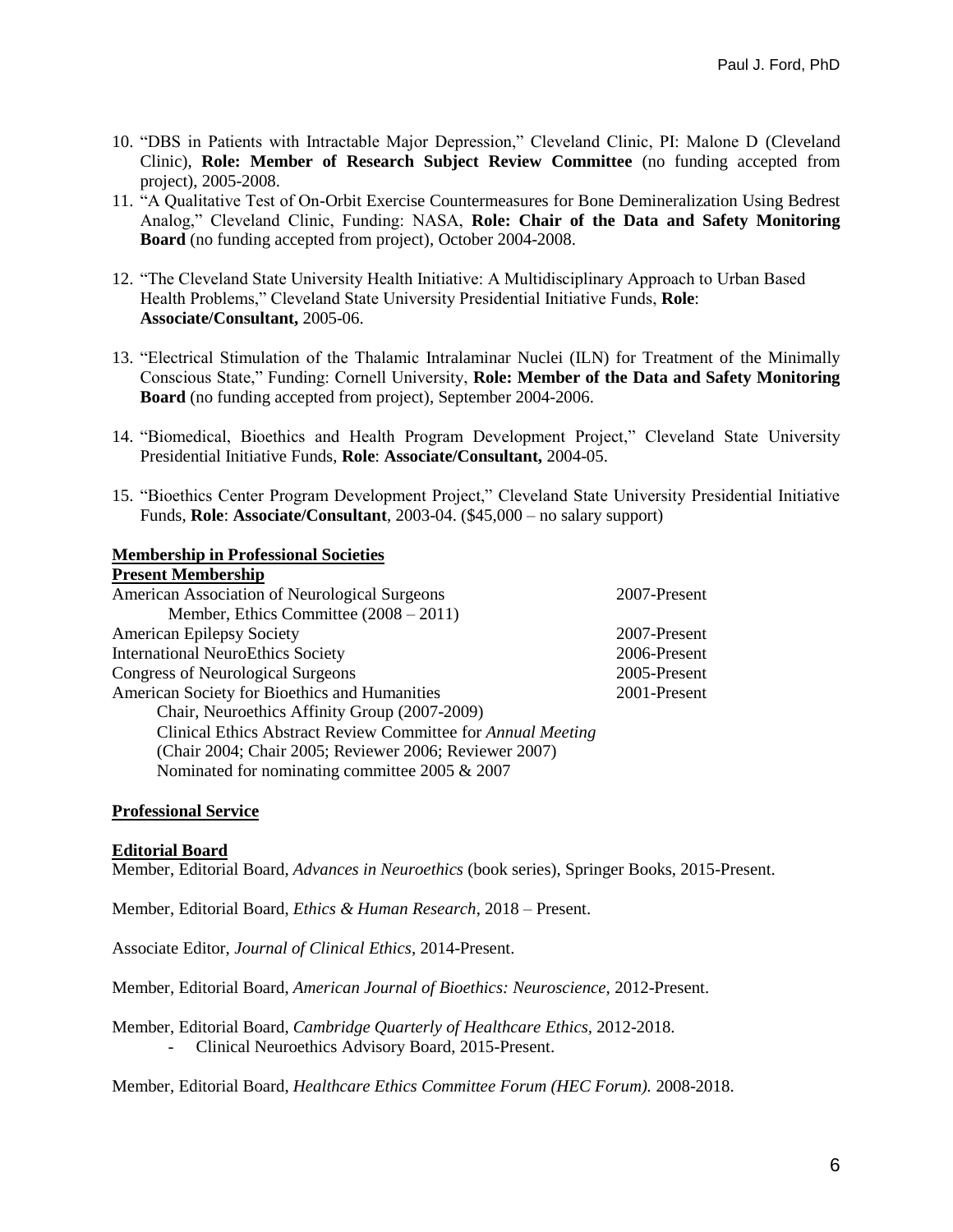Associate Editor, *Journal of Neuroethics.* 2007- Present. (First issue March 2008)

Advisory Board Member, *Clinical Oncology News* (Bioethics Section) 2007- 2016.

## **Ad Hoc Peer Reviewer (Journals)**

*American Journal of Bioethics (AJOB) AJOB: Neuroscience AJOB: Empirical Research Bioethics BMC Medical Ethics Brain-Computer Interfaces (BCI) Cambridge Quarterly for Healthcare Cancer Current Biology Ethics and Medicine Healthcare Ethics Committee (HEC) Forum IRB: Ethics and Human Research J. of the American Geriatrics Society*

*J. of American Psychiatry J. of Clinical Ethics J. of Empirical Research on Human Research Ethics J. of Medical Ethics J. of Neurology, Neurosurgery & Psychiatry J. of Patient Experience J. of Postgraduate Medicine Minds and Machines Narrative Inquiry in Bioethics Neuroethics Neuromodulation Neurosurgery World Neurosurgery* 

# **Ad Hoc Peer Reviewer (Books)**

*Cambridge University Press Oxford University Press*

# **Grant Reviewer**

Ethics Reviewer (Seven times), Defense Medical Research and Development Program, *US Department of Defense's Congressionally Directed Medical Research Program*, contracted through SRA International, Inc., Reston, VA. 2008; 2012; 2013; 2015; 2016; 2018; 2019.

Reviewer (written Review), Research Training Fellowships for Healthcare Professionals, *Health Research Board* (lead agency in Ireland supporting and funding health research), January 2014.

Reviewer (written review), Ethics and Health Programme, *Netherlands Organisation for Health Research and Development (ZonMw)*, February 2013.

Reviewer (two times), NIH Study Section: Multidisciplinary Healthcare Delivery Research AREA Grant Applications (ZRG1 HDM-T (90) S), *NIH/CSR*, Washington, DC. October 2011; June 2012.

## **Industry Consultation**

Consultant, with Agich GJ, "An Analysis of Ethical Issues in the Application of Pre-implantation Genetic Diagnosis," *Quest Diagnostics*, 2002.

## **Committee Service**

## **International, National, State, Regional**

Member, Scientific Advisory Board, *University of Washington's Center for Sensorimotor Neural Engineering*, (NSF funded center) 2015- Present.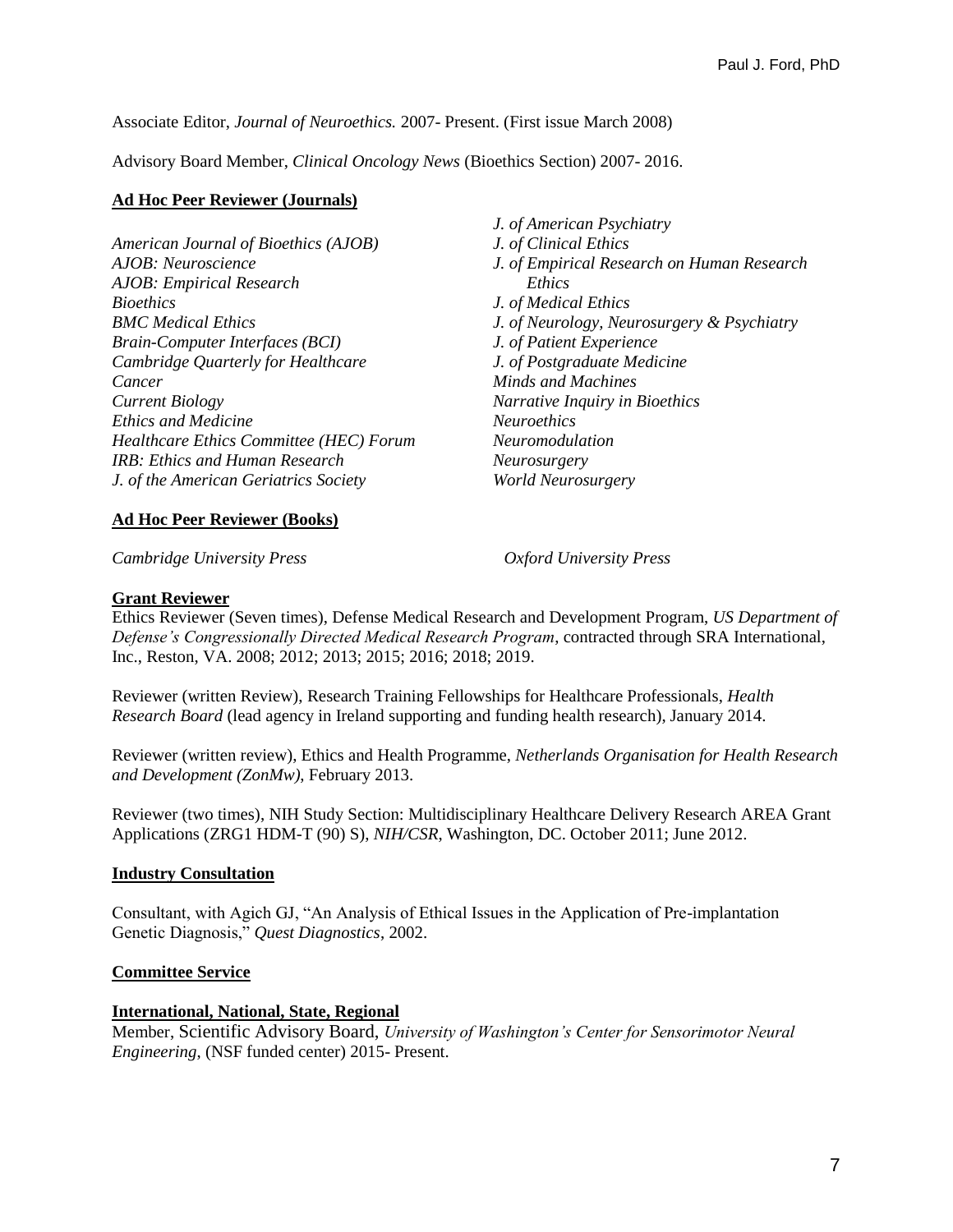Member, Taskforce on Cybersecurity and Privacy of Neurologic Devices*, Council of State Neurosurgical Societies patient Safety Committee*, 2019 - Present

Member, Professional Advisory Committee, *Alzheimer's Association (Cleveland Area Chapter)*, 2012- 2014.

Member, Conflict of Interest Policy Committee, *North American Neuromodulation Society*, 2009.

Member, Ethics Committee, *American Association of Neurological Surgeons*, 2008 – 2011.

Member, Scientific Committee, *Second International Summit on Clinical Ethics Consultation*, Basel, Switzerland, March 17-20, 2005.

Member, Scientific Committee (also assisted in organizing), *First International Summit on Clinical Ethics Consultation*, Cleveland, OH, April 4-6, 2003.

Member, Ethics and Legislation Committee, *Tennessee Donor Services*, Nashville, TN, June 1999-June 2001.

Member, Ethics Committee, John F. Kennedy Center for Research on Human Development, Nashville, TN, Fall 1997-Spring 1999.

#### **Cleveland Clinic**

Member (ex-officio), Hospital Ethics Committee, 2017-Present - Subcommittees: DNR Policy Review (2017)

Member, Taskforce on Social Media Guidelines for Physicians/Caregivers (photos), 2019 – Present

Member, Standing Committee on Research Conduct and Quality, 2017 – Present.

Member, Conduct Review Task Force, Executive Office, 2018.

Member, End of Life Committee, Center for End of Life, 2016-2019.

Member, Live Case Demonstration Oversight Board, 2017-2019.

Member, Professionalism Council, 2014– 2018.

Member, Psychogenic Non-Epileptic Advisory Group, 2013 – 2017.

Member, Neurological Institute's Center for Outcomes Research & Evaluation (NI-Core), 2012- 2016.

Member, Search Committee for Director of Clinical Ethics, 2016.

Chair, Search Committee for Inaugural Director of Ethics for Cleveland Clinic Florida, 2014-2015.

Member, Teacher of the Year Award Committee, Department of Bioethics, 2013- 2016. (Chair 2014- 2016)

Member, Patient Experience Committee, Cleveland Clinic Epilepsy Center, 2008-2010. (Subcommittee member for improving Physician/PA communication)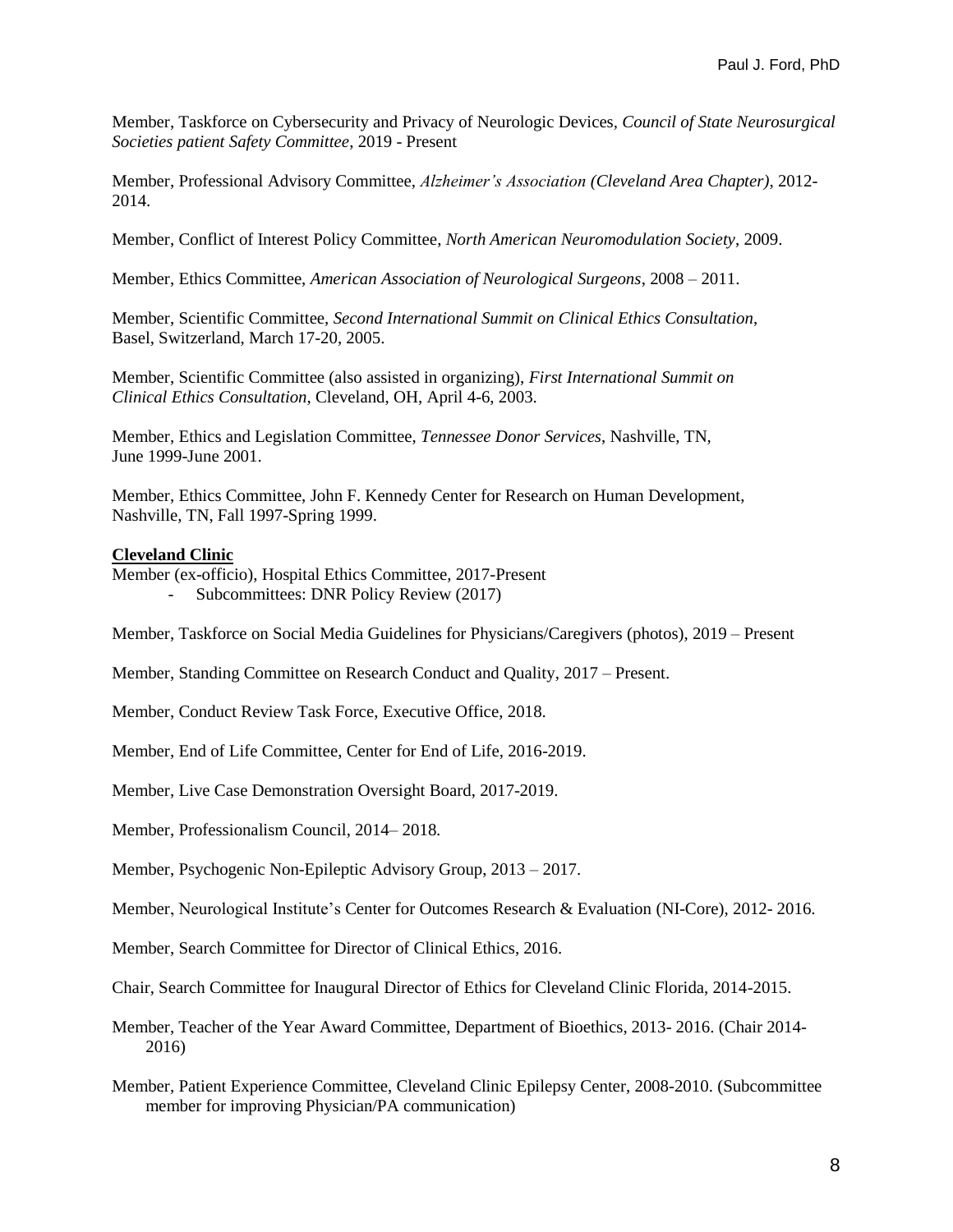- Member, "My Chart" advisory panel (web based patient access to medical records), Cleveland Clinic standing committee, 2006-2010.
- Member, Hospital Ethics Committee, October 2001-2007. (Subcommittees: Brain Death (Chair); Maternal-Fetal (Co-chair); Documentation (Chair); Sickle Cell; Charity Care; Membership; Ad Hoc Small Group Ethics Consultation.
- Member, Ad Hoc CCF Committee on Resource Utilization, Commissioned by Cleveland Clinic Medical Executive Committee, July 2004-October 2004.
- Member, Institutional Review Board for the Protection of Human Subjects, Cleveland Clinic August 2001-March 2002.

## **Publications**

#### **Edited Books and Journal Volumes**

- 1. Mabel H, **Ford PJ**. eds. 2019. "Moving the Field Forward through an Unconference," Special Section of *Journal of Clinical Ethics*.
- 2. **Ford PJ,** Rommelfanger K. eds. 2013. Special Issue Values at the Crossroads of Neurology, Psychiatry, and Psychology. *American Journal of Bioethics: Neuroscience* 4(3): 1-50.
- 3. **Ford PJ,** Dudzinski DM. eds. 2008. *Complex Ethical Consultations: Cases that Haunt Us.* Cambridge University Press, 278pp.
- 4. **Ford PJ.** ed. 2008. "Clinical Neuroethics Consultation," Special Section of *Healthcare Ethics Committee (HEC) Forum*, 20(4):311-314.
- 5. **Ford PJ,** Dudzinski DM. eds. 2005. "Cases That Haunt Us," Special Section of *Journal of Clinical Ethics*, 16(3):193-222.
- 6. Hester DM, **Ford PJ.** eds. 2001. *Computers and Ethics in the Cyberage.* Prentice Hall, 498pp.

## **Peer-reviewed Articles**

- 1. Farrell, RM, Agatisa, PK, Michie, MM, Greene, A, **Ford, PJ**. 2019. "The personal utility of cfDNA screening: Pregnant patients' experiences with cfDNA screening and views on expanded cfDNA panels." J Genet Couns; 00: 1– 9.<https://doi.org/10.1002/jgc4.1183>
- 2. Hendriks S, Grady C, Ramos KM, Chiong W, Fins JJ, **Ford P**, Goering S, Greely H, Hutchinson K, Kelly ML, Kim SYH, Klein E, Lisanby S, Mayberg M, Maslen H, Miller F, Rommelfanger K, Sheth S, Wexler A. 2019. "Ethical challenges of risk, informed consent, and posttrial responsibilities in human research with neural devices: a review" [published online October 17, 2019]. JAMA Neurol. doi:10.1001/jamaneurol.2019.3523
- 3. Bennett LL, Arias JJ, **Ford PJ**, Bernick C, Banks SJ. 2019. "Concussion reporting and perceived knowledge of professional fighters." Phys Sportsmed.47(3):295-300. doi: 10.1080/00913847.2018.1552481. Epub 2018 Dec 11. PMID: 30479188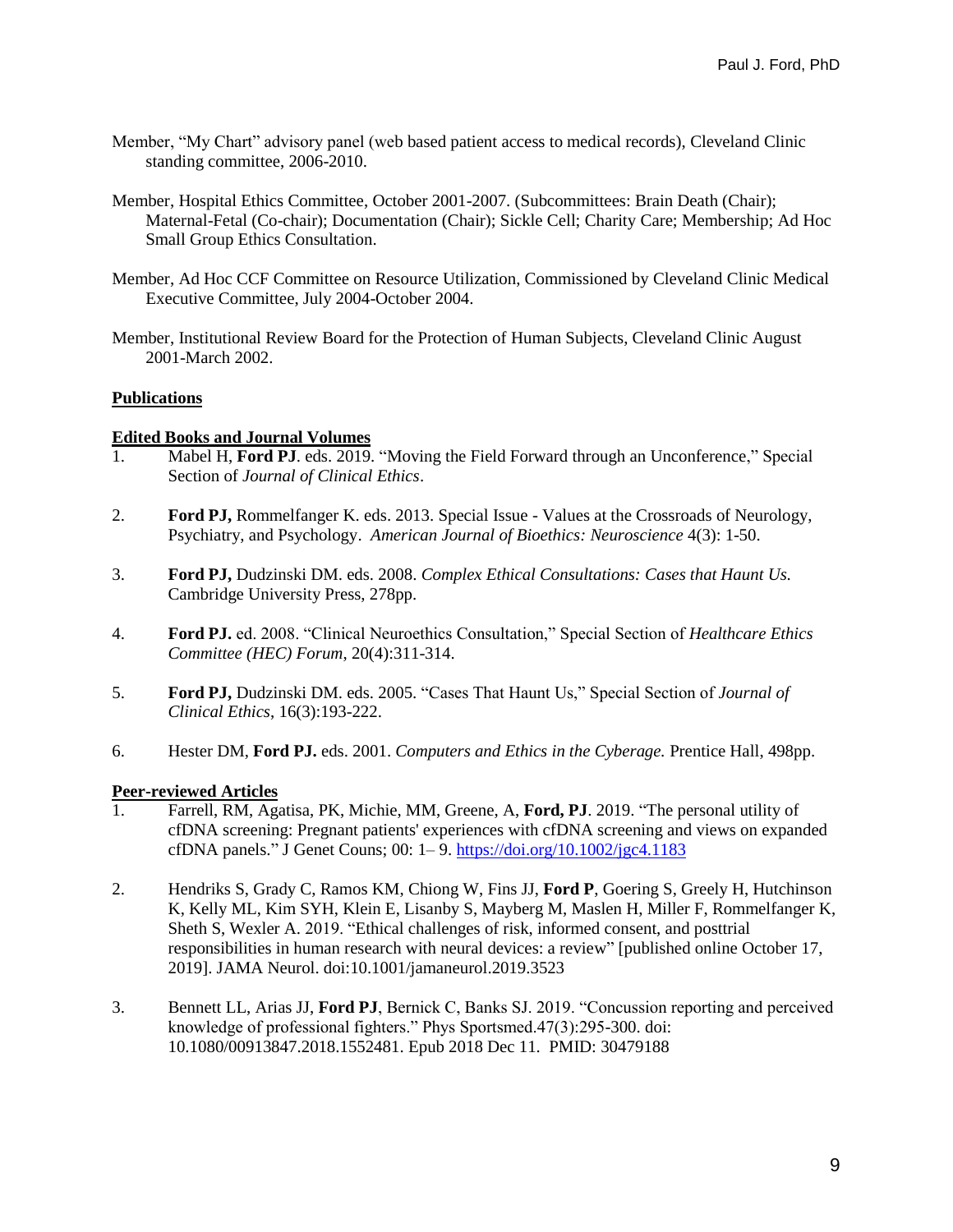- 4. Sankary LR, **Ford PJ**, Machado AG, Hoeksema LJ, Samala RV, Harris DJ. 2019 "Deep Brain Stimulation at End of Life: Clinical and Ethical Considerations." J Palliat Med. 2019 Aug 12. doi: 10.1089/jpm.2019.0129. [Epub ahead of print] PMID: 31403368
- 5. Kubu SK, **Ford PJ**, Racine E, Wilt J, Montpetite M, Zeigler J, Merner A, 2019. "Pragmatism and the Importance of Interdisciplinary Teams in Investigating Personality Changes following DBS," Neuroethics (2019). https://doi.org/10.1007/s12152-019-09418-3
- 6. Fox RJ, Cosenza C, **Ford P**, Mercer M, Natarajan S, Salter A, Tyry T, Cofield SS. 2019. "A survey of risk tolerance to multiple sclerosis therapies." *Neurology*, 92(13): e1634-e1642. doi:10.1212/WNL.0000000000007245
- 7. Kubu SK, Frazier T, Cooper SE, Machado A, Vitek J, **Ford PJ.** 2018. "Patients' shifting goals for deep brain stimulation and informed consent," *Neurology*, DOI: https://doi.org/10.1212/WNL.0000000000005917
- 8. Kubu CS, **Ford PJ**. 2017. "Clinical Ethics in the Context of Deep Brain Stimulation for Movement Disorders." *Archives of Clinical Neuropsychology*;32(7):829-839. doi: 10.1093/arclin/acx088.
- 7. Lempka SF, Malone DA Jr, Hu B, Baker KB, Wyant A, Ozinga JG 4th, Plow EB, Pandya M, Kubu CS, **Ford PJ**, Machado AG. 2017. "Randomized clinical trial of deep brain stimulation for poststroke pain." *Ann Neurol*. 81(5):653-663. doi: 10.1002/ana.24927. PMID: 28380672
- 8. Kubu CS, Cooper SE, Machado A, Frazier T, Vitek J, **Ford PJ**. 2017. "Insights gleaned by measuring patients' stated goals for DBS: More than tremor" *Neurology* 88(2):124-130. doi: 10.1212/WNL.0000000000003485. PMID: 27913696
- 9. Kibbe B, **Ford PJ.** 2016. "What's Knowledge Got to Do with It?: Ethics, Epistemology, and Intractable Conflicts in the Medical Setting." *Journal of Clinical Ethics*. 27(4):352-358. PMID: 28001141
- 10. Jimenez XF, Bautista JF, Tilahun BS, Fan Y, **Ford PJ**, Tesar GE. 2016. "Bridging a Clinical Gap in Psychogenic Nonepileptic Seizures: Mental Health Provider Preferences of Biopsychosocial Assessment Approaches." *Epilepsy & Behavior* 56: 149–152. doi: 10.1016/j.yebeh.2015.12.035. Epub 2016 Feb 12. PMID: 26878459.
- 11. Arias JJ, Cummings J, Rae-Grand A, **Ford PJ**. 2015. "Stakeholders' Perspectives on Preclinical Testing for Alzheimer's Disease." *Journal of Clinical Ethics* 26(4):297-305. PMID: 26752383.
- 12. **Ford PJ,** DeMarco JP, Stewart DO. 2015. "Increasing Common Rule Protections: IRB Consensus, Black Box Warnings, and Risk in Equipoise." *IRB: Ethics & Human Research*. 37(3):7-11. PMID: 26331185.
- 13. Thomas SM, **Ford PJ**, Weise KL, Worley S, Kodish E. 2015. "Not just little adults: a review of 102 paediatric ethics consultations."*Acta Paediatr*. 2015 Jan 22. doi: 10.1111/apa.12940. [Epub ahead of print] PMID:25611088
- 14. Abboud H, Mehanna R, Machado A, Ahmed A, Gostkowski M, Cooper S, Itin I, Sweeney P, Pandya M, Kubu C, Floden D, **Ford PJ**, Fernandez HH. 2014. "Comprehensive, Multi-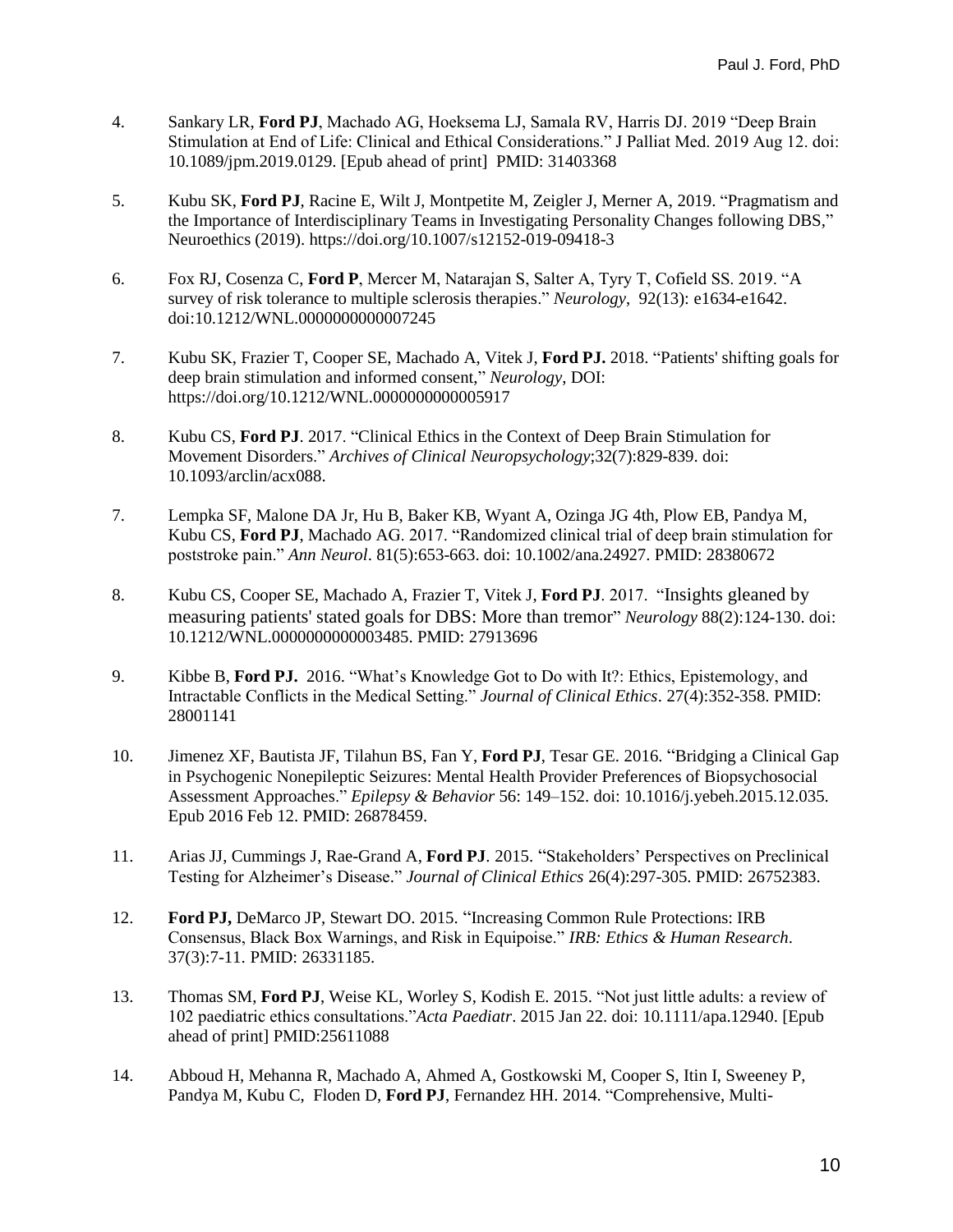disciplinary DBS Screening for Parkinson Patients: No Room for "Short Cuts." *Movement Disorders Clinical Practice*. DOI:10.1002/mdc3.12090

- 15. Cole CM, Falcone T, Caplan R, Timmons-Mitchell J, Jares K, **Ford PF**. 2014. "Ethical Dilemmas in Pediatric and Adolescent Psychogenic Non-Epileptic Seizures," *Epilepsy and Behavior*. pp. 145-150, DOI: 10.1016/j.yebeh.2014.06.019 PMID: 25022823
- 16. Bell E, Racine E, Chiasson P, Dufourcq-Brana M, Dunn LB, Fins JJ, **Ford PJ**, Glannon W, Lipsman N, Macdonald ME, McAndrews MP, Mathews DJH. 2014. "Beyond consent in research: Revisiting vulnerability in deep brain stimulation for psychiatric disorders," *Cambridge Quarterly of Healthcare Ethics*. 23(3):361-8. PMID: 24865371.
- 17. Emre M, **Ford PJ,** Bilgic B, Uc EY. 2014. "Cognitive Impairment and Dementia in Parkinson's Disease: Practical Issues and Management" *Movement Disorders.* 29(5):663-72. doi: 10.1002/mds.25870 PMID: 24757114
- 18. DeMarco JP, **Ford PJ**. 2014. "Neuroethics and the Ethical Parity Principle." *Neuroethics.* (DOI) 10.1007/s12152-014-9211-6 (published first online May 23, 2014).
- 19. DeMarco JP, **Ford PJ,** Patton DJ, Stewart DO. 2014. "Is There an Ethical Obligation to Disclose Controversial Risk? A Question from the ACCORD Trial." *American Journal of Bioethics*. 14(4): 4-10. doi: 10.1080/15265161.2014.889240 PMID: 24730479 (Author responses to commentaries published electronically in *American Journal of Bioethics* 14 (4):W1 - W2. doi: 10.1080/15265161.2014.895599 PMID: 24730505)
- 20. Patton DJ, Busch RM, Yee KM, Kubu CS, Gonzalez-Martinez J, **Ford PJ.** 2013. "Hope language in patients undergoing epilepsy surgery." *Epilepsy and Behavior*. 29(1): 90-95 [\(http://dx.doi.org/10.1016/j.yebeh.2013.07.005](http://dx.doi.org/10.1016/j.yebeh.2013.07.005) ) PMID: 23941902
- 21. Boissy AR, **Ford PJ**. 2012. "A Touch of MS: A Case of Therapeutic Mislabeling." *Neurology*, 78(24): 1981-1985. PMID: 22581929
- 22. Kubu CS, **Ford PJ.** 2012. "Beyond Mere Symptom Relief in Deep Brain Stimulation: An Ethical Obligation for Multi-faceted Assessment of Outcome." *AJOB: Neuroscience.* 3(1): 44-49. DOI:10.1080/21507740.2011.633960 PMID: 22737593
- 23. **Ford PJ**. 2009. "Vulnerable Brains: Research Ethics and Neurosurgical Patients." *Journal of Law, Medicine, and Ethics,* 37(1):73-82. PMID: 19245604
- 24. **Ford PJ,** DeMarco, JP. 2009. "Anonymous Phone Calls," *Hastings Center Report*, 39(4):11-12. PMID: 19714802
- 25. Farris S, **Ford P,** DeMarco J, Giroux M**.** 2008. "Deep Brain Stimulation and the Ethics of Protection and Caring for the Patient with Parkinson's Dementia." *Movement Disorders,* 23(14): 1973-1976. PMID: 18759331
- 26. Boissy AR, **Ford PJ,** Edgell RC, Furlan A. 2008. "Ethics Consultations in Stroke and Neurological Disease: A 7-Year Retrospective Review." *Neurocritical Care*, 9(3):394-399. PMID: 18575831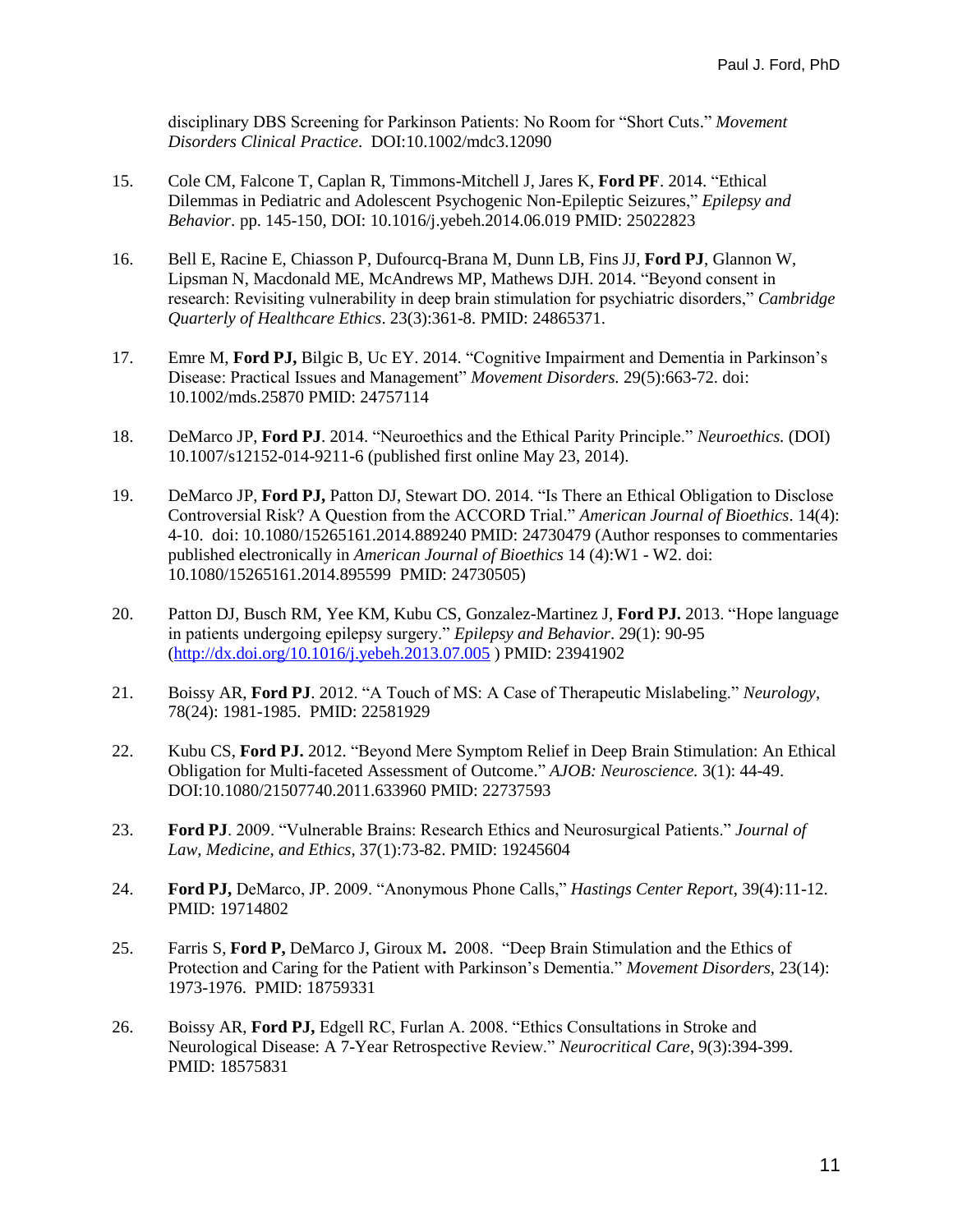- 27. Illes J, Kirschen MP, Edwards E, Stanford LR, Bandettini P, Cho M, **Ford PJ,** et. al. 2008. "Practical Approaches to Incidental Findings in Brain Imaging Research." *Neurology,* 70(5):384- 390. PMID: 18227420
- *28.* **Ford PJ,** Boulis N, Montgomery E, Rezai A. 2007. "A Patient Revoking Consent During Awake Craniotomy: An Ethical Challenge." *Neuromodulation,* 10(4):329-332. PMID: 22150891
- *29.* Lyren AL, **Ford PJ**. 2007. "Special Considerations for Clinical Ethics Consultation in Pediatrics: Pediatric Care Provider as Advocate." *Clinical Pediatrics,* 46(9):771-776. PMID: 17954707
- 30. **Ford PJ.** 2007. "Neurosurgical Implants: Clinical Protocol Considerations." *Cambridge Quarterly of Healthcare Ethics*, 16(3):308-311. PMID: 17695622
- 31. Kubu CS, **Ford PJ.** 2007. "Ethics in the Clinical Application of Neural Implants." *Cambridge Quarterly of Healthcare Ethics*, 16(3):317-321. PMID: 17695624
- 32. **Ford PJ**, DeMarco JP. 2007. "Brains, Ethics, and Elective Surgeries: Emerging ethics consultation." *Ethics and Medicine*, 23(1):39-45.
- 33. DeMarco JP, **Ford PJ**. 2006. "Balancing in Ethical Deliberation: Superior to Specification and Casuistry." *Journal of Medicine and Philosophy*, 31(5):483-497. PMID: 17079209
- 34. **Ford PJ.** 2006. "Advancing From Treatment to Enhancement in Deep Brain Stimulation: A Question of Research Ethics." *The Pluralist,* 1(2):35-44.
- 35. Illes J, Kirschen MP, Edwards E, Stanford LR, Bandettini P, Daniel M, **Ford PJ,** et. al. 2006. "Incidental Findings in Brain Imaging Research." *Science,* 311(5762):783-784. PMID: 16469905
- 36. **Ford PJ,** Kubu CS. 2006. "Stimulating Debate: Ethics in a Multidisciplinary Functional Neurosurgery Committee." *Journal of Medical Ethics,* 32(2):106-109. PMID: 16446416
- 37. Bramstedt KA, **Ford PJ**. 2006. "Protecting Human Subjects in Neurosurgical Trials: The challenge of Psychogenic Dystonia." *Contemporary Clinical Trials,* 27(2):161-164. PMID: 16387556
- 38. **Ford PJ.** 2005. "Misjudging Needs in an Ethic Consultation: A Messy Spiral of Complexity." *Journal of Clinical Ethics*, 16(3): 206-211. PMID: 16302544 (Revised version reprinted in *Complex Ethics Consultations: Cases that Haunt Us.* eds Ford PJ, Dudzinski DM. Cambridge University Press.)
- 39. **Ford PJ,** Fraser TG, Davis MP, Kodish E. 2005. "Anti-infective Therapy at the End of Life: Ethical Decision Making in Hospice Eligible Patients." *Bioethics*, 19(4):379-392. PMID: 16222854 (Reprinted in *Ethics and Infectious Disease.* 2006. eds Selgelid MJ, Battin MP, Smith CB. Blackwell Publishers)
- 40. **Ford PJ.** 2001. "A Further Analysis of the Ethics of Representation in Virtual Reality: Multi-user Environments." *Ethics and Information Technologies*, 3(2):113-121.
- 41. **Ford PJ.** 2001. "Paralysis Lost: Impacts of Virtual Worlds on Those with Paralysis." *Social Theory and Practice,* 27(4):661-680.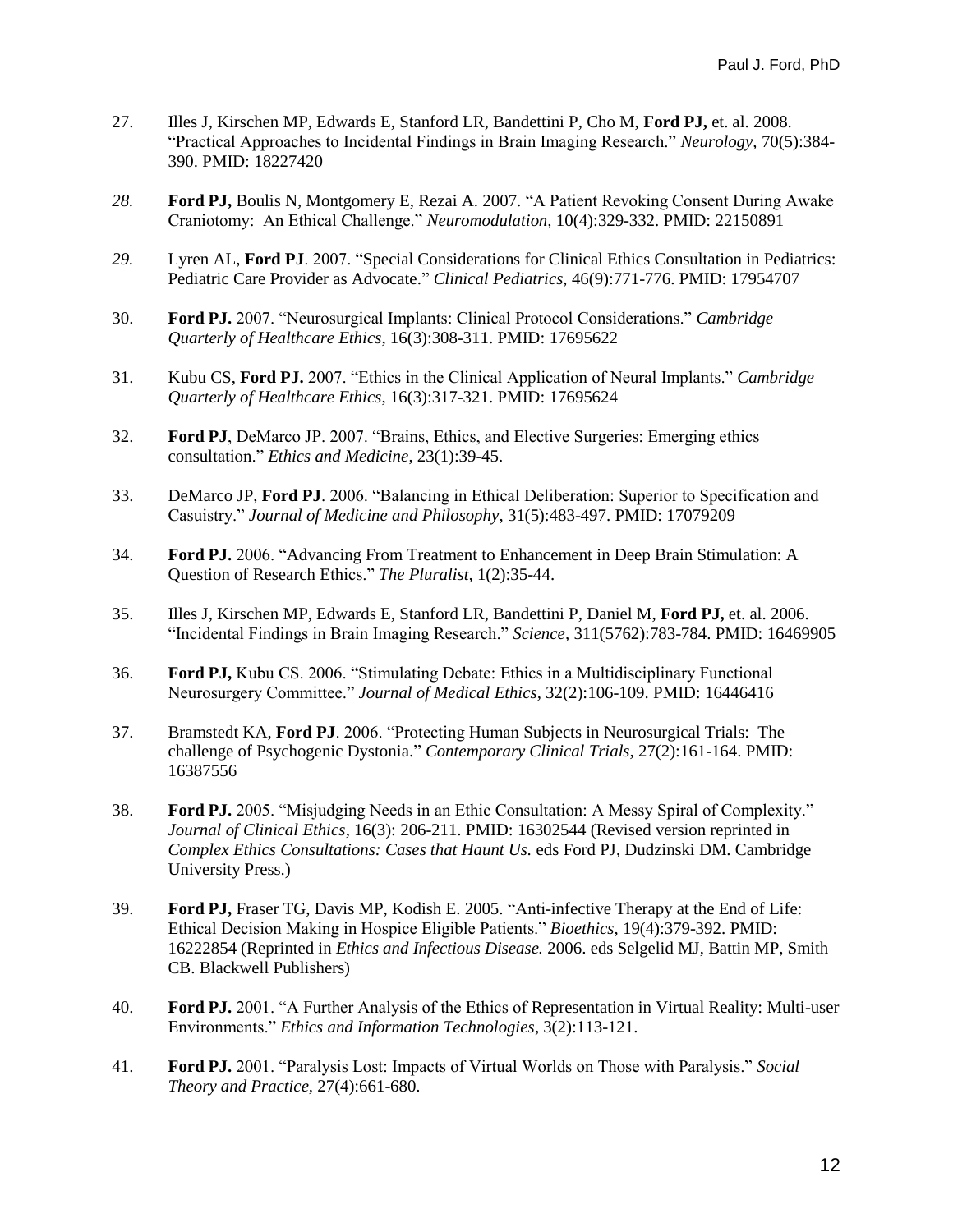- 42. **Ford PJ.** 1999. "Impacting Persons through Shifts from Face-to-face to Computer Interactions." *Personalist Forum,* 15(2):334-346.
- 43. **Ford PJ**. 1999. "Real Changes in Selves through Virtual Therapies?" *The World Hongming Philosophical Quarterly*, September: <http://whpq.org/whpq/199909/199909/005-0.htm> (last visited April 16, 2006)

# **Invited and Non-peer Reviewed**

- 1. Feldman SL, DeMarco JP, Stewart DO, **Ford PJ**. 2019. "A Taxonomy and an Ethicist's Toolbox: Mapping a Plurality of Normative Approaches," *American Journal of Bioethics*.
- 2. Mabel H, **Ford PJ.** 2019. "A Working Un-Conference to Advance Innovations Among Clinical Ethics Programs." Journal of Clinical Ethics 30, no. 3: 247-50.
- 3. Sankary LR, **Ford, PJ**. 2018. "Treating Medically Unexplained Symptoms Empirically: Ethical Implications for Concurrent Diagnosis. *The American Journal of Bioethics*, Volume 18, 2018 - Issue 5, Pages 16-17; Published online: 26 Apr 2018
- 4. Sankary LR, **Ford PJ**. 2017. "Tailoring Models of Shared Decision-Making in Deep Brain Stimulation." *Neuromodulation*. 20: 415-416.
- 5. Ahmad MU, **Ford PJ**. 2017. "Ethical Obligations in Attempting to Do Good in a Surgical Mission: Reflections on the Neurosurgical Mission to Mongolia." *World Neurosurgery*.101:748- 749. doi: 10.1016/j.wneu.2017.03.048. Epub 2017 Mar 21. PMID: 28336446
- 6. Sankary LR, **Ford PJ**. 2016. "Good Samaritan Ethics for Doctors Watching Edutainment." *American Journal of Bioethics*. (11):53-54. PMID: 27749172
- 7. Ford PJ. 2016. "Unexpected Benefits that Challenge the Orthodoxy of DBS Outcomes." *Cambridge Quarterly (Clinical Neuroethics edition)* Published online: 16 September 2016, pp. 753-755DOI: http://dx.doi.org/10.1017/S0963180116000529
- 8. DeWeese J, Macado A, **Ford PJ.** 2105. "Ethics of Preventive Timing and Robust Outcomes in Surgical Interventions for Anorexia Nervosa," *American Journal of Bioethics: Neuroscience.*
- 9. Esplin B, Machado A, **Ford PJ.** 2015. "Neuromodulation Patient Selection and the Medically Refractory Requirement." *Virtual Mentor* (Now *AMA Journal of Ethics*). Jan 1;17(1):13-22. doi: 10.1001/virtualmentor.2015.17.01.ecas2-1501. PMID: 25594711
- 10. Kibbe B, Schmidtt P, **Ford PJ**. 2015. "An Ethicist's Scope of Practice: Equipping Stakeholders for Closure." *American Journal of Bioethics*. 2015 Jan 2;15(1):37-8. doi: 10.1080/15265161.2015.975587 PMID: 25562223
- 11. Yee KM, **Ford PJ**. 2012. "Regulatory Misconception Muddies the Ethical Waters: Challenges to a Qualitative Study." *The Journal of Clinical Ethics* 23(3): 217-220. PMID: 23256401.
- 12. Ross LL, **Ford PJ**. 2012. "Reframing non-epileptic seizure patients' care: Shifting the blame." *American Journal of Bioethics*. 2012;12(5):11-2. PMID: 22548513
- 13. Rabb C, **Ford PJ.** 2011. "But, he told me I needed surgery?: The ethical importance of patient expectations." Ethics in Practice, *AANS Neurosurgeon*, 20(1): 11**-12.**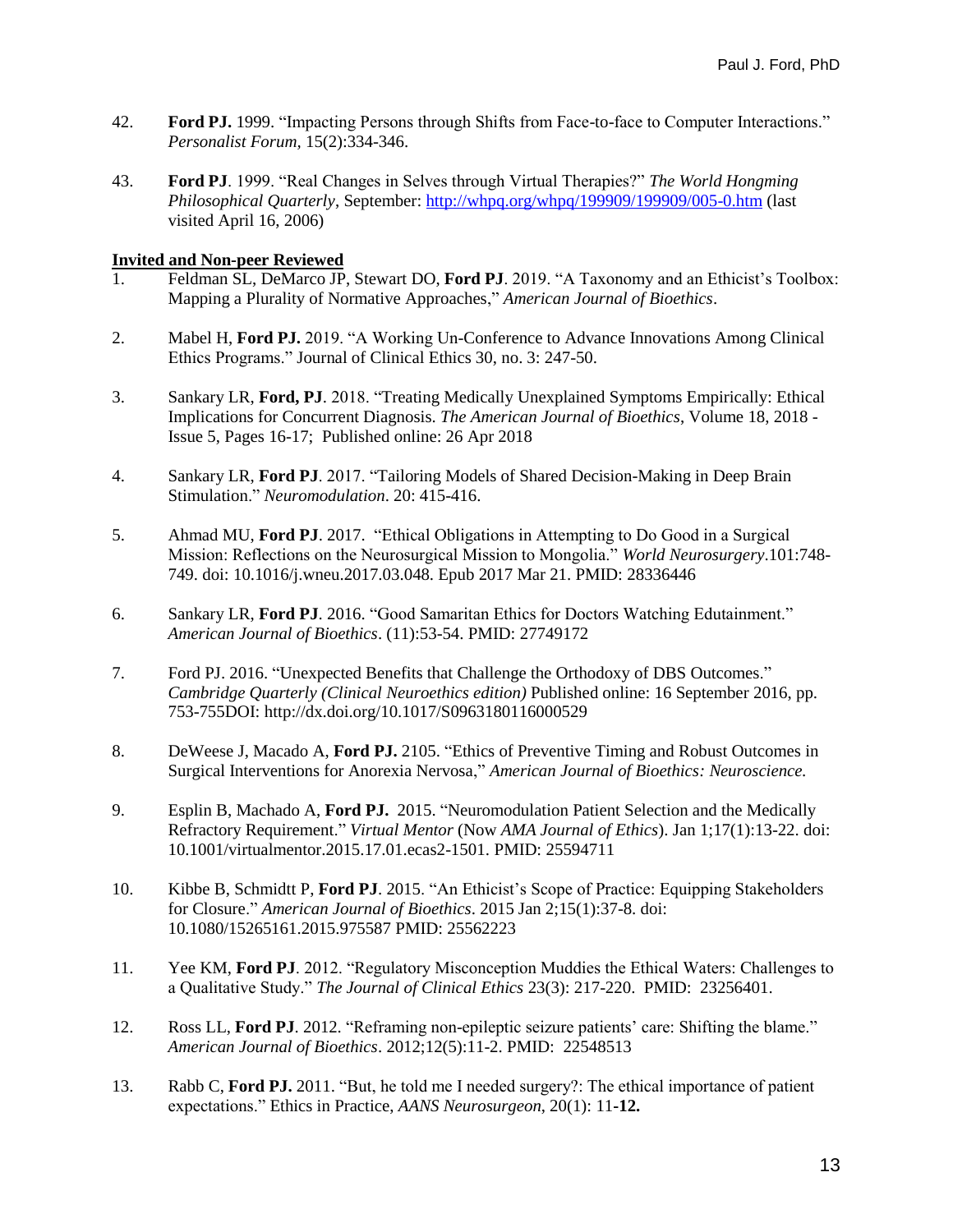- 14. **Ford PJ.** 2008. "Special Section on Clinical Neuroethics Consultation: Introduction." *Healthcare Ethics Committee (HEC) Forum*, 20(4):311-314. PMID: 19140012
- 15. **Ford PJ.** 2007. "Cardiac Events and Brain Injury: Ethical Implications." *Cleveland Clinic Journal of Medicine*, 74(S1):S138-141. PMID: 17455563
- 16. **Ford PJ.** 2007. "Professional Clinical Ethicist: Taking the role seriously." Journal of Clinical Ethics, 18(3):243-246. PMID: 18051941
- 17. **Ford PJ,** Boissy AR. 2007. "Different Questions, Different Goals." *American Journal of Bioethics*, 7(2):46-47. PMID: 17366195
- 18. **Ford PJ,** Kubu CS. 2007. "Ameliorating and Exacerbating: Surgical 'Prosthesis' in Addiction." *American Journal of Bioethics*, 7(1):32-34. PMID: 17366162
- 19. Moskowitz S, **Ford PJ.** 2006. "Ethical Issues Associated with Health Care Industry Representatives in the Operating Room." *SpineLine,* 4(5):38-40.
- 20. **Ford PJ,** Nicoletti TA. 2005. "My Organs, My Choice." *American Journal of Bioethics*, 5(4):30- 31. PMID: 16109692.
- 21. **Ford PJ,** Kubu CS. 2005. "Caution in Leaping From Functional Imaging to Functional Neurosurgery." *American Journal of Bioethics*, 5(2):23-25. PMID: 16036692
- 22. **Ford PJ,** Dudzinski DM. 2005. "Specters, Traces, and Regret in Ethics Consultation." *Journal of Clinical Ethics*, 16(3):193-195. PMID: 16302541.
- 23. **Ford PJ**. 2004. "Hot Topics in Neuro-ethics," *Bio Quarterly*, 15(1):1-4.
- 24. **Ford PJ**. 2003. "Physician Obligation, Cultural Factors, and Neonatal Male Circumcision," *American Journal of Bioethics*, 3(2):58-59. PMID: 12859821.
- 25. **Ford PJ**. 2002. Book Review of *Medical Ethics in Social Context*, ed. Hoffmaster B, *Medical Anthropology Quarterly*, 16(1):116-117.
- 26. F**ord PJ**. 2001. "Medical Charts and Teddy Bears," *APA Newsletter on Medicine and Philosophy,* 00(2):167-169. PMID: 15470794
- 27. **Ford PJ.** 2001. Book Review of *Prenatal Testing and Disability Rights*, eds. Parens E, Asch A. *Medical Anthropology Quarterly*, 15(4):560-561.

## **Book Chapters**

- 1. Sun XR, FordPJ, Schulder M. Forthcoming. "History and Ethical Considerations in Functional Neurosurgery.
- 2. Sankary LR, **Ford PJ**. 2019. "Ongoing consent in situations of cognitive vulnerability: Special considerations in implanted neural device trials." in *Research Involving Participants with Impaired Cognition: Ethics, Autonomy, Inclusion, And Innovation* eds. Ariel Cascio & Eric Racine. Oxford University Press.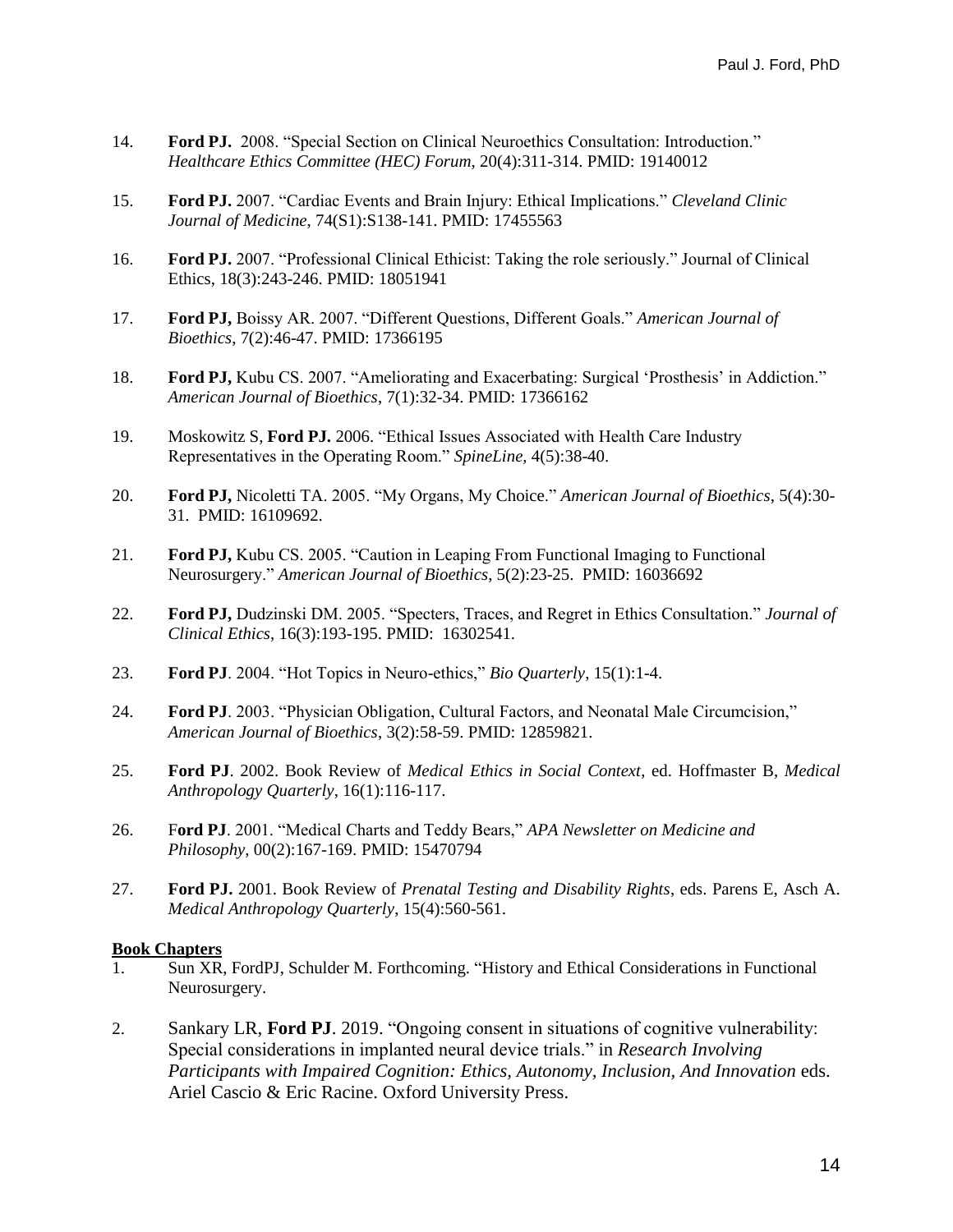- 3. **Ford PJ,** Esplin B, Deshpande A. 2018. "Ethics: Life and Death Choices in Traumatic Brain Injury," in *Brain Trauma and Critical Care. 2<sup>nd</sup> edition* eds. Jallo J, Loftus CM. Thieme. (Revised and updated chapter from 2009 edition with an additional author).
- 4. Arias JJ, Kibbe B, **Ford PJ.** November 2017 "Ethical Considerations of Cognitive Enhancement" in *Cognitive Enhancement in CNS Disorders and Beyond*, Richard Keefe, Avi Reichenberg & Jeffrey Cummings (eds.), Oxford University Press, New York.
- 5. Kelly M, **Ford PJ.** 2014. "Research in Neuroenhancement: Controlled substances and Controlled Procedures," Handbook of Neuroethics, eds. Clausen J and Levy N. Springer.
- 6. **Ford PJ**, Deshpande A. 2013. "The Ethics of Surgically Invasive Neuroscience Research", *Handbook of Clinical Neurology: Ethical and Legal Issues in Neurology* ed. James Bernat, Elsevier. 118:315-21. ( doi: 10.1016/B978-0-444-53501-6.00026-3 PMID: 24182388)
- 7. **Ford PJ.** 2011. "A Story Teller's Story: Richard Zaner as Hero (HĒ row)," in *Clinical Ethics and the Necessity of Stories*. *Essays in honor of Richard Zaner*. eds Wiggins O.P., Allen A.C. Springer: 212 pgs.
- 8. Jacova C, Singh I, **Ford PJ,** Illes J. 2010. "Being and Thinking," in *Surviving Health Care: A Manual for Patients and Their Families,* ed. Kushner T, Cambridge University Press: 222-245.
- 9. Gatliff J, **Ford PJ.** 2009. "Moral Factors," in *Encyclopedia of Medical Decision Making*. ed. Kattan M. Sage: 783-786.
- 10. Eves M, **Ford PJ.** 2009. "Surrogate Decision Making: Durable Power of Attorney," in *Encyclopedia of Medical Decision Making*. ed. Kattan M. Sage: 319-322.
- 11. **Ford PJ,** Deshpande A. 2009. "Ethics: Life and Death Choices in Traumatic Brain Injury," in *Brain Trauma and Critical Care.* eds. Jallo J, Loftus CM. Thieme.
- 12. **Ford PJ.** 2009. "Hacking the Mind: Existential Enhancement in *Ghost in the Shell,*" in *Bioethics at the Movies.* ed. Shapshay S. John's Hopkins University Press: 156-169.
- 13. **Ford PJ**. 2008. "Quality of Life, Professionalism, and Research Ethics in Spine Trauma," in *Spine Trauma and Critical Care*. eds. Jallo J, Vaccaro AR. Thieme: 220-228.
- 14. **Ford PJ.** 2008. "The Clinical Ethicist" in *Palliative Medicine*. ed. Walsh D. Elsevier Science.
- 15. **Ford PJ,** Dudzinski DM. 2008. "Live and Learn: Courage, Honesty, and Vulnerability," in *Complex Ethics Consultations: Cases that Haunt Us.* eds Ford PJ, Dudzinski DM. Cambridge University Press: 1-14.
- 16. DeMarco JP, **Ford PJ**. 2008. "You're the Ethicist, I'm Just the Surgeon," in *Complex Ethics Consultations: Cases that Haunt Us.* eds Ford PJ, Dudzinski DM. Cambridge University Press: 112-118.
- 17. Ohnsorge K, **Ford PJ**. 2008. "Suffering as God's Will," in *Complex Ethics Consultations: Cases that Haunt Us.* eds Ford PJ, Dudzinski DM. Cambridge University Press: 155-164.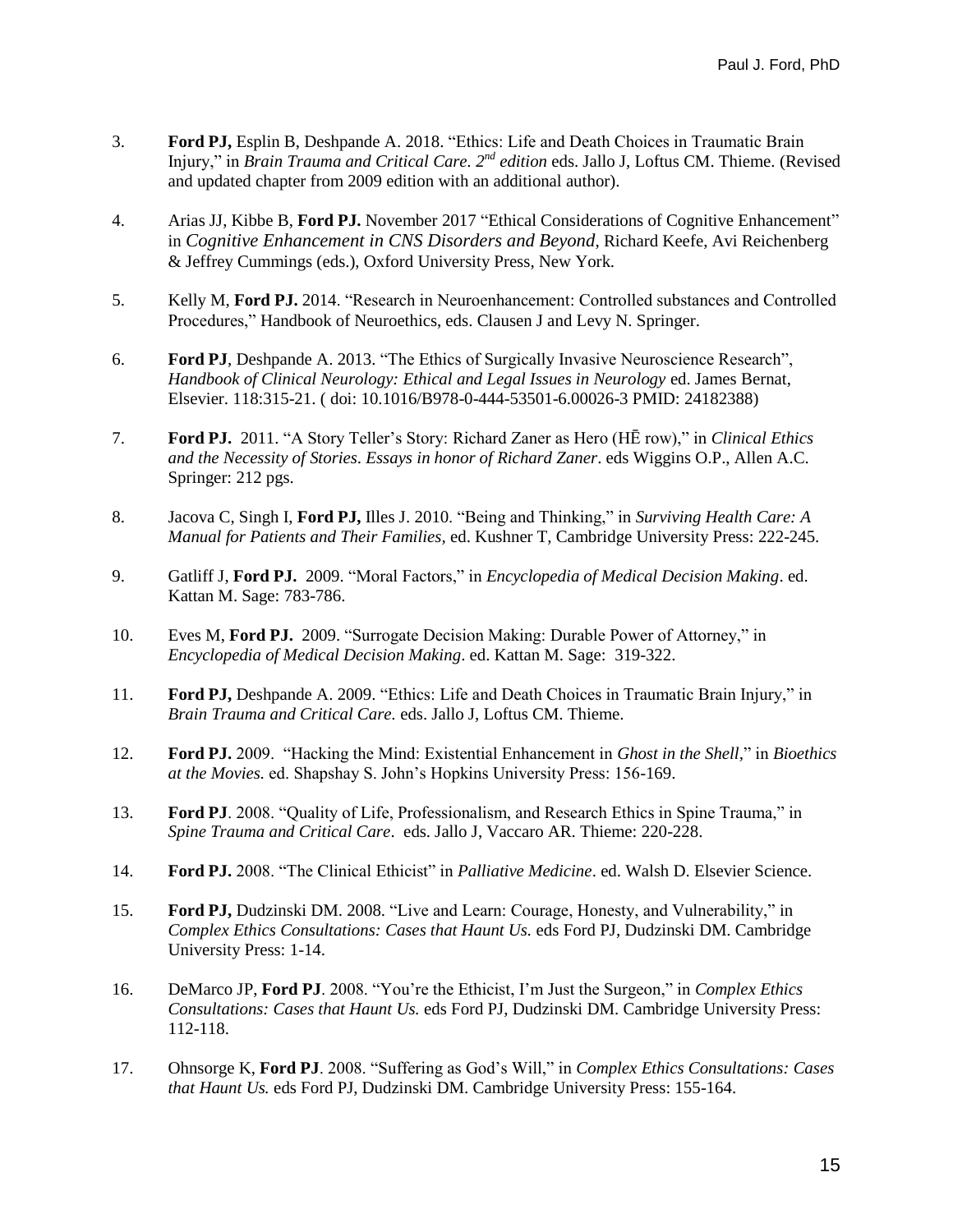- 18. Wolpe P, **Ford P,** Harhay M. 2007. "Ethical Issues in Deep Brain Stimulation" in *Deep Brain Stimulation for Parkinson's Disease*. eds Baltuch G, Stern M. Taylor & Francis: 323-338.
- 19. **Ford PJ,** Robichaud A. 2007. "Empathy," in *Encyclopedia of American Philosophy*, eds. Lachs J, Tallise R. Routledge: 226-227.
- 20. **Ford PJ,** Henderson J. 2005. "Neuroethics in the Operating Room: Functional Neurosurgical Interventions," in *Neuroethics: Defining the Issues in Theory, Practice and Policy*, ed. Judy Illes. Oxford University Press: 213-228.
- 21. **Ford PJ.** 2003. "Circumcision: Male and Female," in *The New International Encyclopedia on Marriage and the Family*, ed. James J. Ponzetti, Macmillan Publishers: 305-309.
- 22. **Ford, PJ**. 2003. "Virtually Impacted: Designers, Spheres of Meanings, and Virtual Communities," in *Virtual Morality*, ed. Mark Wolf, Peter Lang Publishers: 79-93.
- 23. **Ford, P**. 1999. "Information Technologies, the Physically Disabled, and Shifting Values," in *Ethics and Electronic Information in the Twenty-First Century*, ed. Lester Pourciau, Purdue University Press: 46-61.

# **Editorials/Blog Entries**

- 1. Sankary LR, Weise KL, **Ford PJ**. Ethical Considerations in Pediatric Epilepsy Surgery: The case for cultivating dedicated, specialized ethics expertise*. Consult QD website*. https://consultqd.clevelandclinic.org/2017/05/ethical-considerations-pediatric-epilepsy-surgery/. May 11, 2017. Accessed September 20, 2017.
- 2. **Ford PJ**. 2015. "Brain Devices: Navigating Collaborations between Industry, Government, and Researchers." *American Journal of Bioethics: Neuroscience (Blog)*. September 01, 2015. [http://theneuroethicsblog.blogspot.com/.](http://theneuroethicsblog.blogspot.com/)
- 3. **Ford PJ.** 2013. "Values at the Crossroads of Neurology, Psychiatry, and Psychology. *American Journal of Bioethics: Neuroscience* 4(3): 1-2.
- 4. *Clinical Oncology News* Ethics Column
	- DeMarco JP, Ford PJ. AUGUST 14, 2017. "Are "Prevention" and "Survival" a Boondoggle in Informed Consent?"
	- Ford PJ, DeMarco JP. 2012. "Would You Be 'Surprised': Ethical Progress in Prognostication"
	- Jones G, DeMarco J, **Ford PJ.** 2008. "Do Oncologists Have a Duty to Warn Third Parties?" 3(11).
	- DeMarco JP, **Ford PJ.** 2008. "Ethical Challenges in Terminal Patient Research." 3(2): 1, 10- 11.
	- Ford PJ, DeMarco JP. 2008. "Sleeping Unto Death: Ethics of Palliative Sedation." 3(1): 1, 18-19.
	- DeMarco JP, **Ford PJ.** 2007. "Hospice Choices: Continuing Aggressive Caring." 2(11): 1, 17.
	- Ford PJ, DeMarco JP. 2007. "Advance Directives in End of Life Care." 2(10): 1, 24-25.
	- DeMarco JP, **Ford PJ.** 2007. "End-of-Life Care: Ethics of Futility." 2(9): 1, 22-23.
	- Ford PJ, DeMarco JP. 2007. "State of the Art: Ethics in End of Life Oncology Care." 2(8): 1, 28-29.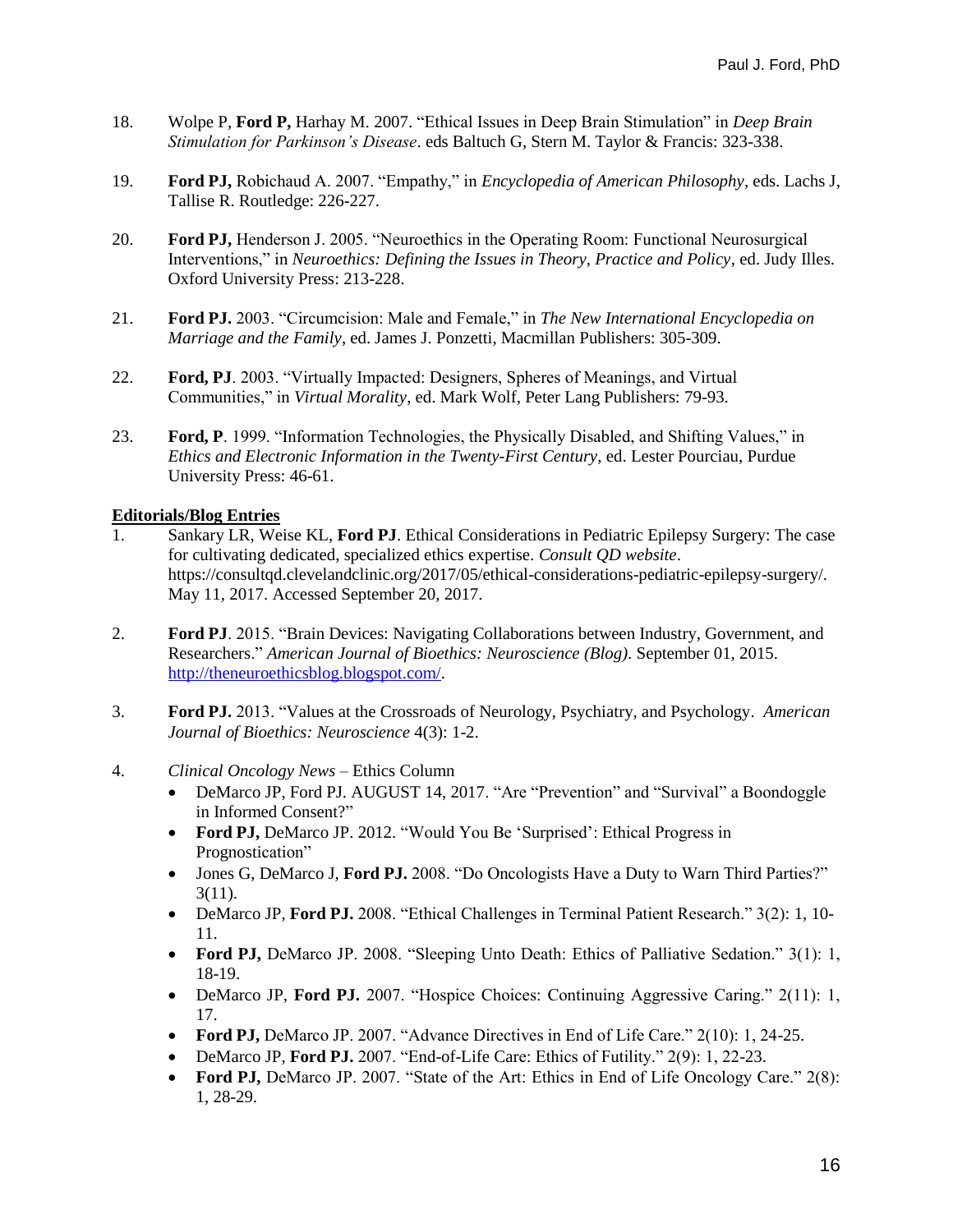- **Ford PJ**, DeMarco JP, Toms SA. 2007. "Putting a Face on the Definition of Surgical Success: Ethics and mismatched expectations." 2(5): 1, 45.
- 5. *Cleveland Clinic Alumni Connection -* "Controversies of Care" Column
	- **Ford PJ,** Farrell R. 2007. "Surgical Tourism: Surgeons Seeking Practice Abroad." 28(3): 16- 17.
	- Ford PJ, Boulis N. 2007. "Surgical Tourism: Patients Seeking Treatment Abroad." 28(2): 14-15.
	- Ford PJ, Weise KL. 2007. "Stunting Growth for Ease of Care." 28(1): 10.
	- Sopko K, **Ford PJ**. 2006. "Child Caregivers: Integrate or Isolate." 27(3): 15.
	- **Ford PJ,** Moskowitz S. 2006. "Resident Work Hours: Quality, Training, and Respect." 27(2): 15.
	- Boissy A, **Ford PJ**. 2006. "Death by Neurological Criteria: Continued Controversies." 27(1): 17.
	- Ford PJ. 2005. "Brain Pace-Makers for Depression." 26(3):15, 23.
- 3. **Ford PJ,** Henderson JM. 2006. "The Clinical and Research Ethics of Neuromodulation." *Neuromodulation,* 9(4):249-252. (Expanded version of editorial in *NANS News*, 1(1)) PMID: 22151758
- 4. **Ford PJ,** Henderson JM. 2006. "Ethics of Neuromodulation." *NANS News (Newsletter for the American Society for Neuromodulation)* 1(1):6.

# **Research Letters**

- 1. Deshpande A, **Ford PJ.** 2008. "Ethics in Neurosurgery Literature," Research report. *Congress of Neurosurgeons Quarterly* (CNSQ) 8(4):36-37.
- 2. Davis MP, **Ford PJ.** 2005. "Palliative Sedation Definition, Practice, Outcomes, and Ethics," Letter. *Journal of Palliative Medicine* 8(4):699-710. PMID: 16128638

## **Abstracts**

- 1. **Ford PJ,** Blixen CE, Wyllie E, Bingaman W. 2004. "Ethics Consultations for Epilepsy Surgery Candidates: A 15-Year Retrospective Review," Abstract. *Neurosurgery* 55(2):464-465.
- 2. Castor J, Sandhu S, Palmer R, **Ford PJ**, Messinger-Rapport B 2002. "Preferences for PEG Tube Feeding in Older Adults," Abstract. *Compendium for Cleveland Clinic Foundation 22nd Annual Research Day*.

# **Teaching Activities:**

**Trainees Education:** More than **800** additional educational sessions for fellows, residents, medical students and graduate students as well as list of mentorship responsibilities listed in a separate Teaching Portfolio that is available upon request.

## **Graduate Dissertation and Research Committee Membership**

- 1. Member, Dissertation Committee for Anne Bryden, Department of Sociology, Case Western Reserve University, Cleveland, Ohio, 2018 - Present.
- 2. Chair, Research Committee for Bethany Bruno, Cleveland Clinic Lerner College of Medicine, Case Western Reserve University, Cleveland, Ohio, 2019 - Present.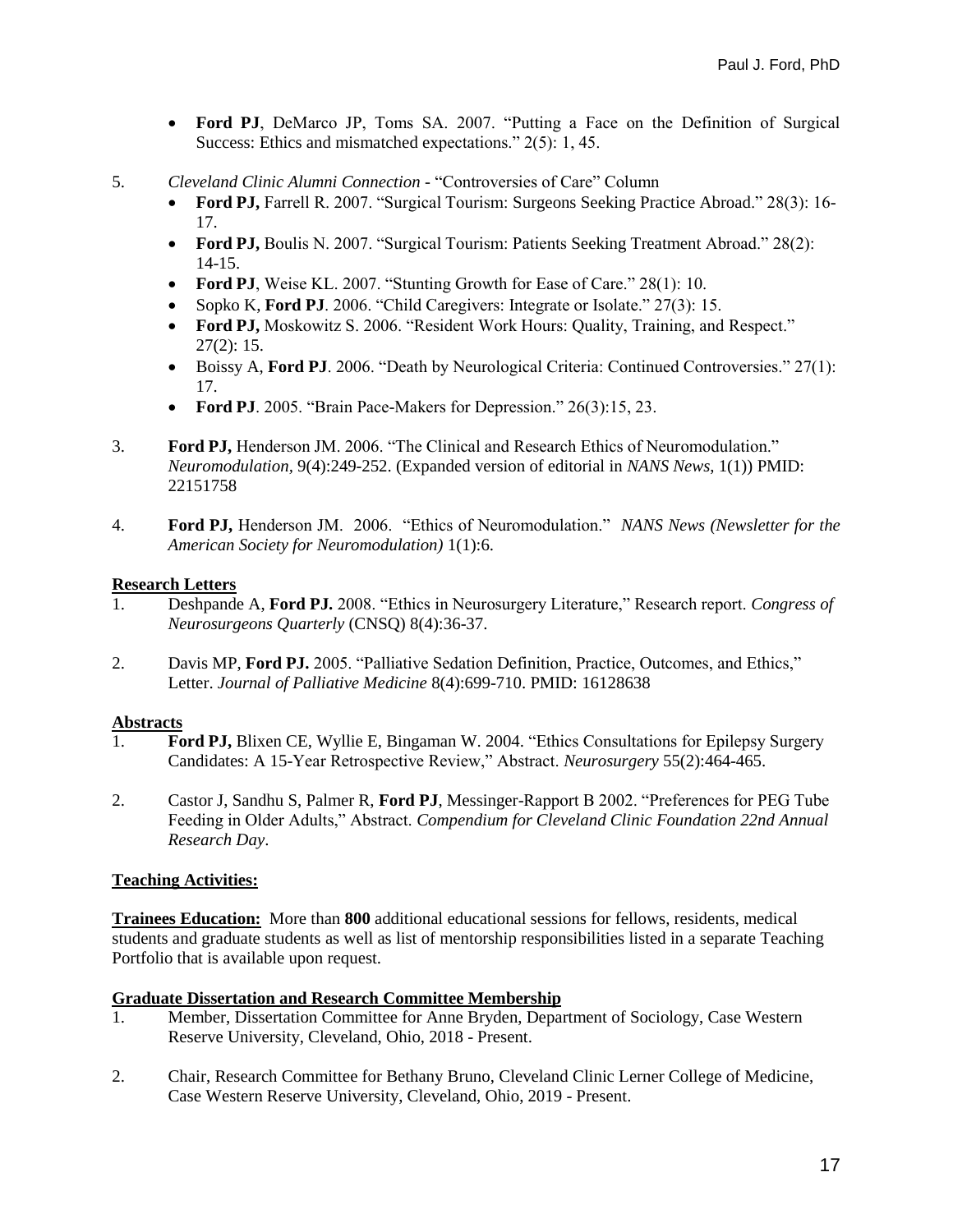3. External Member, Faculty Promotion and Mentoring Committee for Laura Guidry-Grimes, PhD, University of Arkansas Medical Center, Little Rock, AR, 2018 – Present.

## **Development and Leadership in Conference/Curriculum/Course/Lecture Series**

- 1. Unit Coordinator, (With L. Sankary, JD), Neuroethics Unit (6 sessions), Foundations in Bioethics II, *Bioethics Master's Program*, Case Western Reserve University, Cleveland, Ohio, February 25-March 19, 2020.
- 2. Instructor (with L. Sankary, JD), Neuroscience and Ethics Class, *Programs in Bioethics*, Columbia University, May 28 – July 5, 2019.
- 3. Director (with H. Mabel JD). "Innovations in Clinical Ethics: A Working Un-Conference" [2 day conference] Beachwood, OH, August 26-28, 2018. [\(www.ccf.org/unconference](http://www.ccf.org/unconference) )
- 4. Director, Annual Anthony Thomas, Jr. MD. Memorial lecture series on "Empathy and Valuing Every Person." (available: [www.ccf.org/anthonythomas](http://www.ccf.org/anthonythomas) ) 2018: Gayle Deadwyler, Eric Keller, Sandra Galvin 2019: Kathy Ray, Perry Dinardo, Connie Xu
- 5. Instructor, Neuroethics Class (2 credit course in January term with 21 teaching hours), *Center for Bioethics*, Harvard University, January 03- January 20, 2017.
- 6. Director, Annual Distinguished NeuroEthics Lecture Series, 2010-2014. 2010: Roberta Bondar, PhD, MD 2011: Steven Schiff, MD, PhD 2012: James Rutka, MD, PhD 2013: Paul Appelbaum, MD 2014: Dr. Kristine Yaffe, MD
- 7. Director (with J. Arias, JD), "Emerging Ethical and Legal Challenges in Chronic Neurological Conditions." [1.5 day conference] Cleveland, OH, October 8-9, 2014. [\(www.ccf.org/neuroethics](http://www.ccf.org/neuroethics) )
- 8. Member, Advisory Committee, *Cambridge-ICM Neuroethics Network Symposium*, Paris, France, June 19-20, 2014 & June 17-19, 2015.
- 9. Director, "Brain Matters 3: Values at the Crossroads of Neurology, Psychiatry, and Psychology." International Neuroethics Conference, Funding from Cleveland Clinic Epilepsy Center and NIH R-13 grant (#1R13NS080513-01), [ 2+ day conference] Cleveland, OH, October 23-25, 2012. (see program and video recordings at [www.ccf.org/brainmatters3](http://www.ccf.org/brainmatters3) )
- 10. Faculty Member, "Death by Neurological Criteria (DNC) Course," Online course, Cleveland Clinic, PI: Javier Provencio, MD, 2010 – Present.
- 11. Director, "Ethics of Invasive Brain Testing: Limits and Responsibilities," *NeuroEthics Symposia*, [Full day symposium] Cleveland, OH, October 3, 2010.
- 12. Director, "Psychiatric Surgery: Enhancing or Limiting Liberty," [Two day symposium] *Liberty Fund Colloquium*, Cleveland, OH, September 25-27, 2008.
- 13. Member, Third Year Research Ethics Elective Curriculum, *Cleveland Clinic Lerner College of Medicine,* June-September, 2007. (Developed but course postponed)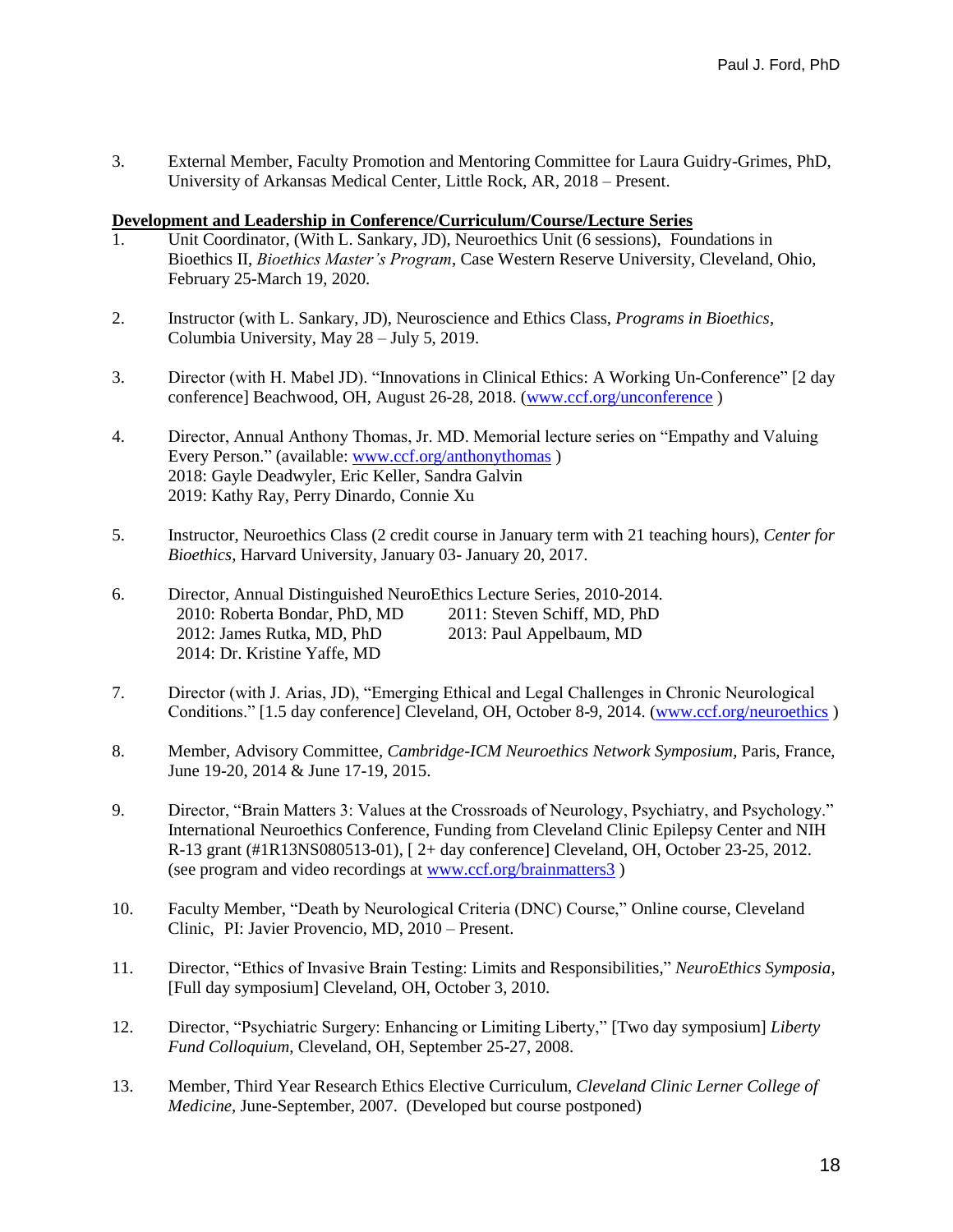- 14. Conference Co-Organizer with Schiff S, Marks J, Farah M, Mwase I, *Implanting Change: The Ethics of Neural Prosthesis*. Pennsylvania State University, PA, August 26-28, 2007.
- 15. Co-Organizer with Jacobs M, "Ethical Issues in Epilepsy Surgery Research: When to Enroll Patients in a Surgical Trial," [Special Plenary Panel] *17th International Epilepsy Symposium: Epilepsy Surgery*, Cleveland, Ohio, June 28, 2007.
- 16. Member, Second Year Neurology and Neuroanatomy Module Development Committee, *Cleveland Clinic Lerner College of Medicine,* May 2005-2008.
- 17. Seminar Developer, Second Year Cardiopulmonary Module Development Committee, *Cleveland Clinic Lerner College of Medicine,* June-September 2005. (Presented yearly 2006-2009)
- 18. Co-Organizer, "Neuroethics A Framework and Cases," with Griggins C, Four Hour Continuing Education for Neuropsychologists, CEU Course, *Ohio Neuropsychologist's Association*, November 4, 2005.
- 19. Organizer/Presenter, "Hospital Ethics Consultation: Process, Design, and Issues," *Bioethics Network of Ohio Conference Workshops* (3 hour seminar). Presented May 12, 2005.
- 20. Member, Planning Committee, *Detection and Disclosure of Incidental Findings in Neuroimaging Research*, Trans NIH/Stanford Meeting, Bethesda, Maryland, Jan. 6-7, 2005.
- 21. Organizer/Presenter, "Basic Ethics Committee Education," Series of three distinct seminars with multiple presenters, *Cleveland Clinic Ethics Committee half-day seminars*. Presented September 26, 2003; January 23, 2004; September 10, 2004.
- 22. Developer/Presenter, "Advanced Clinical Ethics Consultation: Pitfalls and Challenges," *Bioethics Network of Ohio Conference Workshop* (3 hour seminar). Presented May 13, 2004.
- 23. Organizer/Presenter, "Ethics Consultation Education for Ethics Committee Members," *Lutheran, Lakewood, and* F*airview Hospitals*, *Ethics Committee Training (half-day seminar)*: Presented September 13, 2003.
- 24. Member, Genetics Curriculum Steering Committee, *Cleveland Clinic Lerner College of Medicine,* September 2002-2003.
- 25. Organizer, *DCI Transplant Ethics Lecture Series*, Nashville, TN, 2001-2002.

#### **Visiting Lectures, Visiting Professorships, Invited Talks, and Testimony**

- 1. "Ethics and control for neurological patients: Expressions of values in innovative practices," *Neurology Grand Rounds* (Virtual because of COVID 19 pandemic), *University of Arkansas Medical Center*, April 17, 2020.
- 2. "Palliative Care and Ethics" (with K. Richards, MD), invited lecture for CME program, *Geriatrics: Your Future is Now*, Mayfield Heights, OH, May 3, 2019.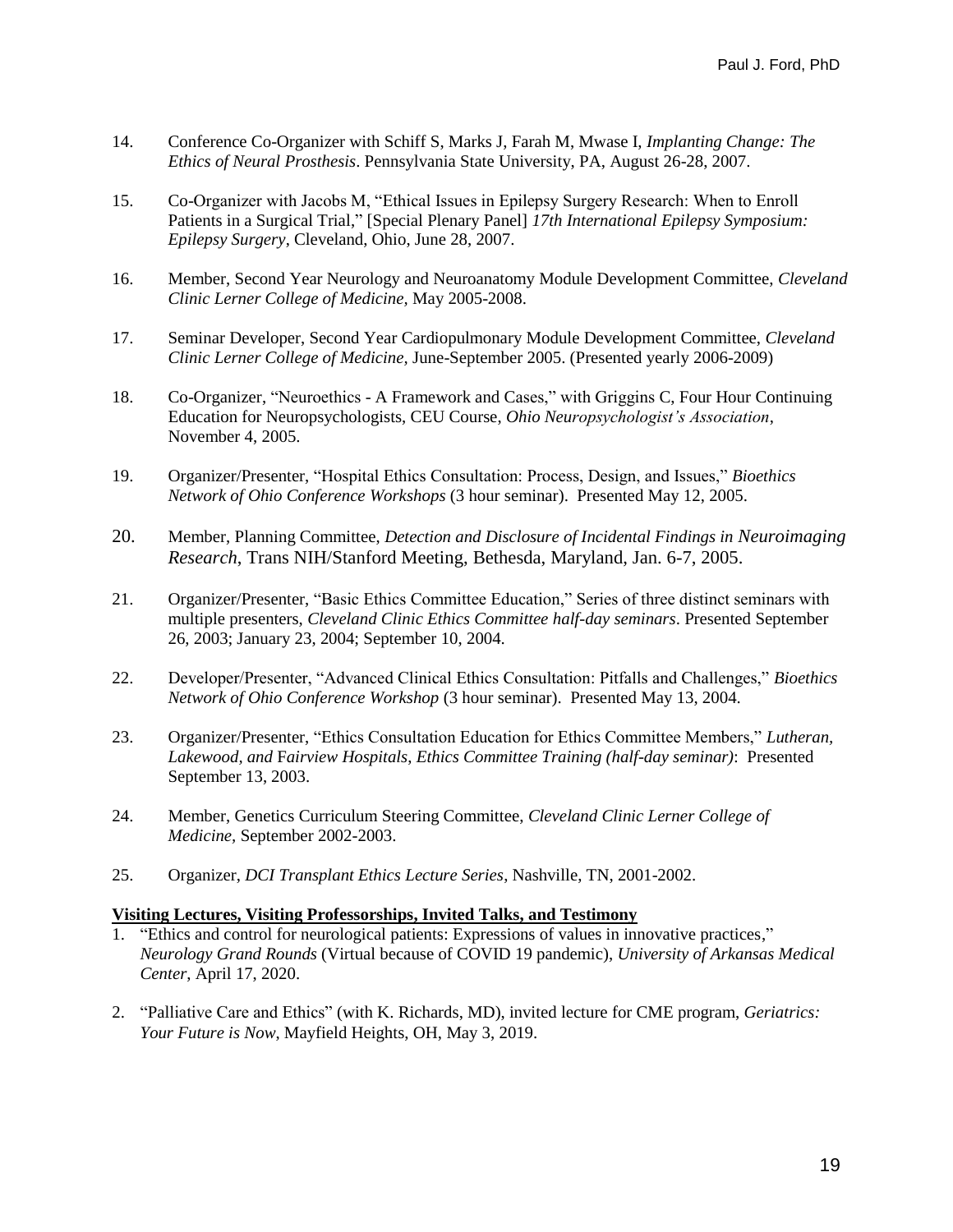- 3. "Novel Ways in Which Ethics Supports Research and Clinical Practice" invited platform presentation, *American Society of Stereotactic and Functional Neurosurgery Conference*, Denver June 4, 2018.
- 4. Ethics and personalized medicine, invited lecture: invited platform presentation *HIMSS Precision Medicine Summit* - Washington, DC, May 17, 2018.
- 5. "Brain Illness Complicated Ethical Choices" Ethics Grand Rounds (Visiting Professor), *Cedars-Sinai*. Los Angeles. January 17, 2018.
- 6. "Ethics Consults at Cleveland Clinic: Lessons Learned" Ethics Grand Rounds (Visiting Professor) *Ochsner Clinic*, New Orleans, November 20, 2017.
- 7. "Invasiveness and Analysis of Risk- Ethical Issues in Research with Invasive and Non-Invasive Neural Devices in Humans" - *NIH Clinical Center Department of Bioethics*, Bethesda, Maryland, October 25, 2017.
- 8. "Patient Fear and Comport: Ethical Obligations for Patients in Awake Procedures." *Bioethics Grand Rounds*, University of Washington, Seattle, WA, May 2, 2017.
- 9. "Ethical Perspectives of Patients with Parkinson's Undergoing an Awake Surgery," *The Drummond Lecture*, Saint Louis University, St. Louis, MO, April 07, 2017.
- 10. "Experiencing Levels of Control: Parkinson's, expressions of values, and high stress therapies" *Center for Clinical and Translational Science (CCaTS) Grand Rounds*, Mayo Clinic, Rochester, MN, July 15, 2016.
- 11. Visiting Professor, Sutter Health System, San Francisco, California, February 22-26, 2016
	- a. "Refusal of Therapy by Patients with Capacity Limitations: Ethical Approaches," *Video webinar for Sutter Health System*, February 22, 2016.
	- b. "Refusal of Therapy by Patients with Capacity Limitations: Ethical Approaches," *Family Medicine Grand Rounds*, Sutter Santa Rosa Regional Hospital, Santa Rosa, CA, February 24, 2016.
	- c. "Ethical Challenges in Daily Practice: Open Charts, Vulnerability, and HCAHPS," *Neurology Grand Rounds*, California Pacific Medical Center, February 26, 2016.
- 12. "At the Frontier: The Ethics of Innovative Surgery," *Neuroethics Seminar Series Event*, Center for Bioethics, Harvard Medical School, September 10, 2015. (see: <http://bioethics.hms.harvard.edu/news/frontier-ethics-innovative-surgery> )
- 13. "Ethical Considerations for Exploratory Clinical Research," Panelist, *NIH/BRAIN Initiative Workshop: Industry Partnerships To Facilitate Early Access To Neuromodulation And Recording Devices For Human Clinical Studies*, NIH Campus, Bethesda, MA, June 4, 2015.
- 14. "Ethics and invasive brain stimulation procedures: an overview and updates from research on patient perspectives" *Neuroethics Inter-institutional Seminar Series*, Institut de recherches cliniques de Montréal (IRCM), Montreal, Canada, March 23, 2015.
- 15. "Laughing, Crying, and Enduring: Ethics and Awake Deep Brain Stimulation," *Montgomery Lecture Series*, Northwestern University Feinberg School of Medicine, February 19, 2015.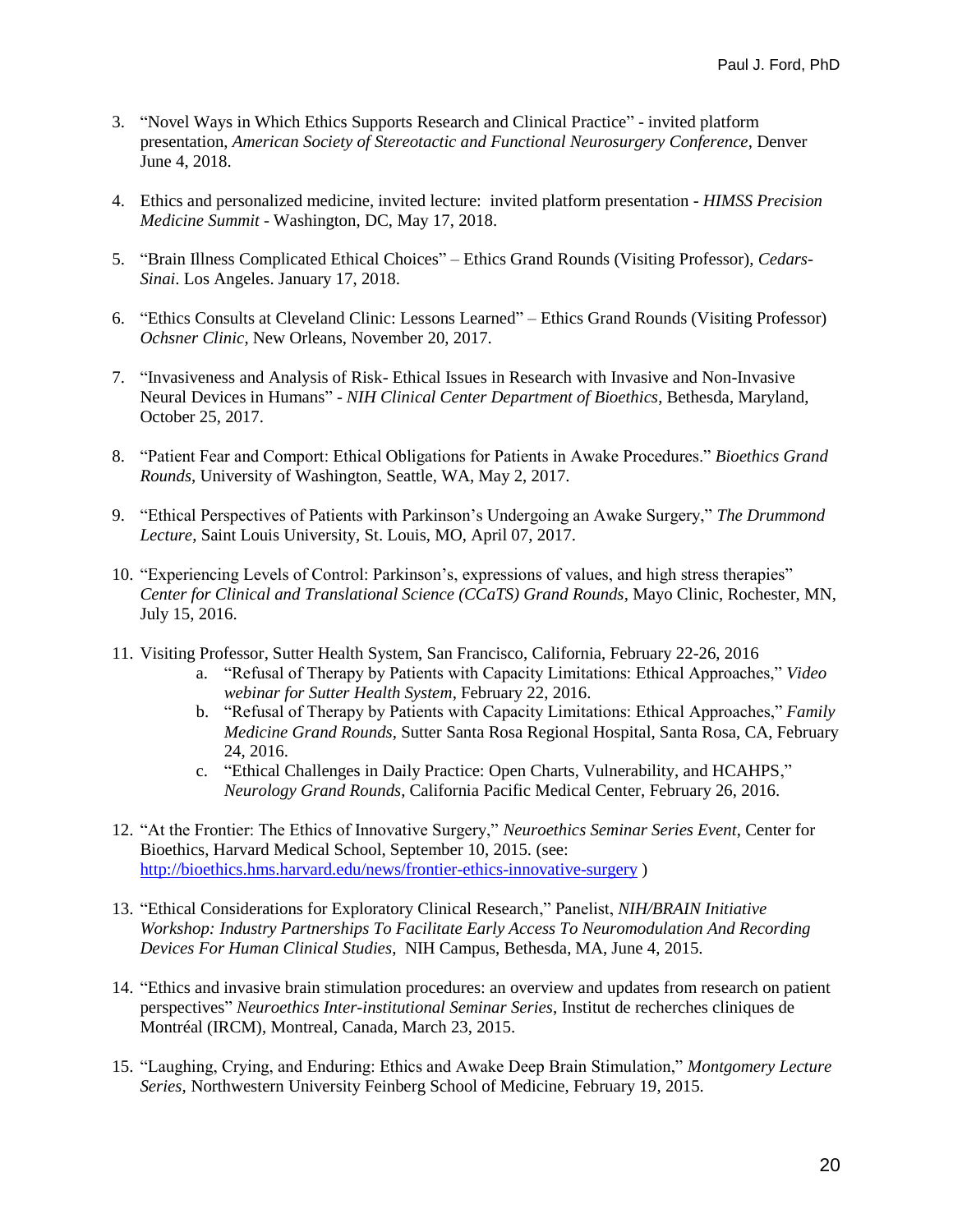- 16. "Five Ethical Considerations for Patient-Participant Selection and Consent: BRAIN and DBS," *Presidential Commission for the Study of Bioethical Issues*. Washington, DC, USA, August 20, 2014.
- 17. "Ethics in Destination Programs: Hi-tech Interventions and International Patients," *Bioethics Grand Rounds,* Cincinnati Children's Hospital Medical Center, April 29, 2014.
- 18. "Ethical Challenges in Awake Neurosurgical Procedures: What do patients say?," *Institute of Ethics, History and Theory of Medicine*, Ludwig-Maximilians-University Munich, Germany, March 12, 2013.
- 19. "Ethical Obligations and Responsibilities after Brain Chip Implantation," *Visiting Professor Lecture*, Lund University, Lund, Sweden, August 30, 2010.
- 20. "Emerging Ethical Issues in Electrical Neuromodulation of the Brain: DBS, TMS, ????" *Board on Health Sciences Policy,* Institute of Medicine, The National Academies*,* Washington, DC, June 25, 2009.
- 21. "Innovating the Brain: Ethical Issues with Neuro-Technology," *The Center for Translational Neurosciences Distinguished Lecture*, University of Arkansas Medical Center, Little Rock, AR, January 29, 2009.
- 22. "Ethics of Technological Advances in Neurosurgery," *Arkansas Medical Society Distinguished Lecture,* University of Arkansas for Medical Sciences*,* Little Rock, AR, January 29, 2009.
- 23. "Ethics in Functional Neurosurgery: Ablations, Resections, and Brain Implants," *Philosophy Department Guest Lecturer*, Cleveland State University, Cleveland, OH, December 3, 2008.
- 24. "Ethical Challenges in Treating Refractory Status Epilepticus," *Neurology Grand Rounds*, University of Washington Medical Center. Seattle, WA, May 22, 2008.
- 25. "Who Gets the Controls?: Ethics of Brain Implants and Post-Operative Device Settings," *Law and Ethics Center Lecture Series*, Columbia University Medical Center/New York Psychiatric Institute, New York, NY, December 6, 2007.
- 26. "Deception, Ulysses, and Confinement: Ethical Challenges in Mental Health," *Ethics Committee Seminar* (3 hours), Community Hospice of Northeast Florida, Jacksonville, FL, March 8, 2007.
- 27. "Reflections in Neuroethics: Can My Brain Chip Be Repossessed?" *Philosophy Seminar,* University of North Florida, Jacksonville, FL, March 8, 2007.
- 28. "Can a Clinical Ethicist Help?" *Guest Lecturer*, Queen's University/Kingston General Hospital, Kingston, ON, Canada, February 9, 2007.
- 29. "DBS and Ethics: Consent and Innovation," *Neuromodulation Fellows Conference,* Massachusetts General Hospital*,* Boston, MA, August 28, 2006.
- 30. "Slicing the Brain, Slicing the Mind: Neuromodulation, Neuroimaging, and Ethics," *Ethics Grand Rounds*, Methodist Medical Center, Houston, TX, May 18, 2006.
- 31. "Ethics in Psycho-surgery and Neuromodulation: Learning from the Past and Looking to the Future," *Wooster College,* Wooster, OH, April 17, 2006.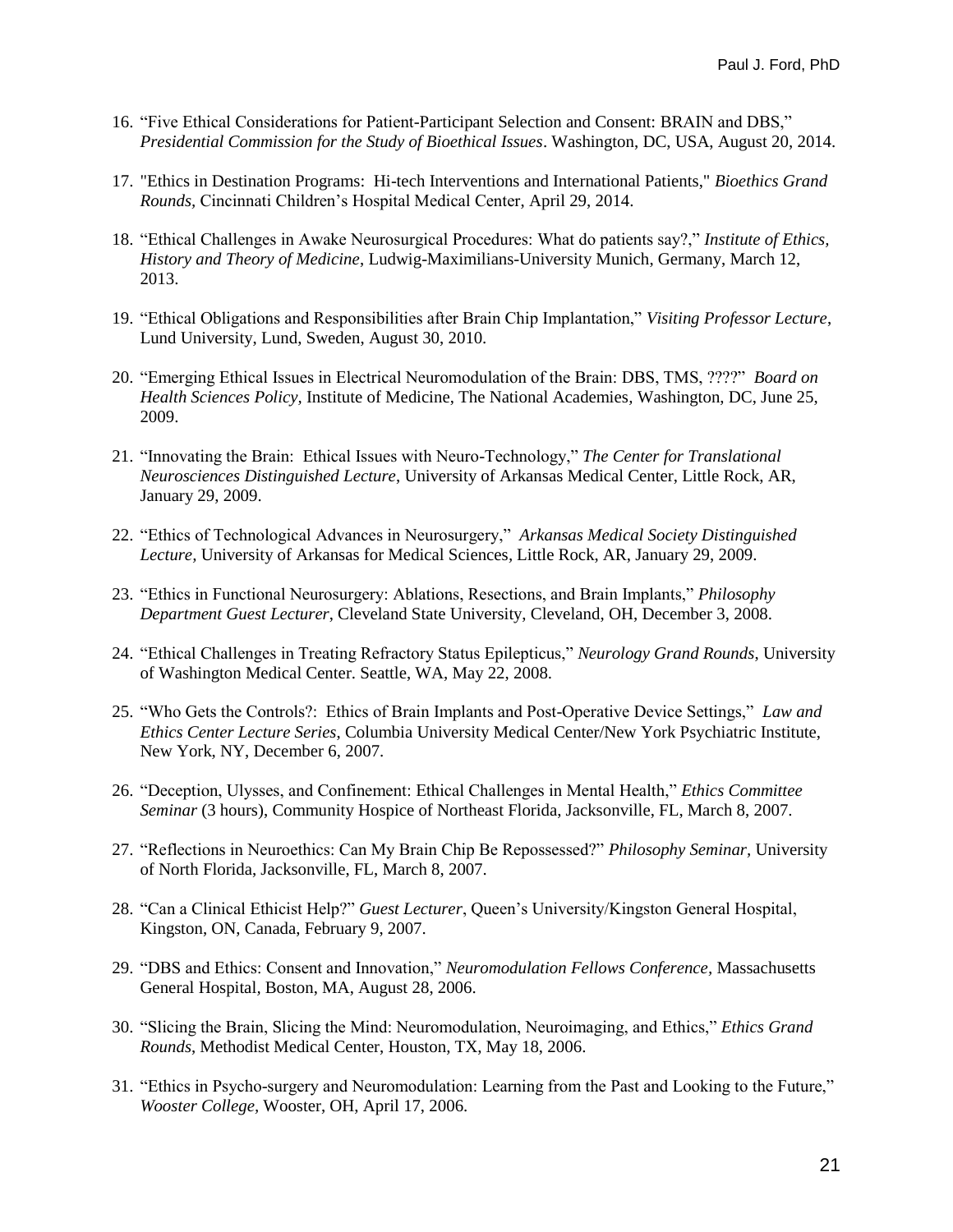- 32. "Ethical Issues in Futility," *Palliative Care Intensive Course*, Breen School of Nursing, Ursuline College, Pepper Pike, OH, September 9, 2005.
- 33. "Ethics Consultation for Epilepsy Surgery Candidates," *Ethics Grand Rounds,* The Hospital for Sick Children, Toronto, Canada, May 26, 2005.
- 34. "Pre-surgery Ethics Consultation," *Seminar,* Joint Centre for Bioethics of the University of Toronto, Toronto, Canada, May 25, 2005.
- 35. "Intraoperative Revocation of Consent: Harm, Autonomy, and Awake Intracranial Surgeries," Stanford University Center for Bioethics, Palo Alto, CA, October 20, 2004.
- 36. "Ethical and Philosophical Issues in Deep Brain Stimulation," Connecticut College, New London, CT, October 23, 2002.
- 37. "Ethical Issues of Multi-Organ Transplantation: How Many Organs? How Many Lives?" *Dialysis Clinic, Int., Transplant Ethics Lectures*, Nashville, TN, October 19, 2001.
- 38. "Living Solid Organ Donation: Relevant Ethical Issues for the General Practitioner," Mercer University School of Medicine, June 2, 2000.
- 39. "Virtual Ethics," *Microsoft Virtual Reality Research Workgroup* in Redmond, WA, November 9, 1999.

# **Conference, Symposia, and Workshop Presentations**

- 1. "Fishbowl Discussion: Established Clinical Ethics Programs", with Huberman B, Wasson K, Hynds J, and Malek J. *Evolving Clinical Ethics; A Working Unconference*, Houston, TX, February, 5, 2020.
- 2. "Using Stakholder Feedback to Improve Ethics Consultation Notes" presented on behalf of M. Eves. *Evolving Clinical Ethics; A Working Unconference*, Houston, TX, February, 5, 2020.
- 3. "Psychiatric Deep Brain Stimulation Research: Participant, Investigator, and Ethicist Experiences." Panel with Sankary L, Jeavons L, Malone D. *American Society for Bioethics and Humanities,* Pittsburgh, PA, October 24, 2019.
- 4. "Pursuing a Career in Bioethics," Association of Bioethics Program Directors Workshop, *American Society for Bioethics and Humanities*, Anaheim, CA. October 20, 2018.
- 5. "Ethical Considerations in the Surgical Removal of Investigational Brain Devices," *American Society for Bioethics and Humanities*, Anaheim, CA. October 20, 2018.
- 6. "Pursuing a Career in Bioethics." *American Society for Bioethics and Humanities* Kansas City, October 22, 2017.
- 7. "Continuing the Conversation: What Ethical Choices After an Aid in Dying Law Passes," with Lisa Schattinger, MSN, RN. *27th Annual Bioethics Network of Ohio*, Columbus, April 28, 2017.
- 8. "Serving Through Ethics Consultations: Lessons Learned at Cleveland Clinic," Keynote Speaker, *2nd National Adventist Bioethics Conference,* Dayton, OH April 24, 2017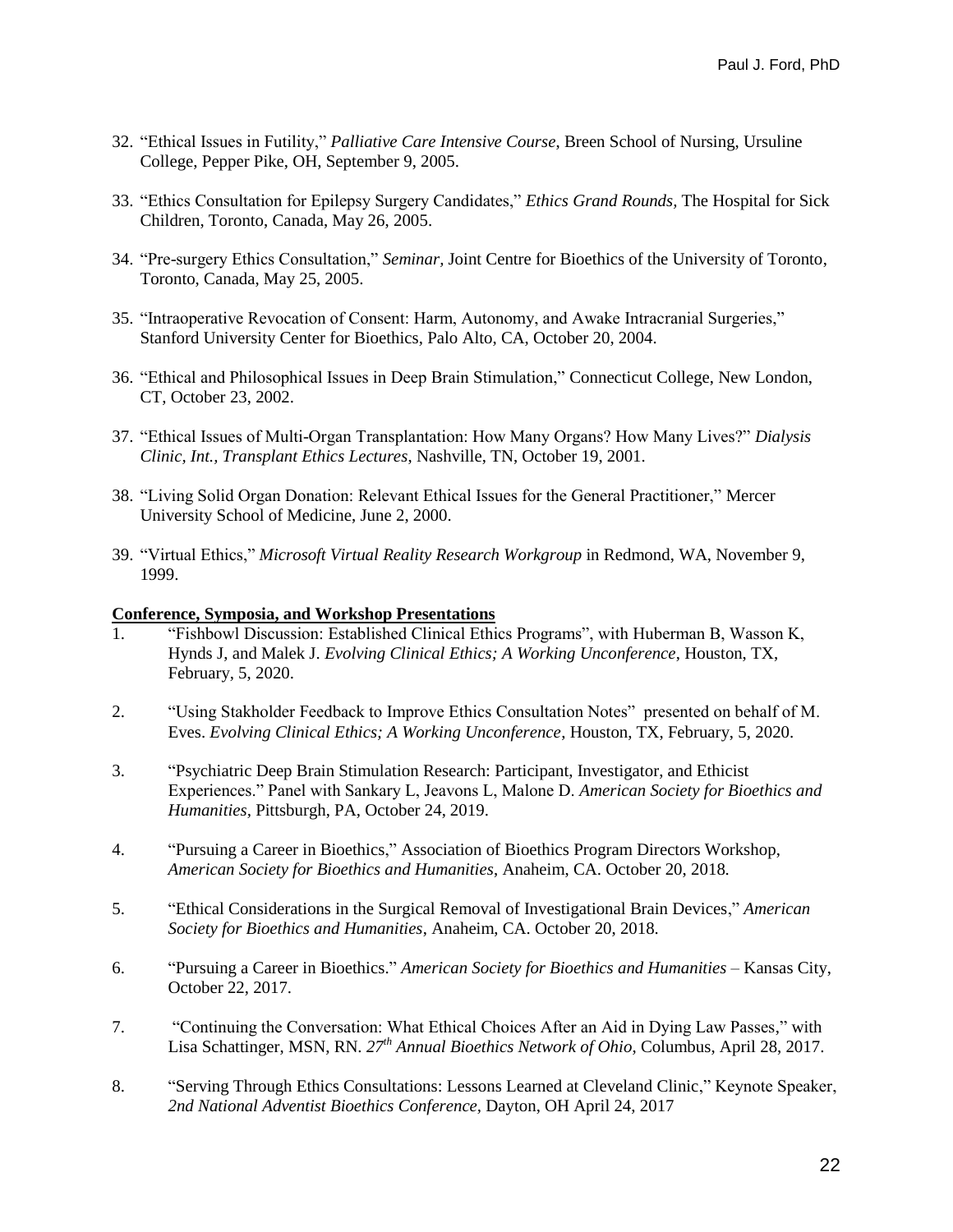- 9. "Ethical Challenges in Treating Patients who Fall Between the Cracks of Neurology and Psychiatry" 4 hour CE course in conjunction with Kubu CS, Rush T, and Eshleman K , Cleveland Psychological Association, Cleveland, OH, March 18, 2017.
- 10. "Defining Death, Aid in Dying, and Family Rights," Fifth Annual Health Law Year in P/Review, Petrie-Flom Center for Health Law Policy, Biotechnology, and Bioethics at Harvard Law School, Cambridge, MA, January 30, 2017. (video available at:<https://vimeo.com/203006952> )
- 11. *Cambridge-ICM Brain and Spine Institute Neuroethics Network*. Paris, France. June 17-19, 2015. a. Ethical Implication of 'Eternal Sunshine of the Spotless Mind', Presenter & Moderator, July 17, 2015.
	- b. How Should We Address the Special Challenges of Using Neuroscience-based Therapies in the Developing Brains of Children and Adolescents? Moderator/Organizer, July 18, 2015.
	- c. "Consenting for Psychiatric Surgery: A Young Woman with Intermittent Explosive Disorder," Panelist, July 19, 2015.
- 12. "Evaluating Ethics Impact: But which types of impact?," *Approaches to Evaluating Institutional Ethics Programs*, Joint Centre for Bioethics, University of Toronto, Toronto, Canada, February 11, 2015.
- 13. "Portfolios for Life-Long Bioethics Learning: Going Beyond Attestation Tool." *Fourth Cambridge Consortium for Bioethics Education*. Paris, France. June 24, 2014.
- 14. "Epistemological Honesty: Returning Incidental Findings", in session "How ought incidental findings be conveyed to patients and research participants?" *Cambridge-ICM Brain and Spine Institute Neuroethics Network*. Paris, France. June 19, 2014.
- 15. "Patient Values and Experiences in Awake DBS Surgery: Ten Important Considerations," *Brain Matters Vancouver: Brain Science and Social Responsibility*, Vancouver, Canada. March 13, 2014.
- 16. "Ethics in Sleep" (Moderater/Presenter), *Wake up to Sleep Symposium,* Cleveland, Ohio, March 10, 2014.
- 17. "Should My Patient Get DBS? Ethical Considerations Prior to Surgery," *Parkinson's Disease and Other Movement Disorders for the Busy Clinician*, Cleveland, OH, March 8, 2014
- 18. "Ethics Program Evaluation in Canada," Invited Panelist/Participant, Workshop, Joint Centre for Bioethics, Toronto, Canada, December 3, 2013.
- 19. "Neuroethics in Functional Neurosurgery for Movement Disorders," Invited Plenary Speaker, *27th Annual Parkinson's Study Group Symposium*, Montreal Canada, October 1, 2013.
- 20. "Ethics Consultation in Practice: A Case from Neurology (simulation of an ethics consultation)," with Pargger H, Bender A, and Forg R.  $9<sup>th</sup> International Conference on Clinical Ethics$ *Consultation*, Munich, Germany, March 14, 2013.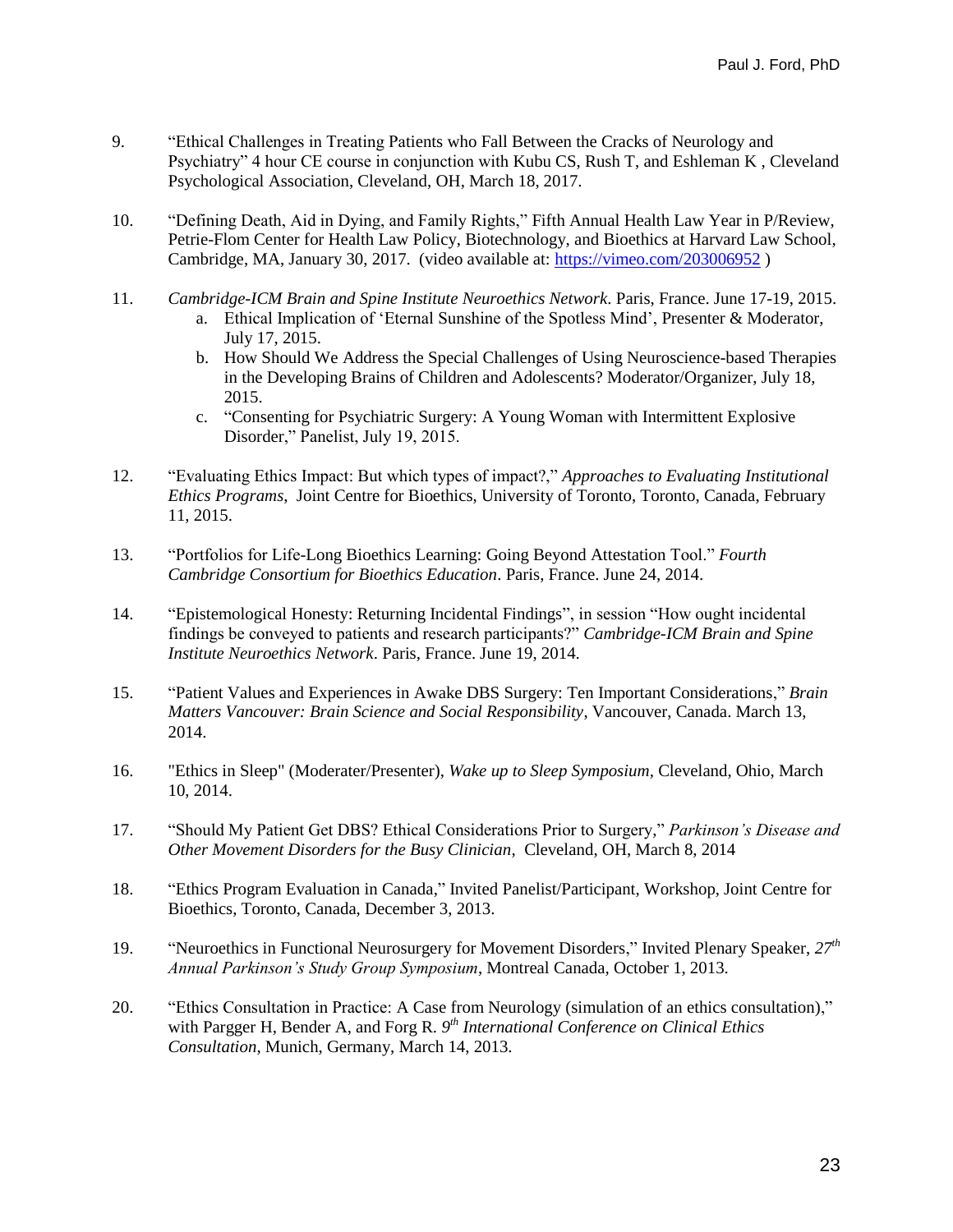- 21. "Clinical Ethics of Ablation vs. DBS in Psychiatric Illness," Invited Plenary Speaker, *Third International Workshop on Functional Neurosurgery: Movement Disorders, Pain Psychiatric Illness*, Ethics, Queen Square Neurology, London , UK, October 12, 2012.
- 22. "Sacrificing our Ethical Values?" in panel session entitled: Complex Ethical Decisions for Multidisciplinary Teams, *Annual Meeting of the Consortium of Multiple Sclerosis Centers*, San Diego, June 1, 2012.
- 23. "Framing the Discussion: Bobbing and Weaving around Core Commitments," in session Responsibilities and Obligations in Neurosurgical Decision-Making, *American Society of Bioethics and Humanities 13 th Annual Meeting*, Minneapolis, MN, October 14, 2011.
- 24. "What types of control are Epilepsy Surgery patients seeking?: An ethical analysis," *Brain Matters: Ethics in the Translation of Neuroscience Research to Psychiatric and Neurological Care*, Montreal, May 27, 2011.
- 25. "Vulnerability: Awake Neurological Surgeries," Breakfast Seminar, *79th American Association of Neurological Surgeons Annual Scientific Meeting*, Denver, CO, April 11, 2011*.*
- 26. "Iterative Mentored Reflection: Progressing Case Based Teaching of Ethics for Residents," *American Society of Bioethics and Humanities 12th Annual Meeting*, San Diego, CA, October 24, 2010.
- 27. "Ethics of Control and Consent in Brain Stimulation for Parkinson Disease," invited lecture for *Brain Machine Interfaces – Implications for science, practice and society*, Ystad, Sweden, August 29, 2010.
- 28. "What are the Effects of Randomized Trials in Depression?," *Bakken Heart-Brain Summit*, Las Vegas, NV, September 23, 2010.
- 29. "Research Ethics in Hydrocephalus,"*11th National Conference on Hydrocephalus*, Hydrocephalus Association, Cleveland, OH June 18, 2010.
- 30. "Mentored Reflective Learning," *Cambridge Consortium for Bioethics Education*, New York, NY. April 8, 2010.
- 31. "Neuromodulation and Ethics," *NANS 2009 Annual Meeting,* Las Vegas, NV, December 4, 2009.
- 32. "Exploring the Ethical Complexities of Organ and Tissue Transplantation," Lifebank Lecture, *12th Annual Innovations in Neuroscience Conference*, Cleveland, OH, November 13, 2009.
- 33. "Molecules, Mind, and the Law: The Intersection of Free Will, Biologic Determinism, and Criminal Responsibility," Workshop Session, *American Society for Bioethics and Humanities 11th Annual Meeting,* Washington DC, October 16, 2009.
- 34. "Sacrificing a Chunk of Brain for Cognitive Improvement: A Challenging Ethical Question in Neurosurgery," *Brain Matters: New Directions in Neuroethics,* Halifax, Nova Scotia, September 25, 2009.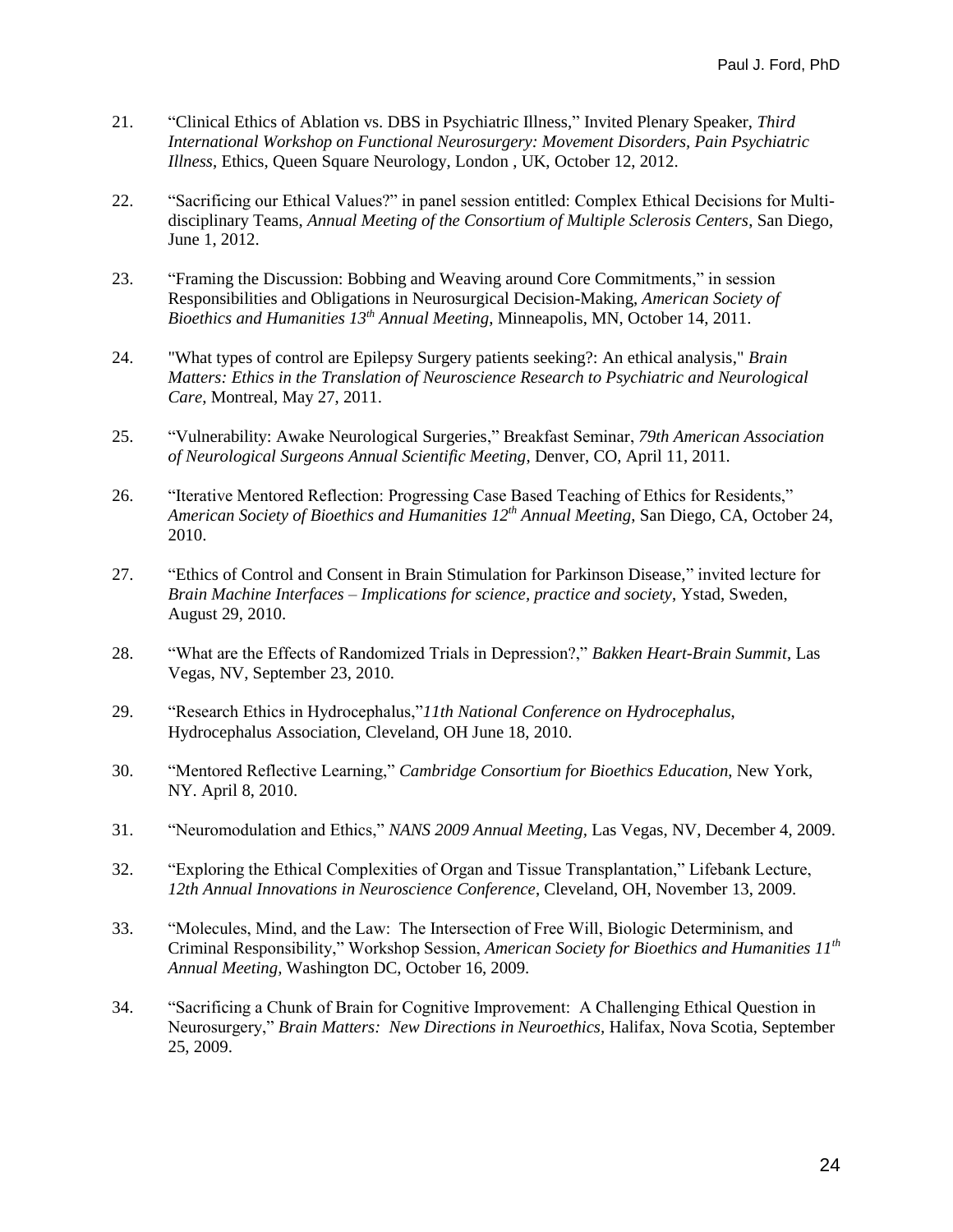- 35. "Ethics and Clinical Decision Making: How to Decide About Which Outcomes," Special Plenary Panel, *18th International Cleveland Clinic Epilepsy Symposium: Epilepsy Surgery – Improving Outcomes*, Cleveland, OH, June 23, 2009.
- 36. "Vulnerability, Desperation, and Suffering: Ethical Challenges in Advancing Hi-tech Neurosurgical Treatments," Keynote Speaker, *Morristown Memorial Hospital's Annual Ethics Conference,* Morristown, NJ, April 17, 2009.
- 37. "Ethics in Neuromodulation: Clinical Challenges Beyond Conflicts of Interest," Invited Plenary Presentation*, 12th Annual Meeting of the North American Neuromodulation Society*, Las Vegas, NV, December 6, 2008.
- 38. "Ethics in Neuromodulation: What Role for the Non-MD Clinician?" Pre-Conference Workshop Presentation, *12th Annual Meeting of the North American Neuromodulation Society*, Las Vegas, NV, December 5, 2008.
- 39. "Refractory Generalized Status Epilepticus: Uncertainty, Complexity, and Self-fulfilling Prophecies," in session "End-Of-Life Decision-Making for Severely Ill Neurological Patients: Developing research and collaboration to engage providers, families and the public," *19th Canadian Bioethics Society Conference*, St. John's, NF, Canada, June 19, 2008.
- 40. "Group Home as Family," in session "Experientially Challenging Ethics Consultations with Non-Traditional Family Configurations," *19th Canadian Bioethics Society Conference*, St. John's, NF, Canada, June 19, 2008.
- 41. "Patients with Focal Deficits in Decision Making: Forced Treatment and Free Will," *Canadian Institutes of Health Research Work Group,* Banff, AB, Canada, May 9, 2008.
- 42. "Ethics of Caring for Patients in PVS." *5 th Annual Neurocritical Care and Stroke Conference/ 10th Annual Innovations in Neuroscience Nursing Conference*, Cleveland, OH, October 6, 2007.
- 43. "Who Should Control the Brain Device After Implant?" *Implanting Change: The Ethics of Neural Prosthesis*, Pennsylvania State University, State College, PA, August 27, 2007.
- 44. "Ways of Approaching Affective Consultations," in workshop "Complex Ethics Consultation: Cases that Haunt Us," *Ethics Matters*, Toronto, ON, Canada, June 1, 2007.
- 45. "Clinical Ethics Meets Neurosciences: Functional Neurosurgery and Brain Imaging," *17th Annual Bioethics Network of Ohio Conference,* Columbus, OH, May 11, 2007.
- 46. "A Cautionary Tail: Teaching Neuroethics Using Were-Rabbit," *From the Brain to Human Culture: Intersections Between the Humanities and Neuroscience*, Bucknell University, April 20, 2007.
- 47. "Ethical Consent and Ethical Care of CNS Research Subjects," *6 th Annual Improve the Success Rate of Your CNS Clinical Trials.* Orlando, FL, April 11, 2007.
- 48. "Ethics and Neurosurgical Device Protocol Development" in session "Neurosurgical Implants: Research Ethics from Engineering to Standard of Care," *8 th AnnualConference of the American Society for Bioethics and Humanities*, Denver, CO, October 20, 2006.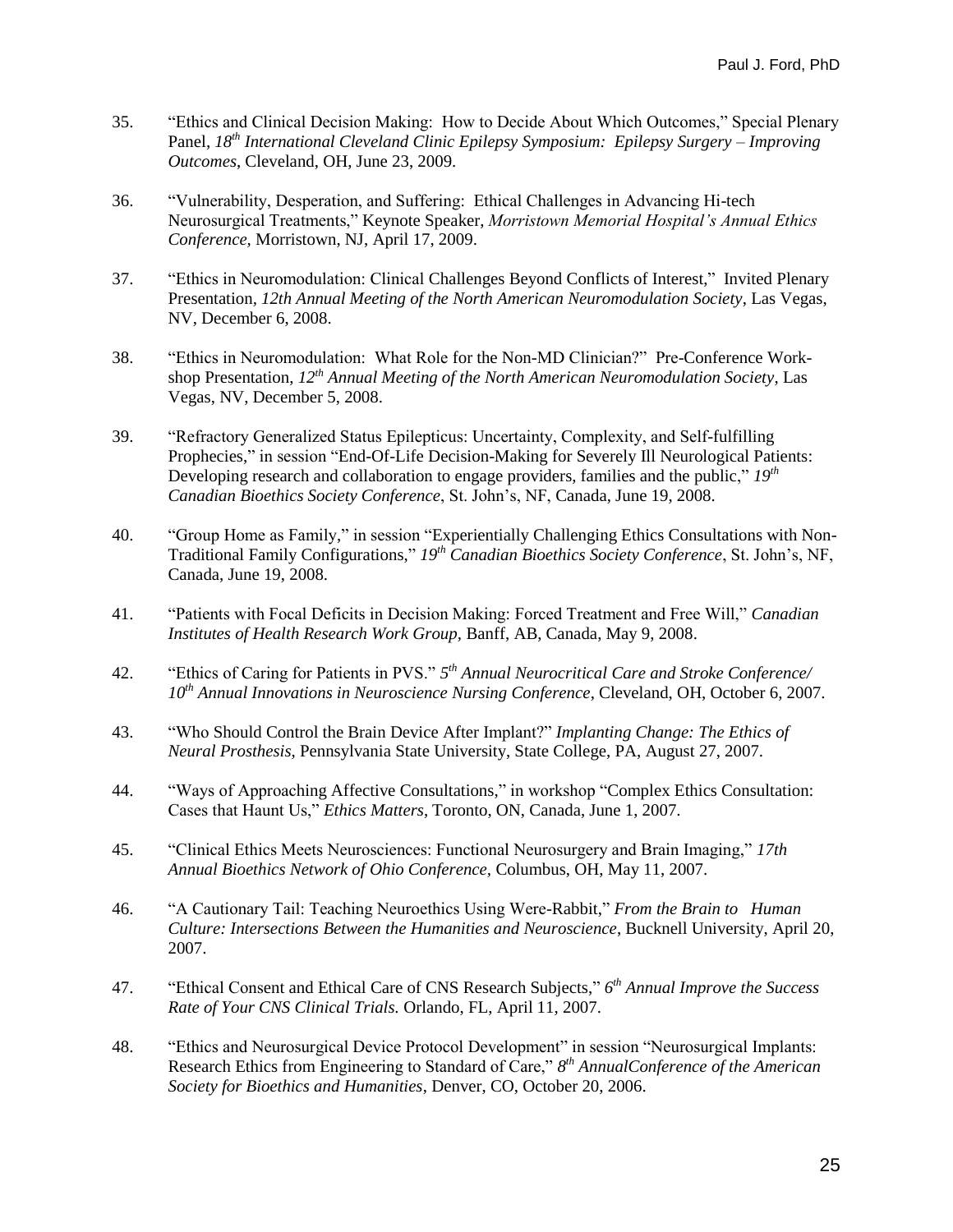- 49. "Cardiac Events and Brain Injury: Ethical Implications," *Bakken Heart-Brain Summit,* Cleveland, OH, June 17, 2006.
- 50. "Ethical Development of Psychosurgery: Lessons Learned from R.G. Heath," **Ford PJ***,* Rubin DB, Henderson JM, *American Society for Stereotactic and Functional Neurosurgery Biennial Meeting*, Boston, MA, June 3, 2006.
- 51. "Neurosurgery and Family Interests: A Case of Decreased Burden of Care" in session "Cases that Haunt Us," *7 th Annual Conference for the American Society of Bioethics and Humanities*, Washington, D.C., October 22, 2005.
- 52. "Models of Ethics Consultation in Pediatrics," with Lyren A. *Pediatric Ethics: Setting an Agenda for the Future*, Cleveland, OH, September 9, 2005.
- 53. "Hacking the Mind: Existential Enhancement in the 'Ghost in the Shell'," *Human Enhancement Technologies: Through the Looking Glass of Drama, and Medicine*, Cleveland, OH, July 17, 2005.
- 54. "Handling Incidental Findings in Neuroimaging Research," Presenter/Facilitator, *Bioethics Summer Retreat*, Asilomar, CA, June 24, 2005.
- 55. "Mediation, Arbitration, Facilitation: Doing Ethics Consultation" with Cannady G. *15th Annual Bioethics Network of Ohio Conference*, Lakewood, OH, May 12, 2005**.**
- 56. "A Messy Spiral of Complexity in a Clinical Ethics Case," *2 nd International Conference on Ethics Consultation*, Basel, Switzerland, March 19, 2005.
- 57. "A Report on the Cleveland Clinic Foundation's Maternal Fetal Ethics Subcommittee," 2<sup>nd</sup> *International Conference on Ethics Consultation*, Basel, Switzerland, March 18, 2005.
- 58. "Ethics Consultations for Epilepsy Surgery Candidates: A 15-Year Retrospective Review," with Blixen CE, Wyllie E, Bingaman W, *54th Annual Meeting of the Congress of Neurological Surgeons,* San Francisco, CA, October 18, 2004.
- 59. "Cases That Haunt Us," Presenter/Facilitator, *Bioethics Summer Retreat,* Wintergreen, VA, June 17, 2004.
- 60. "Assessing the Terri Schiavo Case: A Clinical Bioethicists Perspective," *14th Annual Bioethics Network of Ohio Conference*, Lakewood, OH, May 14, 2004.
- 61. "Ethical Issues in Neuro-Surgery and Neuro-Implants," Presenter/Facilitator, *Bioethics Summer Retreat*, Shanty Creek, MI, June 28, 2003.
- 62. "When Chips Gain Teeth: Issues in Autonomous Surgical Micro-bots," *American Philosophical Association – Central Meeting*, Cleveland, OH, April 25, 2003.
- 63. **"**Appropriate Extent and Length of Involvement in Clinical Ethics Consultation," *First International Summit on Clinical Ethics Consultation*, Cleveland, OH, April 6, 2003.
- 64. "Clinical Issues in Pain Management," *Symposium on Ethical Issues in Pain Management*, Cleveland State University, Cleveland, OH, March 1, 2003.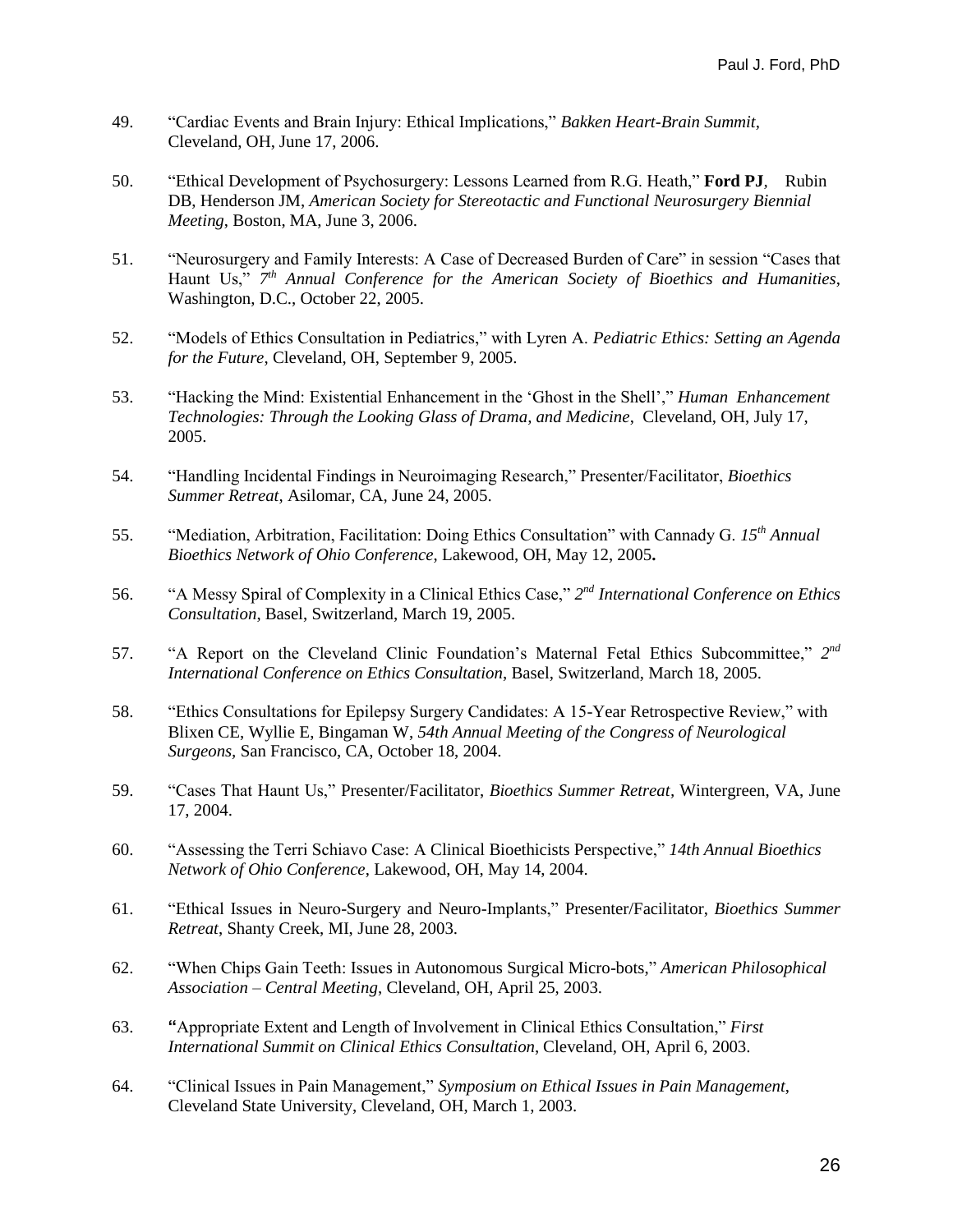- 65. "Ethics, Narratives, and Pain," *Symposium on Ethical Issues in Pain Management*, Cleveland State University, Cleveland, OH, March 1, 2003.
- 66. "Advancing from Treatment to Enhancement in Deep Brain Stimulation: A Question of Research Ethics," *Should Everyone Be Above Average? Medical Enhancement*, Tulsa, OK, February 22, 2003.
- 67. "Hi-Tech Surgeries and Devices: Challenges to Consent, Research Structure, and Responsibility," *30th Annual Conference on Value Inquiry,* Milwaukee, WI, April 5, 2002.
- 68. "English Now for Sale in a World Near You: Implications of Internet Search Portals," with McKerley M, *Tennessee Philosophical Association*, Nashville, TN, November 11, 2000.
- 69. "New Tools For The Old Black Bag: Augmenting the Medical Education Paradigm," with Minich P, *Midwest Philosophy of Education Conference,* Nashville, TN, November 10, 2000.
- 70. "Value Laden Issues of Representation in Multi-user Virtual Communities," *Fifteenth Annual Conference on Computers and Philosophy,* Pittsburgh, PA, August 10-12, 2000.
- 71. "Organ Donation: What are the Ethical Concerns*?" Organs for Life*, Nashville, TN, February 15, 2000.
- 72. "Body Transfers: Impacting Bodies Through Organ Transplantation," *Tennessee Philosophical Association*, Nashville, TN, November 6, 1999.
- 73. "Paralysis, Face-to-Face, and Computers: Some Philosophical Concerns of a New Frontier," *Fifth International Conference on Persons*, Santa Fe, NM, August 3-8, 1999.
- 74. "Virtually Therapeutic Spaces," *Twenty-third Annual International Association for Philosophy and Literature Conference*, Hartford, CT, May 11-16, 1999.
- 75. "The Evaporation of an Ensouled Medicine," with Minich P. *Meeting of the Society for the Advancement of American Philosophy*, Eugene, OR, February 25-27, 1999.
- 76. "Dynamic Spaces: The Physically Disabled, Information Flow, and Changing Values," *The Ethics of Electronic Information in The 21st Century*, Memphis, TN, September 26-28, 1997.

## **Conference Posters (selection of posters)**

- 1. *Discontinued Trials of Implanted Neurotechnology: Unpacking the Ethical Challenges* Sankary L et. al. INS Meeting, Washington DC November 10, 2017.
- 2. "Perceptions Regarding the FDA Approval of MS Therapies," **P Ford,** S Cofield, T Tyry, C Cosenza, A Salter, M Mercer, S Natarajan, L Cripps, G Cutter, R Fox, 2017 Annual Meeting of the Consortium of Multiple Sclerosis Centers, New Orleans, Louisiana, May 25, 2017
- 3. "Risk Tolerance to Multiple Sclerosis Therapies: Results from the Narcoms Survey." R Fox, C Cosenza, L Cripps, G Cutter, **P Ford**, M Mercer, A Salter, T Tyry, S Cofield , S Natarajan, 2017 Annual Meeting of the Consortium of Multiple Sclerosis Centers, New Orleans, Louisiana, May25, 2017.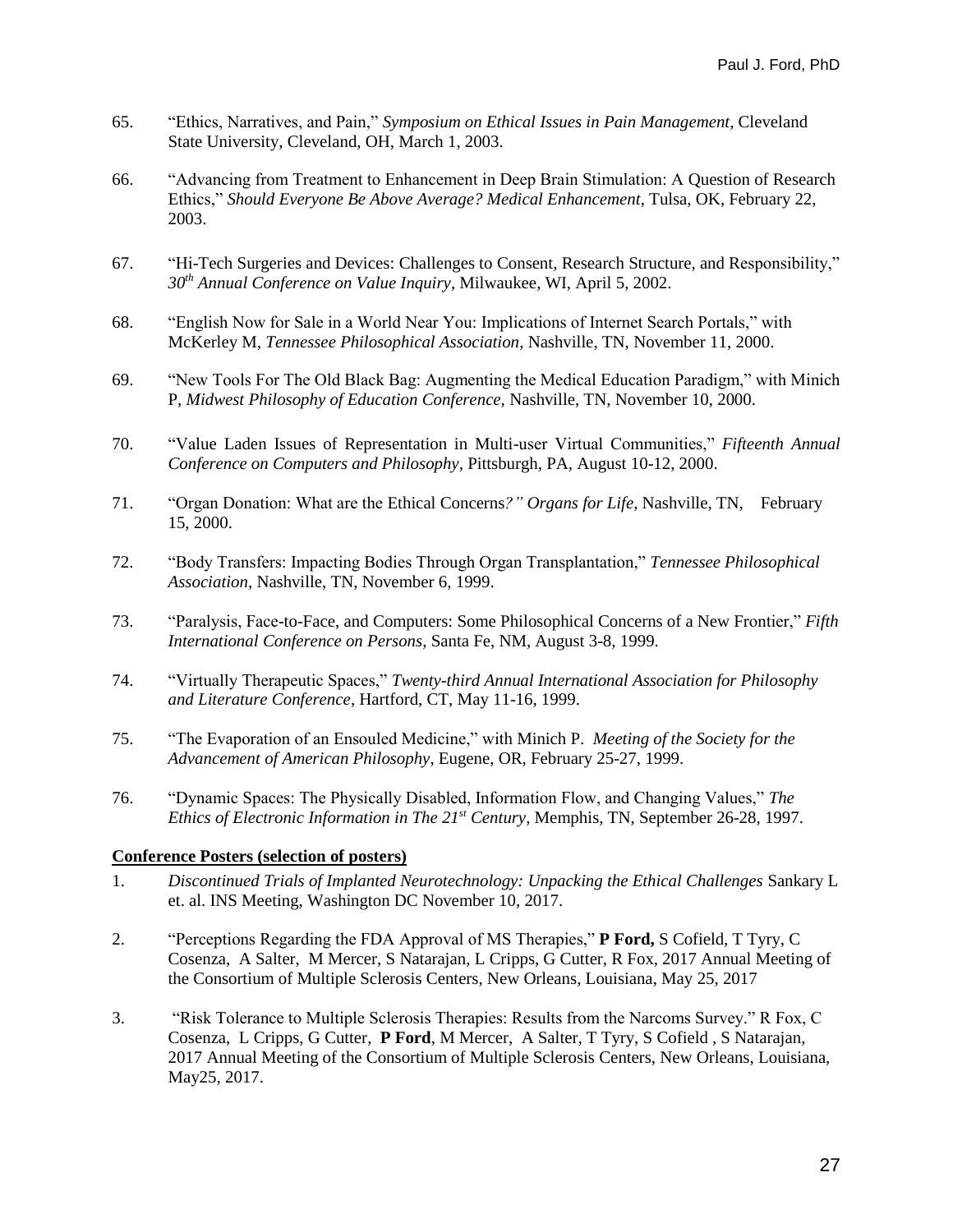- 4. "A Survey of Risk Tolerance to Multiple Sclerosis Therapies" R.J. Fox, C. Cosenza, L. Cripps, **P. Ford**, M. Mercer, S. Natarajan, A.R. Salter, T. Tyry, S.S. Cofield, *32nd Congress of ECTRIMS*, London, UK. September 16, 2016.
- 5. "Disability Income Insurance: Perspectives of People with MS and Care Partners," Mercer M, **Ford PJ**, Miller DM. *30th Annual Meeting of the Consortium of Multiple Sclerosis Centers*, Baltimore, MD, June 1, 2016.
- 6. "Moral Reasoning Seminar for Medical Trainees," **Ford PJ**, Wimbiscus M. *Case Western Reserve University School of Medicine's Annual Education Retreat*, Cleveland, OH, March 03, 2016.
- 7. "Patient Centered Priorities For Post-surgical RCT Enrollment: Barriers, Motivations, and Ethics" **Ford PJ**, Patton D, Yee KM, Miller D, Gonzalez Martinez J. Jehi L. *67th Annual Meeting of the American Epilepsy Society*, Washington, DC, December 09, 2013.
- 8. "Epilepsy Surgery and Hope*"* Patton D, Yee K, Kubu CS, **Ford PJ.** Poster. *Brain Matters 3,*  Cleveland, Cleveland, OH, October 24 2012.
- 9. "Ethics and Patient Centered Epilepsy Surgery Outcomes" **Ford PJ,** Yee KM, Najm I, Busch R, Kubu CS. *65th Annual Meeting of the American Epilepsy Society*, Baltimore, MD, December 2-6, 2011.
- 10. "Control and Ethics in DBS: Pre-operative Patient Concerns and Ratings," **Ford PJ**, Kubu CS, Overman RA, Yee KM, Conant C, Cooper S, Machado A. *79th American Association of Neurological Surgeons Annual Scientific Meeting*, Denver, CO, April 9-13, 2011*.*
- 11. "Ethics of Control in DBS: Consent and Control Centered in Patients' Values," **Ford PJ**, Kubu CS. in special session "Integrated Neuroscience: Deep Brain Stimulation: Where Are We and Where Do We Go From Here?" *62nd annual meeting of the American Academy of Neurology*, Toronto, ON, April 15, 2010.
- 12. "DBS and Ethics" Rubin DB, **Ford PJ**, *8 th Annual Conference for the American Society of Bioethics and Humanities,* Denver, CO, October 26, 2006.
- 13. "Teaching Ethics: A Review of Resident's Ethics Cases," **Ford PJ**, Deshpande A, Boulis NM, Murphy C, Benzel EC, *56th Annual Meeting of the Congress of Neurological Surgeons*, Chicago, IL, October 9, 2006.
- 14. "A 7-Year Retrospective Review of Bioethics Consultations in Patients with Stroke," Edgell RC, Boissy A, **Ford P**, Furlan A, *American Stroke Association's International Stroke Conference 2006*, Kissimee, FL, February 17, 2006.
- 15. "Autonomy, Ulysses, and Limits: Revoking Consent During Brain Surgery," **Ford PJ**, *4th Annual Meeting of the International Neuropsychological Society*, Boston, MA, February 2, 2006.
- 16. "Ethics Consultation for Epilepsy Surgery Candidates: Trends Across Time," **Ford PJ**, Blixen CE, Agich GJ, Wyllie E, Bingaman W, *American Neurological Association 129th Annual Meeting*, Toronto, ON, October 5, 2004.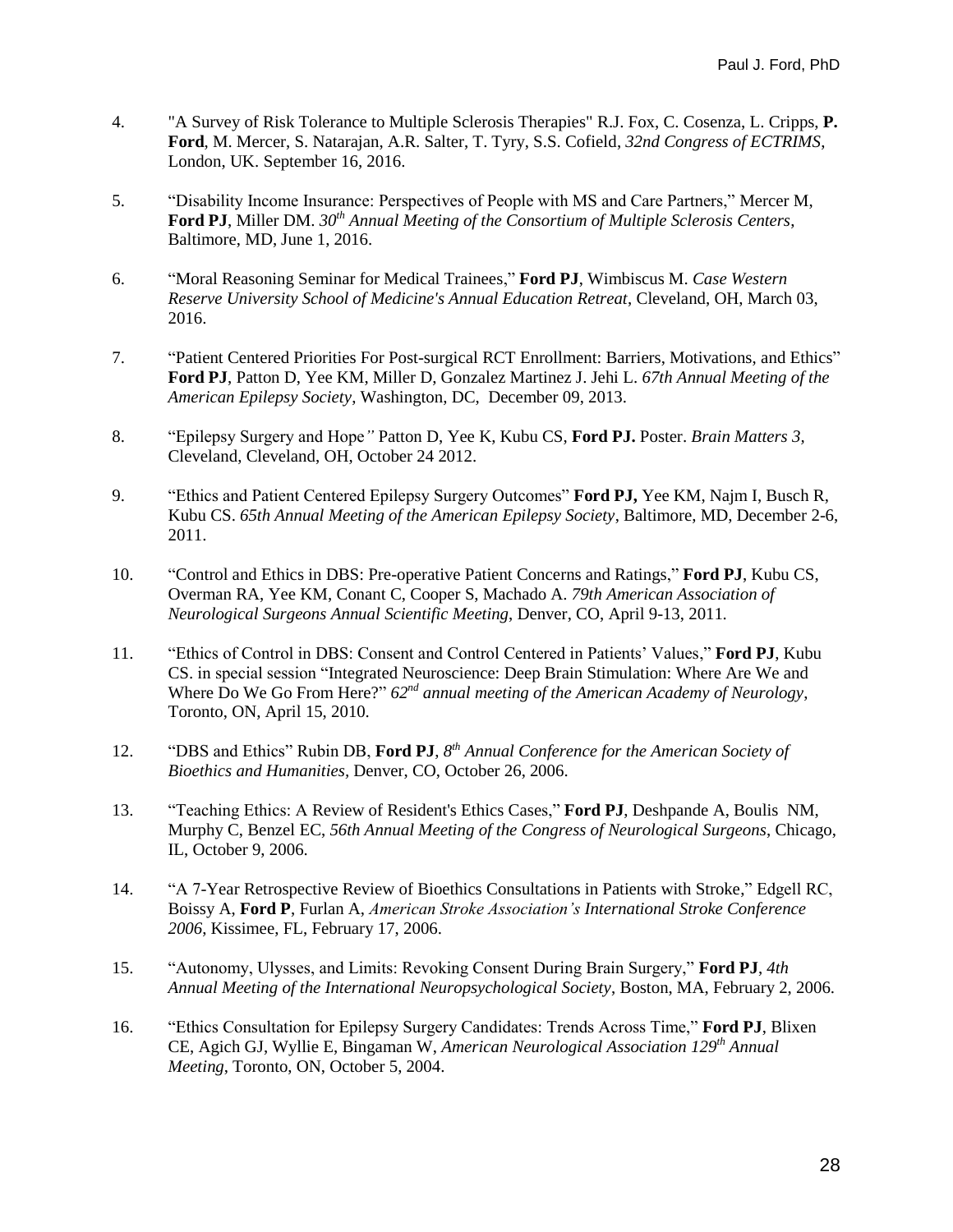- 17. "Protecting Human Subjects: Psychogenic Dystonia as an Exclusion Criterion for Deep Brain Stimulation Trials," **Ford PJ**, Bramstedt KA, Vitek J, *Neuromodulation 2004: Defining the Future*, Cleveland, OH, October 3-6, 2004.
- 18. "Intraoperative Revocation of Consent: A Structured Literature Review," **Ford PJ**, Clough S, Wassen L, Henderson J, *Neuromodulation 2004: Defining the Future*, Cleveland, OH, October 3- 6, 2004.

# **Teaching Material Produced**

1. Template and Guidelines for Ethics Case Write-ups, with Deshpande A and Benzel E, CCF Neurosurgery Residency Program, 2007.

# **Teaching Administration**

- 1. Organizer, CCF Bioethics Grand Rounds/Visiting Lecturer Series, August 2002 2006 & 2009 2016.
- 2. Preceptor, Cleveland Clinic Lerner College of Medicine, Clinical Ethics Elective, 2008 Present.
- 3. Preceptor/Organizer, CCF clinical rotation for CWRU Bioethics Masters Students, September 2007 - June 2008.
- 4. Organizer, CCF Bioethics Research Seminar Series, July 2003 2006.
- 5. Organizer, Undergraduate Summer Internship, CCF, 2003 2006.

# **Grand Rounds (Cleveland Clinic Health System)**

- 1. "Case Study: Caregiver Violence/Advance Directive," with Jankowski J. Cleveland Clinic Health System Leadership Meeting. (10 minute session as part of larger meeting) January 17, 2020.
- 2. "Beyond Consultation: Innovations & Quality Improvement in Clinical Ethics," (A short report as part of larger program) *Bioethics Grand Rounds*, June 11, 2018.
- 3. "Refusal of Therapy by Patients with Capacity Limitations: Ethical Approaches" *Psychosocial Education meeting for Tausig Cancer Center,* March 21, 2018.
- 4. "Ethical Dilemmas in Pediatric Neurosurgery," with Sankary L, *Pediatric Neurology Grand Rounds,* November 29, 2017
- 5. "Patients Who Make Us Squirm" with Kubu C and Rush T. *CNR Grand Rounds*, March 27, 2017
- 6. "Ethical Challenges at End of Life: Learning from Jahi McMath and Jerika Bolen." *Pediatric Neurology Grand Rounds*, Feb. 28, 2017
- 7. "Advocacy in "Inside Out" Bioethics, Humanities, and Neurodiversity" with Molly Wimbiscus, MD and Matilda Washington (High school Intern). *Bioethics Grand rounds*, Oct. 10, 2016
- 8. "A toolbox for solving your ethical dilemmas in the clinic," *Academic Advancement Series*, Cleveland Clinic Florida, March 12, 2015.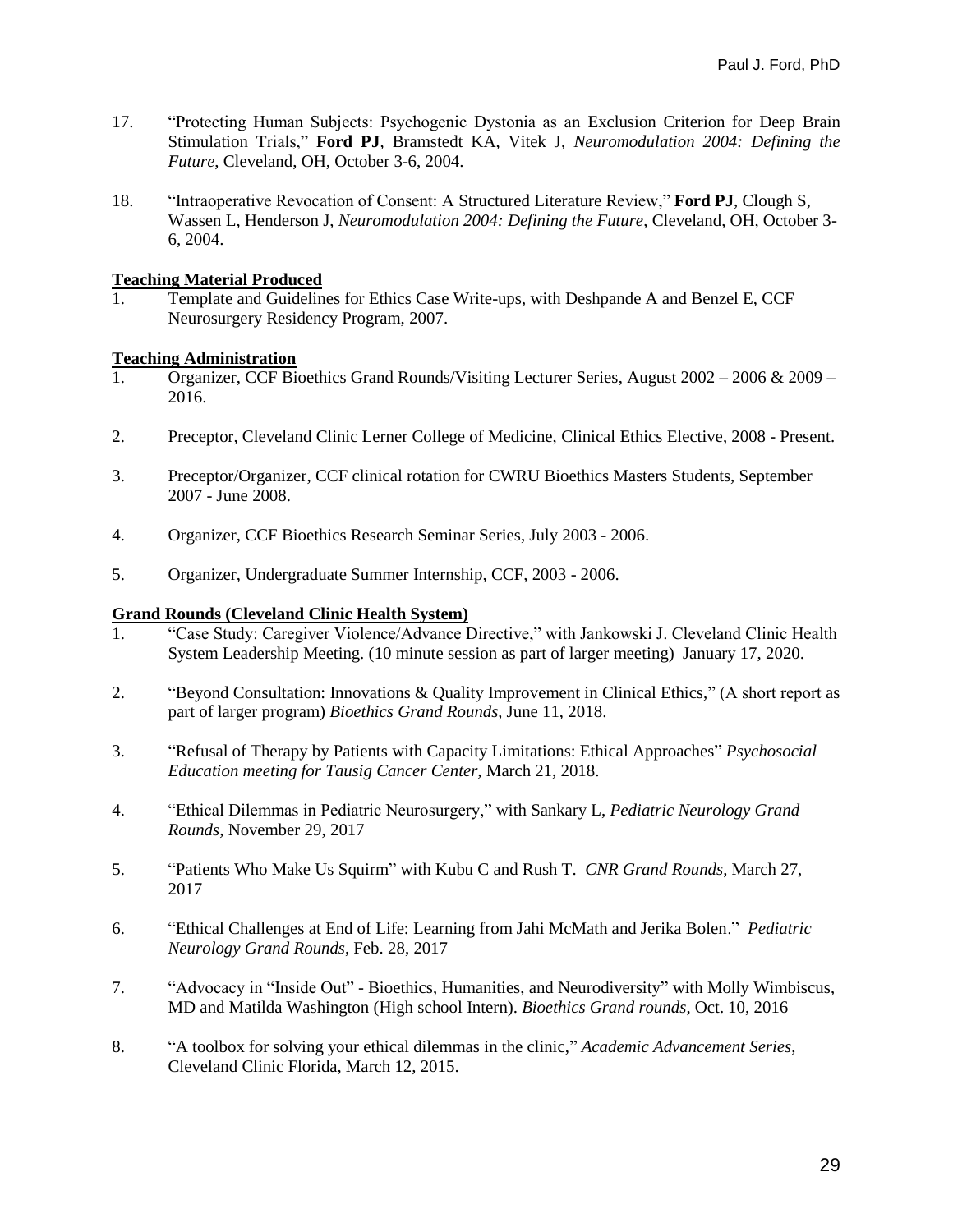- 9. "Ethical Conflicts in Clinical Practice" with Rebecca M. Kuenzler, MD. *Neurology Grand Rounds*, March 16, 2015.
- 10. "Cerebral Vascular Ethics Discussion," with Laurie McWilliams, MD. *Cerebral Vascular Grand Rounds*, July 24, 2014.
- 11. "Ethical Challenges in Sleep Medicine," *Sleep Center Grand Rounds*, April 17, 2014.
- 12. "Can we do better: Improving care for patients with Psychogenic Non-Epileptic Seizures" Panelist, *Epilepsy Center Grand Rounds*, Cleveland Clinic, Cleveland, OH, January 10, 2014.
- 13. "Ethics and Patient Centered Priorities for RCT Enrollment: Barriers and Motivations," *Epilepsy Center Grand Rounds*, August 23, 2013.
- 14. "Vulnerability, Control, and Ethics in Deep Brain Stimulation" *Neurology Grand Rounds*, September 9, 2013
- 15. "Exploring Research Ethics Through The Lens of (another) ACCORD," *Endocrinology Grand Rounds*, Cleveland Clinic, Cleveland, OH, February 08, 2013
- 16. "Ethical challenges in getting Consent for Patients with diminished capacity," *Quality Grand Rounds*, Cleveland Clinic, Cleveland, OH, January 16, 2013
- 17. "Innovation without Incarceration: A Review of the UCSD Case" (Moderator) with Carmen Paradis et al, *Neurosurgery Grand Rounds*, Cleveland Clinic, Cleveland, OH, October 31, 2012
- 18. "Ethical Challenges of Palliation," *Palliative Care Grand Rounds*, Cleveland Clinic, Cleveland, OH, October 03, 2012
- 19. "Studying Our Epilepsy Surgery Patients: Their stories, values, and goals," *Epilepsy Grand Rounds*, Cleveland Clinic, October 28, 2011.
- 20. "End-of-Life Care and Utility Issues of Dialysis (in acute care settings)," *Nephrology Grand Rounds*, Cleveland Clinic, March 28, 2011.
- 21. "A Mother's Love: Help or Hindrance to Good Patient Care," Panelist, *Schwartz Rounds*, Cleveland Clinic, December 13, 2010.
- 22. "Teaching Bioethics Using Structured Cases with Reflective Mentoring," *Bioethics Grand Rounds*, Cleveland Clinic, June 1, 2010.
- 23. "Iterative Mentored Reflections: Enhancing Residency Ethics Education," *Education Institute Grand Rounds*, Cleveland Clinic, May 18, 2010.
- 24. "Clinical Ethics Consultation: Descriptive Data, Challenging Cases, and Panelists' Perspectives," *Bioethics Grand Rounds*, May 18, 2010.
- 25. "An Outsider's View of Ethics in Neurosurgery: Research in DBS Candidates and Reflections on Patient Management Meetings," *Neurosurgery Grand Rounds*, Cleveland Clinic, March 10, 2010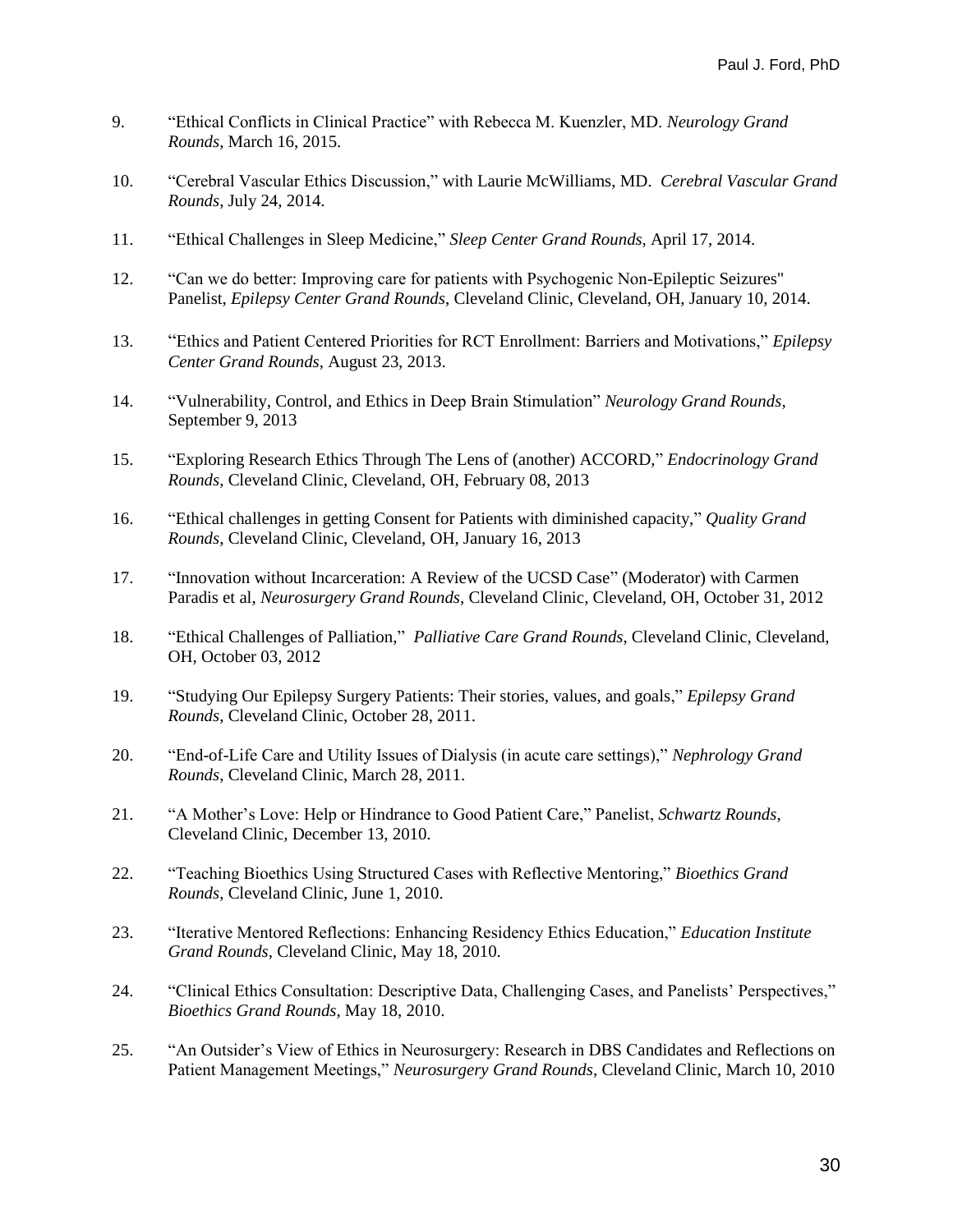- 26. "How Can Bioethics Help? The Ethicist-Social Worker Interface in Medicine," *Social Work Grand Rounds,* Cleveland Clinic, August 4, 2009.
- 27. "Ethics and Clinical Decision Making About Goals: ESES and TS as Challenges," *Epilepsy Grand Rounds*, Cleveland Clinic, April 3, 2009.
- 28. "Communicating with the Pseudoseizure Patient," with Tesar G, et.al, *Epilepsy Grand Rounds,*  Cleveland Clinic, March 20, 2009.
- 29. "Risk Management and Sentinel Events," with Bautista J, *Neuro Institute Grand Rounds*, Cleveland Clinic, July 23, 2008.
- 30. "Ethical Issues in Status Epilepticus: Innovating, Withdrawing, and Waiting," *Epilepsy Grand Rounds*, Cleveland Clinic, April 4, 2008.
- 31. "Towards a Culture of Innovation: Ethical and Organizational Challenges," with Benzel E and Gilberston L, *Neurosurgery Grand Rounds*, Cleveland Clinic, January 16, 2008.
- 32. "Five Pressing Ethical Challenges in Medical Refractory Epilepsy," *Epilepsy Grand Rounds*, Cleveland Clinic, November 2, 2007.
- 33. "Three Cases of Refractory Status Epilepticus," with Mays J, *Neurosciences Grand Rounds,*  Cleveland Clinic*,* July 23, 2007.
- 34. "Brain, Mind Self: Neuroethics for Clinicians and Researchers," *Neurosciences Grand Rounds,* Cleveland Clinic, June 25, 2007.
- 35. "Deep Brain Stimulation for Epilepsy: Scientific and Ethical Challenges," with Najm I, *Grand Rounds for Clinical Research*, Cleveland Clinic, May 23, 2006.
- 36. "Neuroethics and Functional Neurosurgery Multidisciplinary Team," with Kubu CS, *Psychiatry and Psychology Grand Rounds*, Cleveland Clinic, April 13, 2006.
- 37. "Ethics Consultation for Epilepsy Surgery Candidates: A 15-Year Retrospective Review," *Epilepsy Grand Rounds*, Cleveland Clinic, July 8, 2005.
- 38. "Intraoperative Revocation of Consent in Awake Neurosurgeries," *Neurosurgery Grand Rounds,* Cleveland Clinic, May 20, 2005.
- *39.* "Complex Clinical Ethics Consultation: Intake Issues," *CCF Western Region Ethics Committees*, Cleveland Clinic, January 20, 2005.
- 40. "Ethical Challenges of Comfort Care: Severe Fetal Anomalies and Perinatal Planning," *OB/GYN Grand Rounds*, Cleveland Clinic, June 21, 2004.
- 41. "Deep Brain Stimulation And Ethics: Evolving Issues in Neuromodulation," *Bioethics Conversations*, Case Western Reserve University School of Medicine, January 28, 2004.
- 42. "Life, Health, Death," *Ethics Committee Education Seminar*, Cleveland Clinic, January 23, 2004.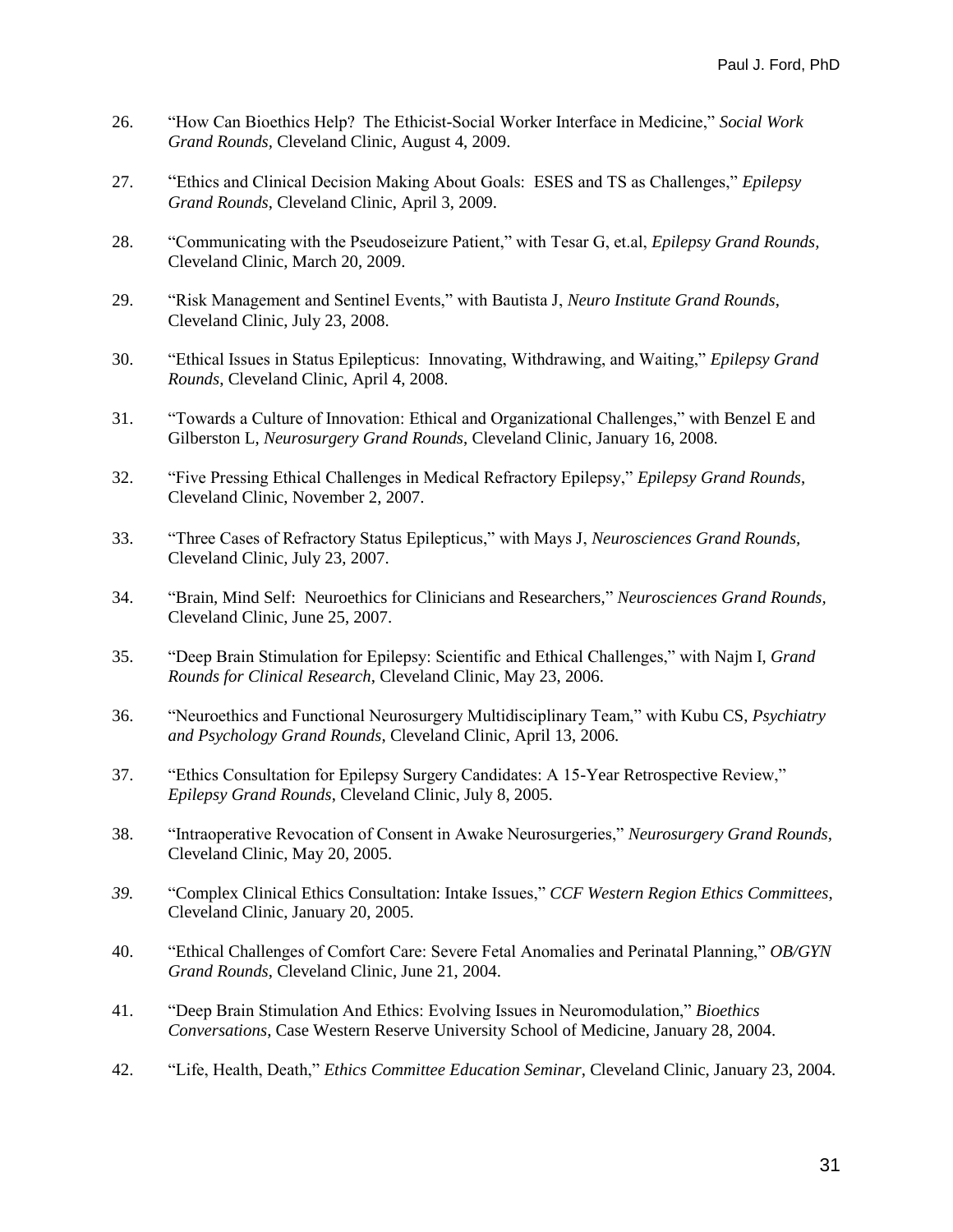- 43. "Killing and Letting Die: Evaluating Distinctions," *Ethics Committee Education Seminar,* Cleveland Clinic, September 26, 2003.
- 44. "Issues in Surgical Futility," *Surgical Resident Conference*, Metro Health Medical Center, Cleveland, Ohio, May 29, 2003.
- 45. "Issues in Paying for Organs," *Nephrology and Hypertension Grand Rounds,* Cleveland Clinic, May 23, 2003.
- 46. "Issues in Genetic Testing: Prenatal and Preimplantation Diagnosis," Cleveland Clinic Children's Hospital for Rehabilitation, Cleveland, October 10, 2002.
- 47. "Cultural Sensitivities and Stereotypes: Finding an Ethical Balance," *Cultural Issues In Dying Lecture Series*, Cleveland Clinic, April 11, 2002.
- 48. "Issues in Organ Transplantation," Fairview Hospital, Lakewood, OH, February 7, 2002.
- 49. "Overcoming Problems in Attaining Consent," *Research Grand Rounds,* Cleveland Clinic, September 25, 2001.
- 50. "Processes and Procedures: Case Presentation," *Cleveland Clinic Health System Ethics Committee's Retreat*, Cleveland Clinic, September 14, 2001.
- 51. "Disclosure, Assent, and Prognosis in Pediatric Medicine," Cleveland Clinic Children's Hospital for Rehabilitation, Cleveland, September 6, 2001.
- 52. "Recipient Criteria in Non-directed Unrelated Living Kidney Donation," *Transplantation Grand Round*s, Cleveland Clinic, January 23, 2001.

# **Media Interviews and Quotes (selected)**

- 1. Podcast Interview, "Episode 1- Clinical Ethics Consultations: Interview with Dr. Paul Ford," *Conversations in Bioethics*, Cleveland State University, last viewed 10/07/2019: [https://anchor.fm/bioethics](https://protect-us.mimecast.com/s/rVPnC73zQquG6w56SNhyF0?domain=anchor.fm) or [https://youtu.be/SN4YE0xQAhM](https://protect-us.mimecast.com/s/2QMeC4xwNnS4WqNWtOw2Fc?domain=youtu.be)
- 2. Quoted, "Precision medicine: 'We want to make sure people feel respected,' clinical ethicist says," Healthcare IT News, May 14, 2018. [\(https://www.healthcareitnews.com/news/precision](https://www.healthcareitnews.com/news/precision-medicine-we-want-make-sure-people-feel-respected-clinical-ethicist-says)[medicine-we-want-make-sure-people-feel-respected-clinical-ethicist-says](https://www.healthcareitnews.com/news/precision-medicine-we-want-make-sure-people-feel-respected-clinical-ethicist-says) Last visited October, 2018)
- 3. Quoted, Opioid 'contracts' humiliate some patients with chronic pain, and may not make them safer." *Cleveland Plain Dealer*, April 25, 2018. [\(https://www.cleveland.com/healthfit/index.ssf/2018/04/opioid\\_contracts\\_humiliate\\_som.html](https://www.cleveland.com/healthfit/index.ssf/2018/04/opioid_contracts_humiliate_som.html) Last visited October, 2018)
- 4. Quoted (extensive), "Is Wisc. Teen's Decision to Die a Turning Point?" USA Today. September 07, 2016. [\(http://www.usatoday.com/story/news/2016/09/07/wisc-teens-decision-die-turning](http://www.usatoday.com/story/news/2016/09/07/wisc-teens-decision-die-turning-point/89974124/)[point/89974124/](http://www.usatoday.com/story/news/2016/09/07/wisc-teens-decision-die-turning-point/89974124/) Last visited September 8, 2016)
- 5. Quoted/Cited, "Brain implant trials raise ethical concerns" *Science*. 12 June 2015: 1186-1187.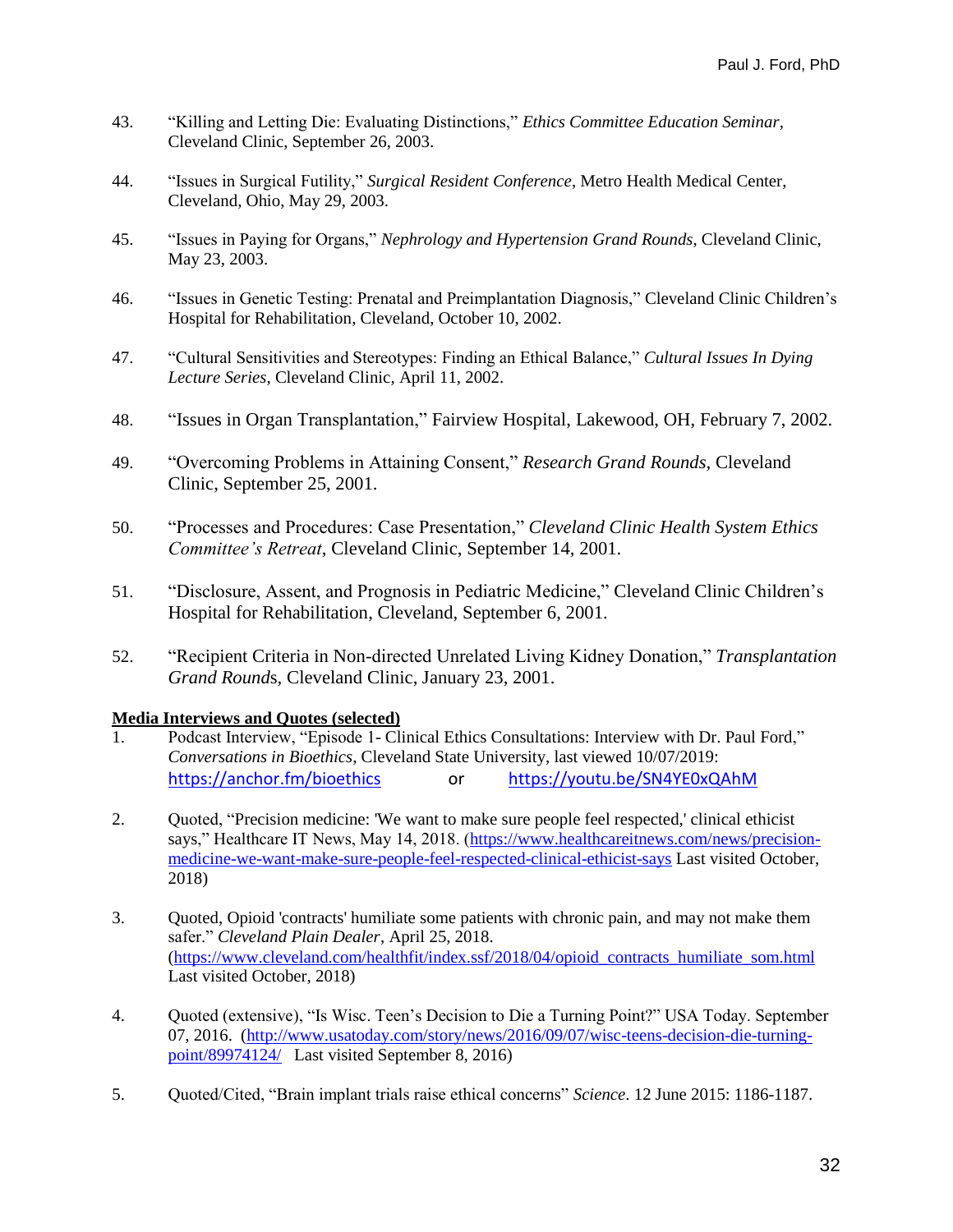- 6. Quoted, "Improve ethics consults based on feedback and critique" *Medical Ethics Advisor*, Vol. 30, No. 2. February 2014.
- 7. Quoted (Newspaper), "Cleveland Doctors Are On The Leading Edge Of Treating Disorders With Deep Brain Stimulation," *Cleveland Plain Dealer*, March 24, 2008.
- 8. Quoted (short television clip), "Medical: Criminal Mind," Evening News, *WJLA (ABC affiliate)*, Washington, DC, reporter: Kathy Fowler, broadcast April 30, 2007.
- 9. Interview (extensive), "It's My Story: Ethicist on Call," *BBC 4 radio*, 28 minute program, broadcast July 20, 2006, (re-bdcast May 2, 2007).
- 10. Research reported, "Epilepsy-Surgery Ethics Consultation Helpful for Neurologists, Neurosurgeons," *CNS News*, print article reviewing my research results, March 2005.

#### **Other Professional Activity (Facilitator, Commentator, Participant, Moderator)**

- Panelist, I AM HUMAN Documentary | Cleveland Premiere & Panel Discussion, Hanna Theatre, Cleveland, OH, January 30, 2020 (see: [https://www.eventbrite.com/e/i-am-human-documentary](https://www.eventbrite.com/e/i-am-human-documentary-cleveland-premiere-panel-discussion-tickets-82611580461)[cleveland-premiere-panel-discussion-tickets-82611580461#](https://www.eventbrite.com/e/i-am-human-documentary-cleveland-premiere-panel-discussion-tickets-82611580461) )
- 2. Moderator, "The New Crystal Ball: Trusth, Myths, and Ethics for Healthcare Innovations in Artificial Intelligence", *American Society for Bioethics and Humanities,* Pittsburgh, PA, October 25, 2019.
- 3. Participant, "NIH Workshop: Ethical Issues in Neuroscience Research", NIH Office of the Director, Bethesda, MD, November 03, 2014.
- 4. Moderator/panelist, Public showing and panel discussion of "ON THE EDGE: Living with Epilepsy; A GROUND-BREAKING DOCUMENTARY FILM BY LOUIS STANISLAW," InterContinental Conference Hotel, Cleveland, OH, May 14, 2013. (see: [https://my.clevelandclinic.org/ccf/media/files/Neurological-Institute/epilepsy-center/neu-582](https://my.clevelandclinic.org/ccf/media/files/Neurological-Institute/epilepsy-center/neu-582-epilepsy-documentary-flyer.pdf) [epilepsy-documentary-flyer.pdf](https://my.clevelandclinic.org/ccf/media/files/Neurological-Institute/epilepsy-center/neu-582-epilepsy-documentary-flyer.pdf) )
- 5. Participant, "Liberty," *Liberty Fund Colloquium,* Indianapolis, IN, May 16-18, 2013.
- 6. "Ethical Issues in Parkinson Disease Research: Challenges and tools for the advocate", *Parkinson Disease Foundation Research Advocates, Parkinson Disease Foundation*, Chicago, IL, October 19, 2012.
- 7. "Deep Brain Stimulation Study", Parma Hospital PD Education Group*, Parkinson's Disease Education Group*, Parma, OH, May 8, 2012
- 8. "Deep Brain Stimulation Study", Parkinson Support Group Meeting, *Parkinson Support Group*, Cleveland Hts., OH, May 2, 2012
- 9. Participant, "Identification and Management of Incidental Findings in Neuroimaging Research Workshop," Washington DC – NIH, October 18, 2012.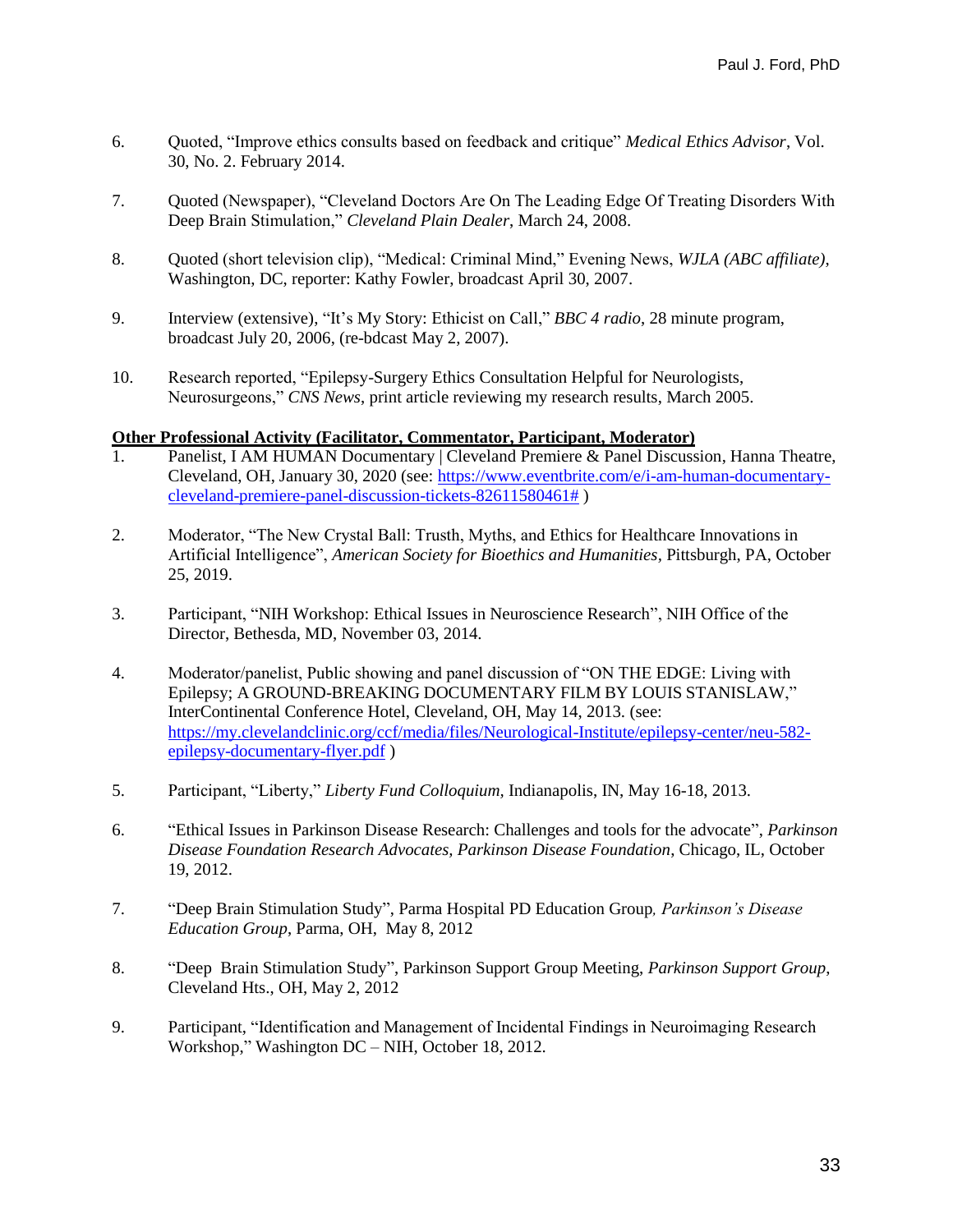- 10. Participant, "Exploring the Relationship between Vulnerability and Psychiatry: The Case of Investigational DBS Trials in Psychiatry", Institut de Recherches Cliniques de Montreal, Montreal, Canada, September 27, 2012
- 11. Participant, Implementing Portfolio Systems for Learning and Assessment (Collaborative), CCLCM, April 27-29, 2011.
- 12. Participant, "Leading in Health Care," Cleveland Clinic Academy, Cleveland, OH, October 1, November 5, December 3, January 14, February 11, March 11, April 8, May 6 and May 20, 2011
- 13. Facilitator, Quarterly "NeuroEthics Working Group," Cleveland Clinic, Cleveland, OH, March 2011 - Present.
- 14. Participant, "Liberty and the Limits of Self-Ownership," *Liberty Fund Colloquium,* St. Paul, MN, August 20-23, 2009.
- 15. Moderator, Open paper session, *10th Annual American Society for Bioethics and Humanities Conference,* Cleveland, OH, October 14, 2008.
- 16. Participant, "Liberty in the Scientific Enlightenment," *Liberty Fund Socratic Seminar*, Indianapolis, IN, October 9-10, 2008.
- 17. Participant, "Freedom, Voluntariness, Moral Responsibility, and Coercion," *Liberty Fund Colloquium*, San Diego, CA, January 4-6, 2008.
- 18. Moderator, Open paper session, 9<sup>th</sup> Annual American Society for Bioethics and Humanities *Conference,* Washington DC, October 19, 2007.
- 19. Participant, "Science, Rhetoric, and Political Freedom: Descartes and Bacon," *Liberty Fund Colloquium,* Pasadena, CA, May 24-28, 2007.
- 20. Participant, "Ownership of Biotechnology," *Liberty Fund Colloquium*, Milwaukee, WI, May 18- 20, 2006.
- 21. Participant, "Blood Justice and Legal Justice in the Plays of Sophocles and Aeschylus," *Liberty Fund Colloquium*, Milwaukee, WI, November 10-12, 2005.
- 22. Facilitator, "Highly Invasive, Speculative Benefit Should we do it?: A roundtable discussion," *Pediatric Ethics: Setting an Agenda for the Future*, Cleveland OH, September 9, 2005.
- 23. Presenter/Facilitator, *Bioethics Summer* Retreat: "Handling Incidental Findings in Neuroimaging Research," Asilomar, CA, June 24, 2005. "Cases that Haunt Us," Wintergreen, VA, June 17, 2004. "Ethical Issues in Neuro-Surgery and Neuro-Implants," Shanty Creek, MI, June 28, 2003.
- 24. Plenary Session Co-chairperson, 2<sup>nd</sup> International Conference on Ethics Consultation, Basel, Switzerland. March 18, 2005.
- 25. Moderator, Open paper Session *6 th Annual American Society for Bioethics and Humanities Conference*, Baltimore, MD, October 30, 2004.